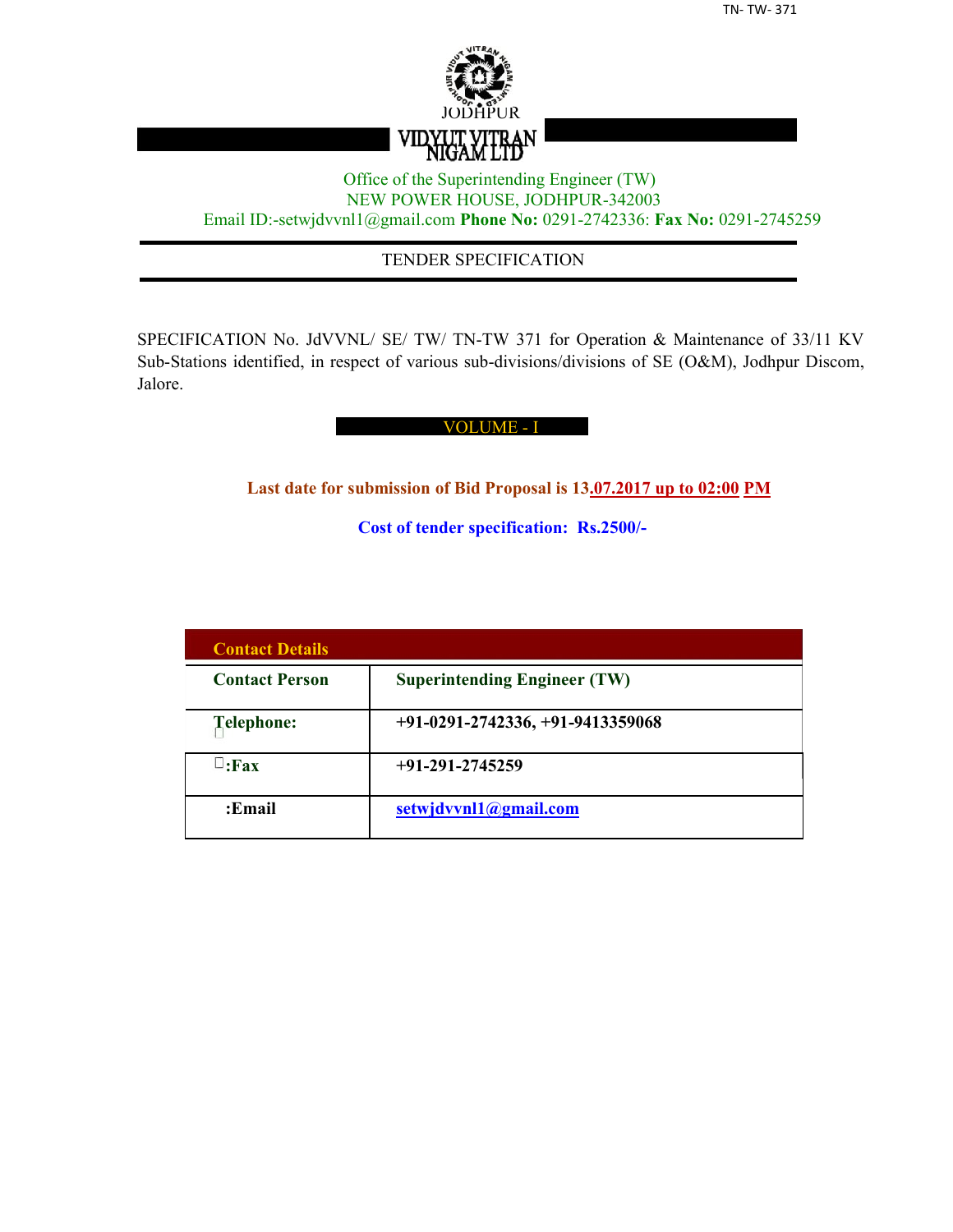#### GENERAL PARTICULARS ABOUT THE TENDER IN BRIEF JODHPUR VIDYUT VITARAN NIGAM LIMITED Office of the Superintending Engineer (TW) New Power House, Industrial Estate, Jodhpur Email ID:-setwjdvvnl1@gmail.com Ph. No.0291-2742336 / Fax No.- 0291-2745259

#### *SPECIFICATION No. JdVVNL/ SE/ TW/ TN-***371** *for Operation & Maintenance of 33/11 KV Sub-Stations identified, in respect of various sub-divisions/divisions of respective circles under the domain of Jodhpur discom i.e. SE(O&M) JdVVNL, Jalore*

| Availability of tender documents<br>on<br>website                            | 08.06.2017                                                                                                                                       |
|------------------------------------------------------------------------------|--------------------------------------------------------------------------------------------------------------------------------------------------|
| & Time<br>online<br><b>Start</b><br>Date<br>for<br>submission of Tender bids | 08.06.2017                                                                                                                                       |
| & Time for down loading of<br>Last Date<br>Tender documents                  | Up to 13.07.2017; 12:00 PM                                                                                                                       |
| $&$ Time<br>online<br>for<br>Last<br>Date<br>submission of Tender bids       | 13.07.2017; 02.00 PM                                                                                                                             |
| Date & Time for online opening<br>of<br>Tender bids                          | 13.07.2017; 03.00 PM                                                                                                                             |
| RISL Processing fee (non refundable)                                         | Re.1, 000/- (Rs. One Thousand only) for each circle<br>wise tender                                                                               |
| Cost of Specification(non refundable)                                        | Re. 2,500/- (Re. Two Thousand Five Hundred only)                                                                                                 |
| Validity                                                                     | 180 DAYS FROM DATE OF OPENING OF<br>TECHNICAL BID OR 120 DAYS FROM THE<br>DATE OF OPENING OF FINANCIAL BID<br>WHICHEVER IS LATER                 |
| <b>Estimated Cost of works(Approx.)</b>                                      | Rs. 72660000 approx. of Jalore Circle<br>Discom, details of estimated cost for Jalore Circle has<br>been mentioned in Annexture-E at page No 24. |
| Earnest Money deposit                                                        | $2\%$ of the estimated cost of each lot of a<br>particular circle, mentioned in (Annexture-E) i.e the                                            |
|                                                                              | EMD is to be furnished as per quoted quantity of GSS.                                                                                            |
| Tendered Quantity of specified scope in<br>Nos.                              | Total no.of 33/11KV substations in domain of SE (<br>O&M), Jodhpur Discom, Jalore are approx.<br>173 Nos.                                        |
| Contact<br>Person (Authorized<br><b>Bid</b><br>signatory)                    | Superintending Engineer (TW), JDVVNL Jodhpur                                                                                                     |
| Correspondence Address                                                       | <b>New Power House,</b><br><b>Industrial Estate, Jodhpur-342 003</b>                                                                             |

Address of RISL:- RajCOMP info Service Limited (RISL) 1 st Floor, Yojana Bhawan, Tilak Marg, C-Scheme, Jaipur (Rajasthan) Phone: 0141-5103902, 4031900 Fax: 0141-2228701 Web: http://risl.rajasthan.gov.in, Email: info.risl@rajasthan.gov.in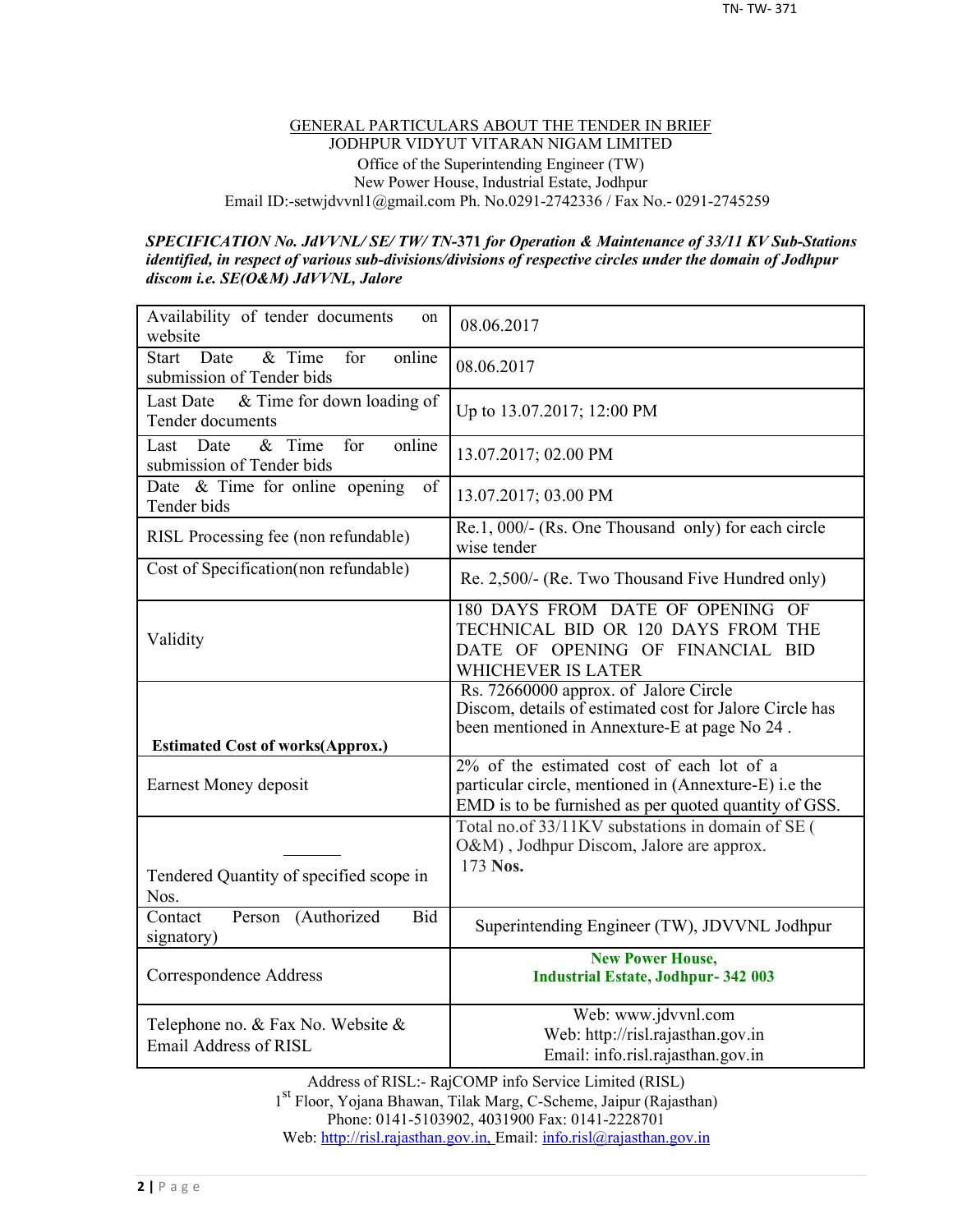|                |                                                                                                                                       | Pages     |
|----------------|---------------------------------------------------------------------------------------------------------------------------------------|-----------|
| S.No.          | Description                                                                                                                           | (1 to 88) |
|                | <b>SECTION-I</b>                                                                                                                      |           |
| $\mathbf{1}$   | <b>QUALIFICATION REQUIREMENT</b>                                                                                                      | 5         |
|                | <b>SECTION-II</b>                                                                                                                     |           |
| $\overline{2}$ | <b>INSTRUCTIONS TO BIDDERS and</b><br><b>COMMERCIAL TERMS &amp; CONDITIONS FOR</b><br>THE WORK OF OPERATION AND                       | $6 - 19$  |
|                | MAINTENANCE OF 33/11 KV SUB-STATION                                                                                                   |           |
| 3              | Documents to be uploaded on E-Proc.                                                                                                   | 11        |
|                | <b>SECTION-III</b>                                                                                                                    |           |
| 4              | TECHNICAL TERMS & CONDITION FOR THE<br>WORK OF OPERATION AND MAINTENANCE<br>OF 33/11 KV SUB-STATION                                   | 21-23     |
| 5              | Annexture-E (Estimated cost of Jalore Circle)<br>indicating approx. no. of GSS                                                        | 24        |
|                |                                                                                                                                       |           |
| 6              | Bid Bank guarantee Performa for<br>EMD.(Schedule -1)                                                                                  | $25 - 26$ |
| 7              | Performa for Contract Agreement (Schedual-2)                                                                                          | 27-28     |
| 8              | No Deviation in Commercial Terms &<br>Conditions (Schedule-3)                                                                         | 29        |
| 9              | No Deviation in Technical Terms & Conditions<br>(Schedule-4)                                                                          | 30        |
| 10             | List of past Experience.(Schedule-5)                                                                                                  | 31        |
| 11             | Particulars & details regarding list of equipments<br>& Technical hands available as per requirement of<br>specification (Schedule-6) | 32        |
| 12             | Details of Turnover during last three financial years<br>$(2014 -$<br>15,2015-16 & 2016-17)(Schedule-6A)                              | 33        |
| 13             | Details of Works Executed during last Five financial years<br>(2012-13, 2013-14, 2014-15, 2015-16 & 2016-17) ) (Schedule-<br>6B)      | 34        |
| 14             | Performa for SecurityBank Guarantee for<br>safe Custody of material and<br>Equipment(33/11KV GSS) (Schedule-7)                        | 35        |
|                | <b>Annexures/Formats</b>                                                                                                              |           |
| 1.             | Annex-I- PTW Register                                                                                                                 | 36        |
| 2.             | Annex-II- Identity Card                                                                                                               | 37        |
| 3.             | Annex-III-Log sheet                                                                                                                   | 39        |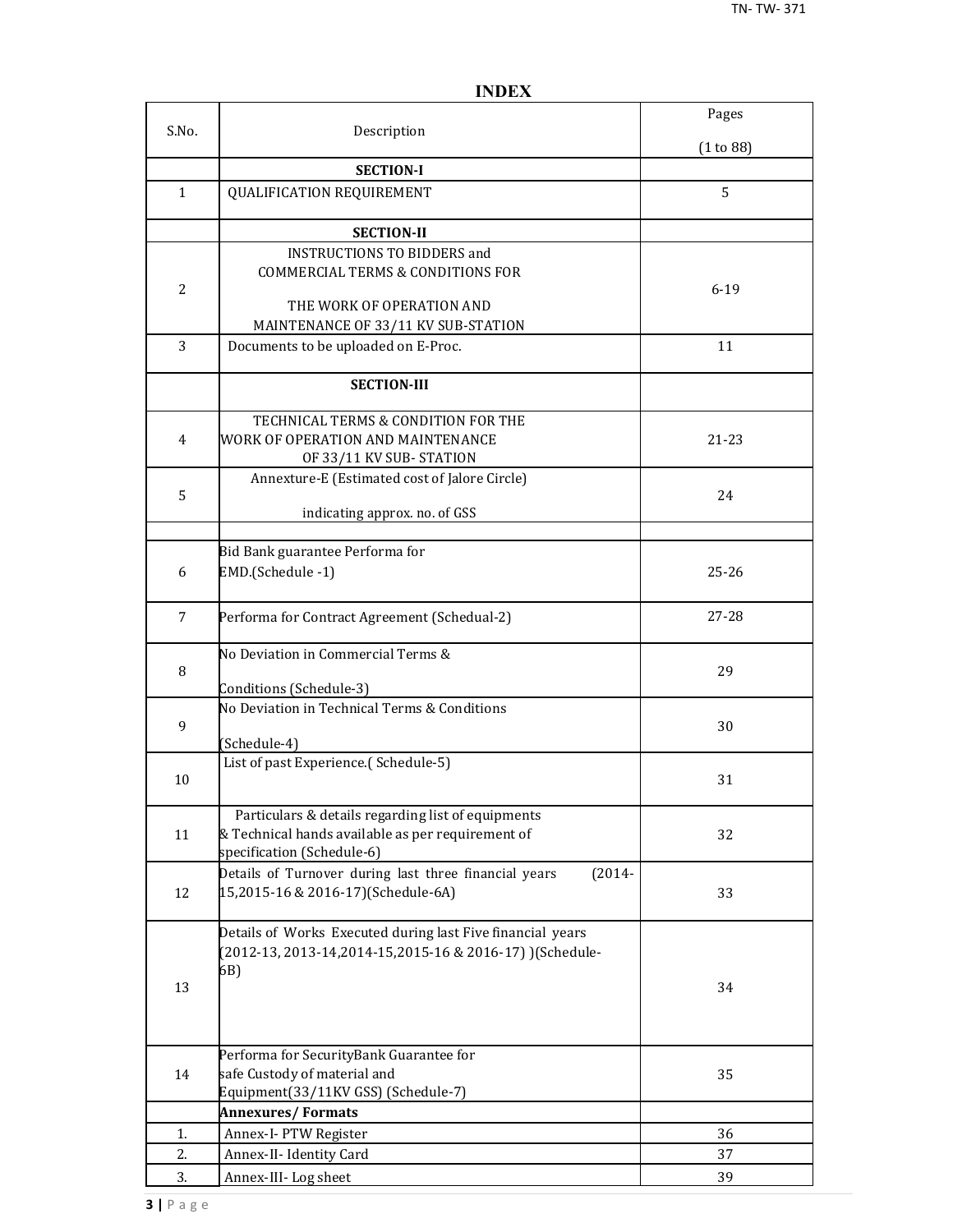| 4.  | Form-V-Certificate by principal employer                 | 40 |
|-----|----------------------------------------------------------|----|
|     |                                                          | 41 |
| 5.  | Form-VI-Renewal of License by licensing officer, GoR     |    |
| 6.  | Form-VII-(Part-I) Register of particulars of contractors |    |
| 7.  | Form-VII-(Part-II) Progress of contract work             | 42 |
|     | Form-VIII-Register of workmen employed by the            |    |
| 8.  |                                                          |    |
|     | contractor                                               | 43 |
| 9.  | Form-IX-Employment Card                                  |    |
|     | Form-X-Return of principal employer to be sent to the    |    |
| 10. |                                                          | 44 |
|     | registering officer                                      |    |
| 11. | Form-XI-MUSTER ROLL                                      | 45 |
|     |                                                          |    |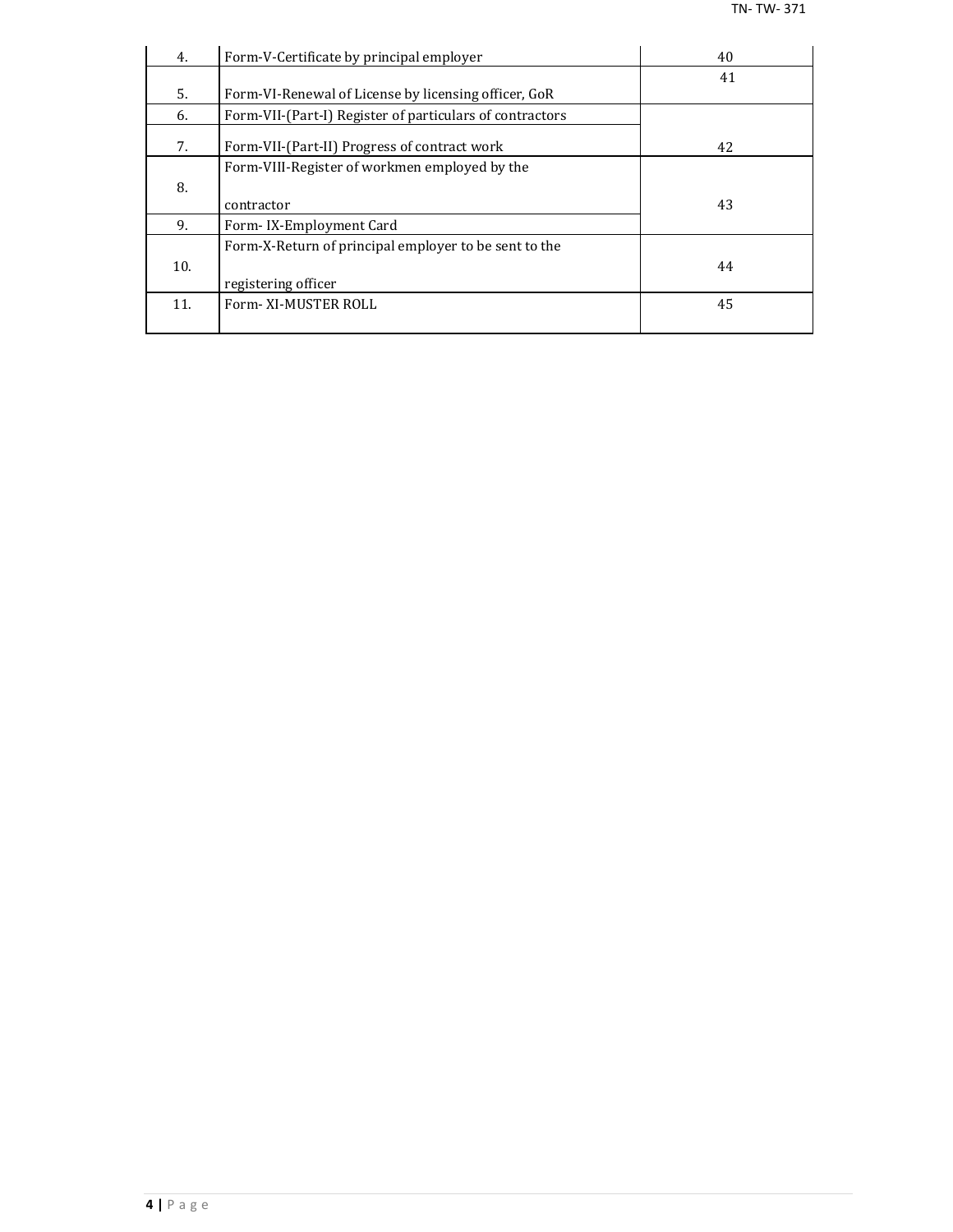#### **SECTION-I**

#### **1. QUALIFICATION REQUIREMENT:**

The bidder must possess the following requirements. It is clarified that the offer of those bids who do not qualify the following requirements shall not be entertained and the same shall be considered as disqualified. It is also intimated that merely meeting the following requirements does not indicate that the bidders shall be shortlisted for opening of financial bid. The short listing shall be made considering all the technical  $\&$  commercial parameters furnished by the bidder along with the technical offer.

- a. The Bidder should possess class "A/B" Electrical license issued by Electrical Inspectorate of any state Govt. or Central Govt. of India and is a qualified contractor who regularly undertakes the projects of the type specified and has adequate technical knowledge and practical experience. If the bidder owns a license other than Rajasthan state, then he will have to obtain it within one month from Electrical Inspectorate of Govt. of Rajasthan before commencement of the work in case he is selected for award failing which the contract awarded is likely to be cancelled. An undertaking to this effect is to be furnished along with bid. The registration should be valid from the date of start of the work and shall remain valid up to 30 days from the date of completion of contract period.
	- i. The bidder should have atleast Three Years experience for operation and maintenance of 33/11 KV sub station and bidder having similar exposures in higher volatage class than 33 KV i.e 66 KV, 132 KV & 220 KV etc. shall also be considerd for Technical Evolution, during last five financial years from date of opening of Bid i.e. from 2012-13 to 2016-17 in any of the Discoms.
	- ii. The Bidder should have mimimum experience of three years for operation  $\&$ Maintenance of GSS of 50 % quantity of GSS for which bidder quoted in last five years.
	- iii. The copies of the relevant detailed work orders should be enclosed regarding above work experience.
	- iv. The 'G' Schedule / reports indicating various activities of works executed should also be enclosed alongwith satisfactorily work completion certificate issued by concerned officer not below the rank of Executive Engineer or equivalent in case of in any of the Discoms.
- b. The Bidder should have **Mimimum Annual Turnover (MAT)** not less than 50 % value of estimated cost of Tender//lot, **for which bidder quoted,** in any one year of last five financial years. In case a bidder is quoting for more than one Lot, Pre-qualificaton reqrement shal be examined on the basis of sum of Lot requirements of MAT of all quoted Lot. Details of all lot are available at "Annexure-F". A **CA Certified certificate is required for the same.**
- c. The contractor should be registered with PF and ESI Department in case of notified area. The certificate may be produced prior to opening bid.
- d. The contractor should possess the valid license as provided under section 12 of the contract labour ( R&A) Act 1970 , an attested photocopy of which should be submitted by the Contractor.

The work of Operation & Mainmtenence of GSS under the domain of Jodhpur Discom shall be one year initially.Nigam shall review same as per need and same can be extended for one more additional year.

The bidder has to quote for minimum lot for a particular tender of circle. However bidder may participate in different Circle under Jodhpur Discom separately as per NIT. A bidder can not avail order more than 3 Nos. of circles out of 11 Nos.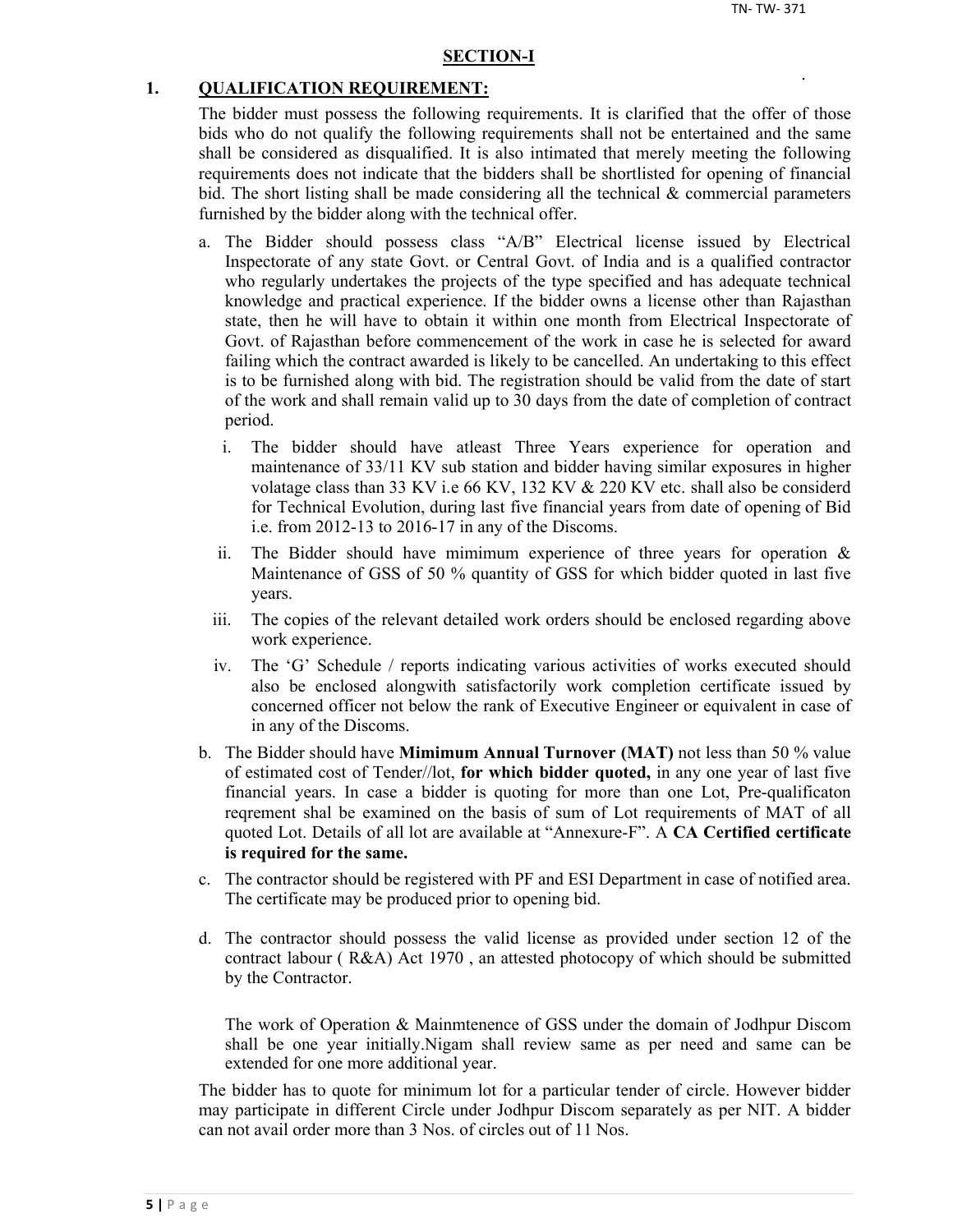#### **SECTION-II**

## **COMMERCIAL TERMS & CONDITIONS FOR THE WORK OF OPERATION AND MAINTENANCE OF 33/11 KV SUB-STATION UNDER JODHPUR DISCOM**

#### **INSTRUCTIONS TO BIDDERS**

#### **2. GENERAL INSTRUCTIONS:**

- 1.1 The Jodhpur Vidyut Vitran Nigam Ltd, or any authority designated herein after called 'OWNER' will receive bids in respect of services as set forth in the accompanying specification. All bids shall be prepared and submitted in accordance with these instructions. The Bidder, in his own interest is requested to read very carefully these instructions and the terms and conditions as incorporated in General Conditions of Contract and Technical specification before filling the Bid proposal form. If he has any doubt as to the meaning of this specification or any portion thereof, he shall before submitting the Bid, refer the same to the Superintending Engineer (TW), Jodhpur Vidyut Vitran Nigam Limited, Jodhpur in writing well in time before the specified date of opening of Bids so that such doubts may be clarified. Submission of the Bid shall be deemed to be the conclusive proof of the fact that the Bidder has acquainted himself and is in agreement with all the instructions, terms and conditions governing the specification, unless otherwise specifically indicated / commented by him in his Bid.
- 1.2 Bids submitted after the time and date fixed for receipt of bids as set out in the invitation to Bid may be rejected.

#### 1.3 INFORMATION REQUIRED WITH THE PROPOSAL:

- i. Oral statements made by the Bidder at any time related to any matter will not be considered.
- ii. The bidder may use in the bid Standard catalogue pages and other documents to provide additional information and data as deemed necessary.
- iii. In case the 'Proposal' information contradicts the specification requirements, the specification requirements will govern, unless otherwise brought out clearly in the technical/ commercial deviation schedule.

#### 1.4 RECEIPT AND OPENING OF BIDS.

- i. Bidder shall submit their bid in electronic format, digitally signed and stamped on each page. Bidder shall procure Digital Signature Certificate (DSC) as per IT act - 2000.
- ii. The electronically received bids will be opened in the office of the Superintending Engineer (TW), Jodhpur Vidyut Vitran Nigam Limited, Jodhpur on stipulated date & time in the presence of such tenderers or their authorized representative, who choose to be present. The system does not permit electronic submission of late tenders after the due date & time.
- iii. In case, the date fixed for opening of the tenders be declared as a public holiday, the bid shall be opened on the next date on which office re-opens after such holiday(s).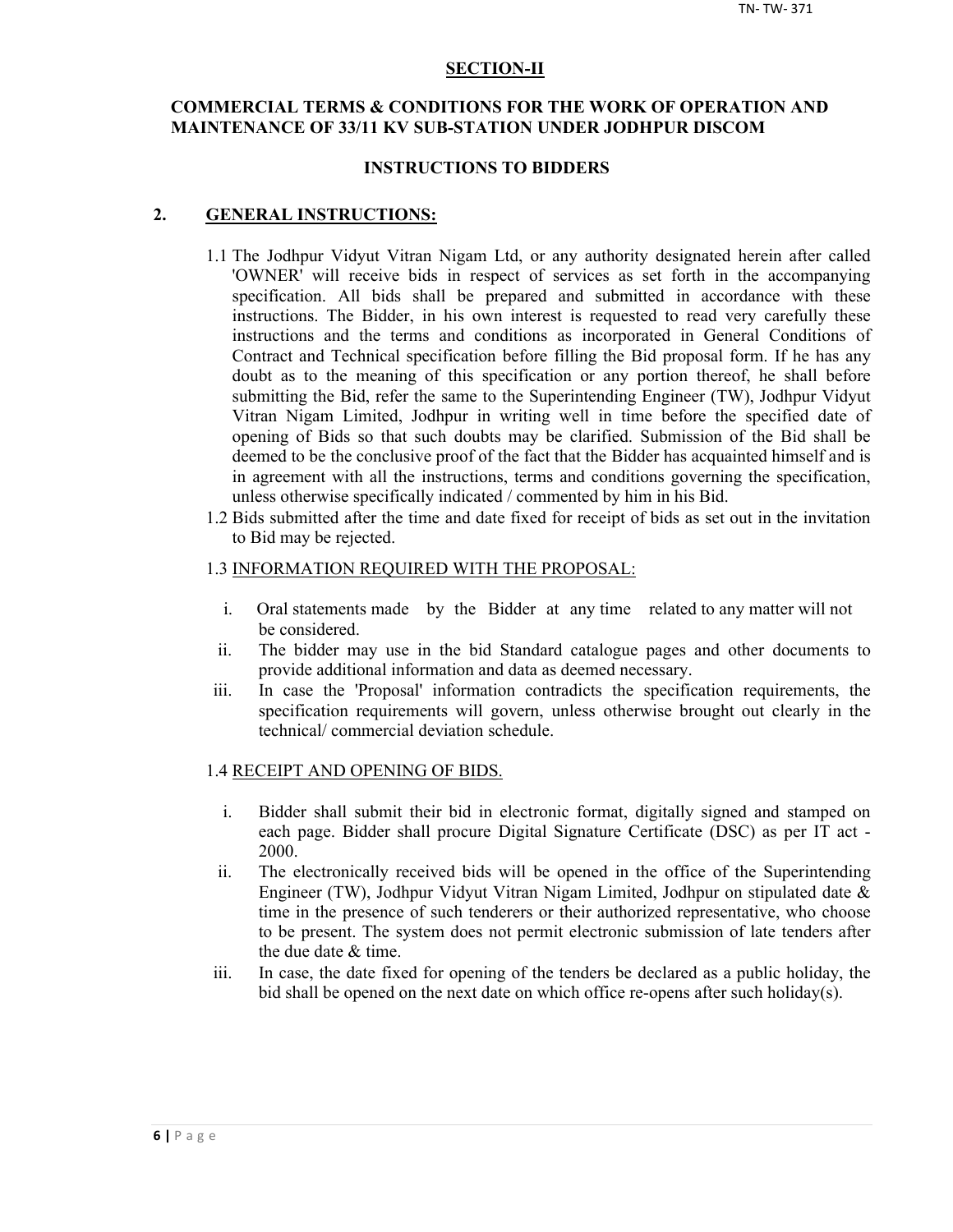## 1.5 FORMAT AND SIGNING OF BIDDER:

i. The tender must contain the name, designation and place of business of the person or persons making the tender and must submit online  $\&$  signing digitally with his DSC (Digital Signature). Tender by a partnership firm must be furnished with

full names of all the partners and should be signed digitally by one of the member of partnership firm or by a authorized representative indicating the designation of the person or persons, with authority letter signed by the Chairman/ Secretary other person authorized to bind the Corporation / Company in the matter.

- ii. Bid by a partnership must be furnished with full names of all partners and be signed with the partnership firm name, followed by the signature (s) and designation (s) of the authorized partner (s) or other authorized representative (s).
- iii. Bids by corporation/ company must be signed with the legal name of the corporation/ company by the President, Managing Director or by the Secretary or other person or persons authorized to bid on behalf of such corporation/ company in the matter.
- iv. A bid by a person who affixes to his signature the word 'President', 'Managing Director' 'Secretary', 'Agent' or other designation without disclosing his principal will be liable to be summarily rejected.
- v. Satisfactory evidence of authority of the person signing on behalf of the Bidder shall be furnished with the bid.
- vi. The Bidder's name stated on the proposal shall be exact legal name of the firm.
- vii. Erasures or other changes in the bid documents shall bear the initials of the person signing the bid.
- viii. Bids not conforming to the above requirements of signing shall be disqualified.

## 1.6 UNDERSTANDING AND CLARIFICATIONS ON DOCUMENTS AND SPECIFICATIONS:

- a. The Bidder is required to carefully examine the specifications and documents and fully inform himself as to all the conditions and terms matters which may in any way affect the Work or the cost thereof. If any Bidder finds discrepancies or omissions in the specifications and documents or is in doubt as to the true meaning of any part, he shall at once request in writing for at least 15 days before the specified date of opening of Techno-commercial Bid for interpretation/clarification by the owner. The Owner, then, will issue interpretation and clarifications as he may think fit in writing. After receipt of such interpretations and clarifications, the Bidder may submit his bid but within the time and date as specified in the Invitation to Bid. All such interpretations and clarifications shall form a part of the specifications and documents, and accompany the bidder's proposal.
- b. Verbal clarifications and information given by the owner or his employee(s) or his representative(s) shall not in any way be binding on the owner.

## 1.7 EFFECT AND VALIDITY OF BID :

- i. The submission of any bid connected with these documents and specification shall constitute an agreement that the bidder shall have no cause of action or claim, against the owner for rejection of his bid. The owner shall always be at liberty to reject or accept any bid or bids at his sole discretion and any such action will not be called into question and the bidder shall have no claim in that regard against the owner.
- ii. The bids shall be valid for a minimum period of 180 days (One hundred eighty)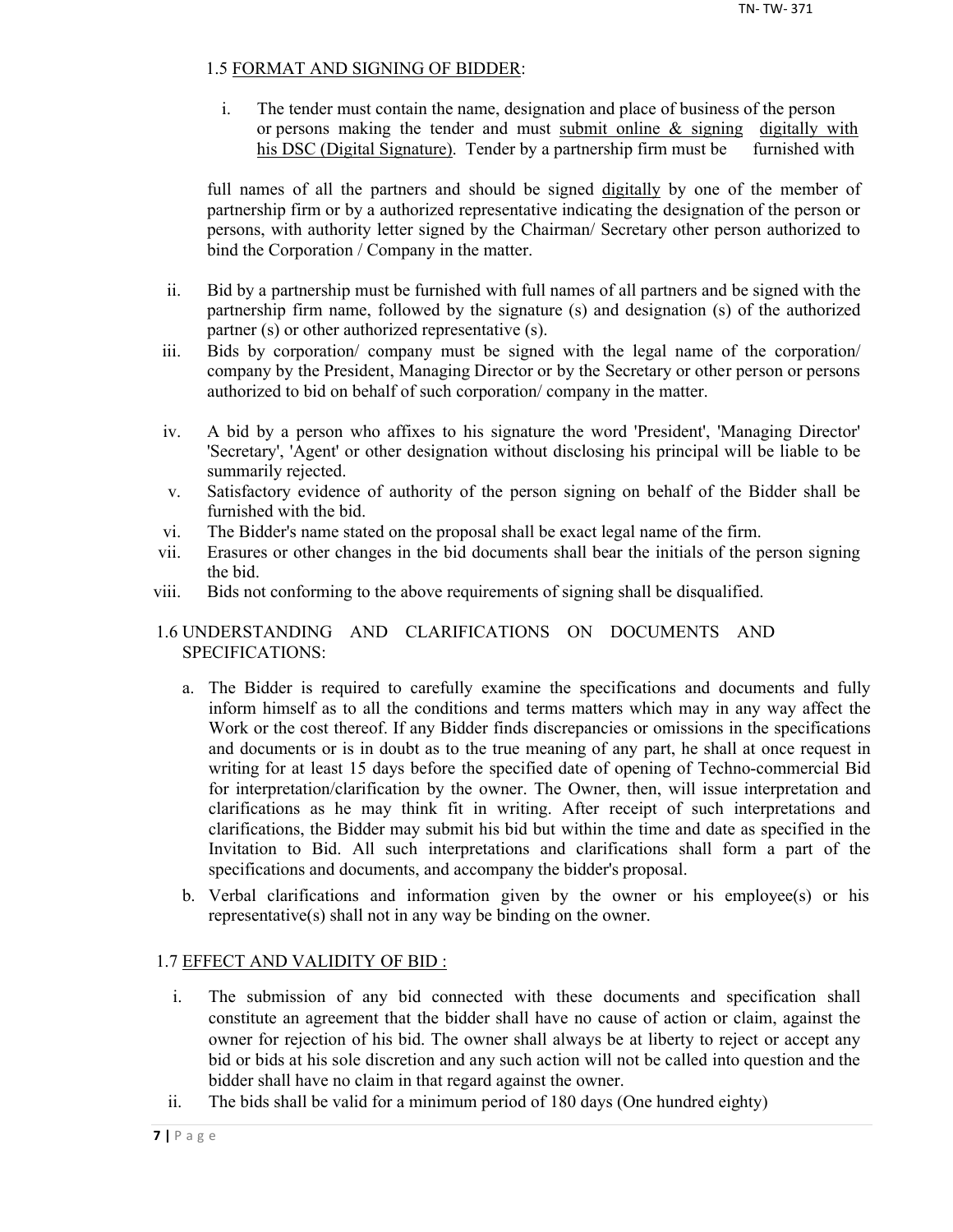days from the date of opening of technical bids or 180 days from the date of opening of financial bid whichever is later. Bids mentioning a shorter validity period than specified are likely to be summarily rejected /ignored.

iii. Owner may ask for extension in validity period. The bidder will be at liberty to accept it or not. In case bidder agrees to extend the validity period without changing his original offer, he will be required to extend validity period of the Bank Guarantee (Submitted against the EMD) suitably.

## 1.8 COST OF SPECIFICATION:

The cost of Bid document as published in NIT shall be furnished along with EMD prior to opening of bid and scan copy be upload on website of RISL. The document shall be downloaded/ uploaded in the manner prescribed in bid document. The cost of bid and EMD shall be furnished through Bank Draft payable to Senior Accounts Officer (CPC), JdVVNL, Jodhpur

## 1.9 LATE BIDS:

The system does not permit electronic submission of late tenders after the due date  $\&$  time.

## 1.10 CLARIFICATION OR MODIFICATION OF BIDS:

To assist in the examination, evaluation and comparison of bids, JDVVNL may ask Bidders individually for clarification, in writing. No change in the substance of the bid shall be permitted except as required to confirm the correction of any typographical error. JDVVNL may modify 'Financial bid' based on discussions with individual Bidders short-listed even after opening of 'Technical bid'.

## 1.11 REJECTION OF BIDS :

Any action on the part of the Bidder to revise the rates / prices and modification in the substance of original tender. Submission of any supplementary information unless & otherwise asked for at his own instance after the opening of the Bid may result in rejection of the Bid and also debar him from submission of Bid to the NIGAM at least for one year.

The owner reserves the right to accept or reject any bid, and to annul the bidding process and reject all bids at any time prior to award of contract, without thereby incurring any liability to the affected bidder or bidders or any obligation to inform the affected bidder or bidders of the grounds for the owner's action.

## 1.12 OPENING OF FINANCIAL BID:

The date and time for opening "Financial bid" will be intimated to the short-listed Bidders by JDVVNL in due course through 'E'-Procurement web portal. 'Financial Bid' of the Bidders, not short-listed shall not be opened and shall be returned to such Bidders.

## 1.13 UNDERSTANDING & CLARIFICATIONS ON DOCUMENTS & SPECIFICATIONS.

The Bidder is required to carefully examine the specifications and documents and fully inform himself as to all the conditions and terms matters which may in any way affect the Work or the cost thereof. If any Bidder finds discrepancies or omissions in the specifications and documents or is in doubt as to the true meaning of any part, he shall at once request in writing for an interpretation / clarification by the owner. The Owner, then, will issue interpretation and clarifications as he may think fit in writing. After receipt of such interpretations and clarifications,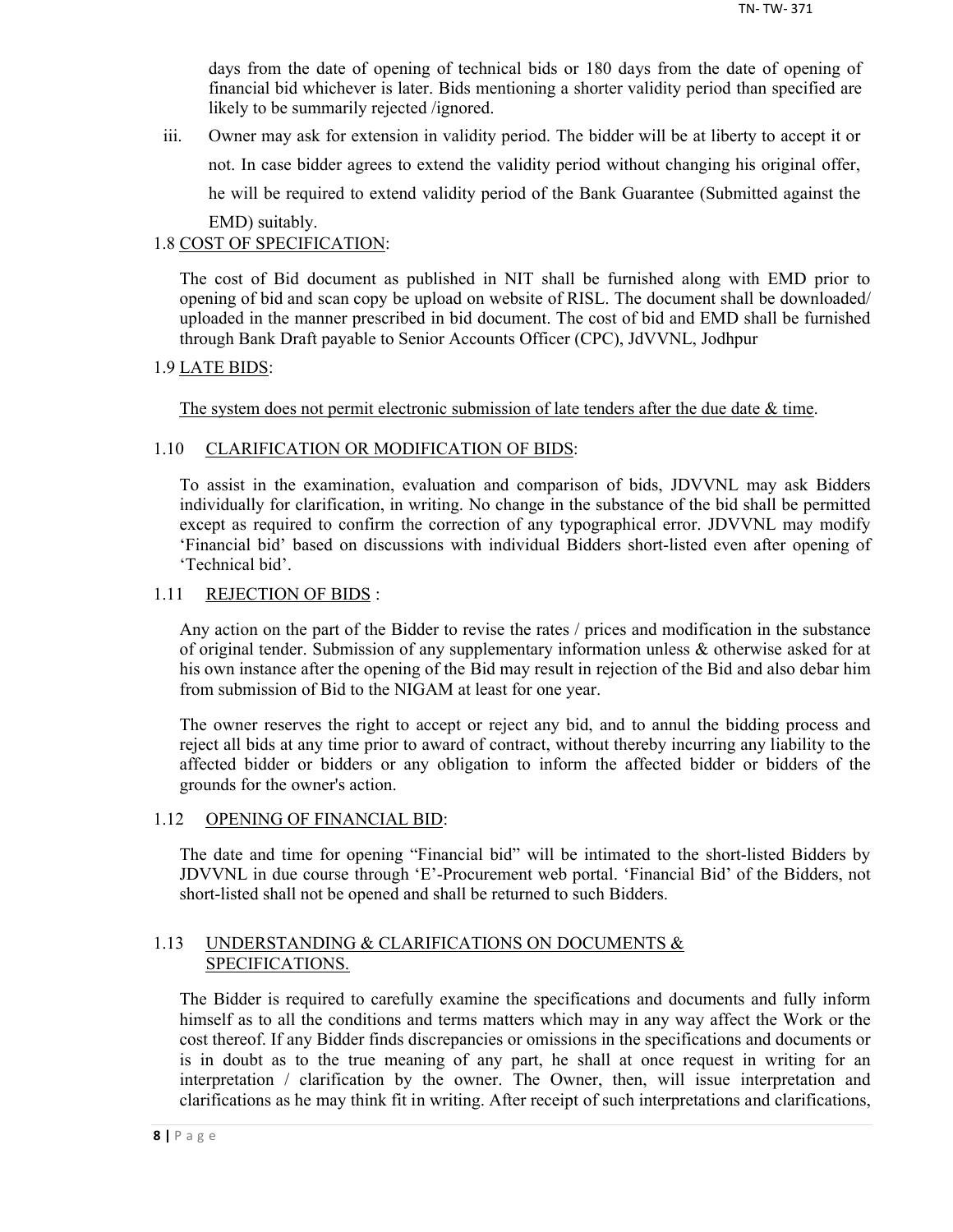the Bidder may submit his bid but within the time and date as specified in the Invitation to Bid. All such interpretations and clarifications shall form a part of the specifications and documents, and accompany the bidder's proposal.

Verbal clarifications and information given by the owner or his employee(s) or his representative(s) shall not in any way be binding on the owner.

#### 1.14 POLICY FOR BIDS UNDER CONSIDERATION:

Bids shall be deemed to be under consideration immediately after they are opened and until such time official intimation of award / rejection is made by the owner to the bidders. While the bids are under consideration, bidders and / or their representatives or other interested parties are advised to refrain from contacting by any means, the owner and / or his employees / representatives on matters related to the bids under consideration. The owner, if necessary, will obtain clarifications on the bids by requesting for such information from any or all the bidders, either in writing or through personal contact, as may be necessary. Bidder will not be permitted to change the substance of the bid after the bid has been opened.

## **3. SUBMISSION OF BIDS:**

The bidders, in their own interest, are requested to read very carefully Technical Specification before filling the bid. The Bid documents be downloaded from JDVVNL website www.JdVVNL.com or http://eproc.rajasthan.gov.in and upload the tender on website of RISL www.http://eproc.rajasthan.gov.in. No hard copy of the bidding documents will be provided to the bidders through this office. In case of any discrepancy found in bidding documents downloaded from the website and appended with the bid (as a bid document) and original copy of such document available in the office of Superintending Engineer (TW), Jodhpur Discom, Jodhpur will be considered as final document for all purpose. The cost of Bid document as published in NIT shall be furnished along with EMD before opening of bid and scan copy be upload on website of RISL. The document shall be downloaded/ uploaded in the manner prescribed in bid document.

3.1 Tenders shall be submitted online in the electronic format attached here to and all blanks in the tender and the schedule to the specification shall be duly filled in. The completed forms, schedule(s) shall be considered as part of the contract documents in the case of successful tenderer (s).

3.2 No alteration should be made to the format of the tender specification and schedules. The tenderer must comply entirely with specification.

3.3 The tender and all accompanying documents shall be in Hindi/English Language and shall be signed digitally by a responsible and authorized person. The name, designation and authority of the signatory shall be stated in the tender.

3.4 Tender should be filled in only with ink or typed and must be submitted online after signing digitally .

3.5 All additions, alterations and over-writing in the bid must be clearly signed by the signatory of the bidder otherwise bid will be summarily rejected.

3.6 The bidder must quote the prices strictly in the manner as indicated herein, failing which bid is liable for rejection. The rate/prices shall be entered in words as well as in figures. These must not contain any additions, alterations, over-writing, cuttings or corrections and any other marking which leave any room for doubt.

3.7 The Purchase Authority will not be responsible to accept any cost involved in the preparation or submission of bids.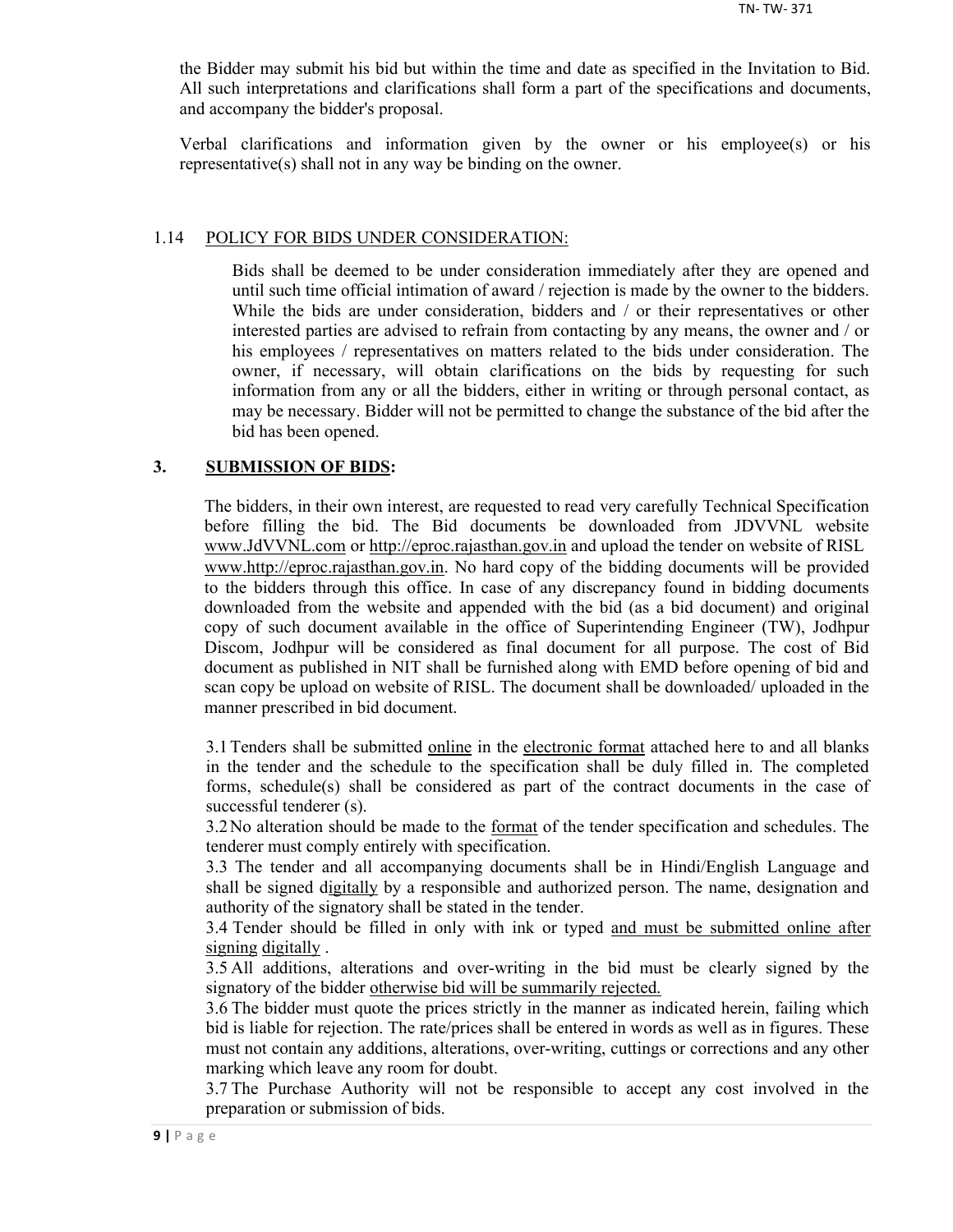3.8 Any printed conditions of sale on the bid shall not be accepted by the purchase Authority. 3.9 The tender offer shall be submitted in time specified on http://eproc.rajasthan.gov.in in electronic format in the following manner:

i. COVER – I for details of EMD / Valid exemption certificate/ Registration certificate with copy of letter indicating validity of B.G. / Tender processing fee and Cost of Tender

document (to be filed in pdf format).

- ii. COVER II for Techno- Commercial Bid (to be filed in pdf format): In this part of bid, tenderer will have to furnish Guaranteed Technical Particulars in regard to all required details of Technical Specification and confirmation of commercial terms and conditions of GCC (General Conditions of Contract) and its addendum/corrigendum, if any, along with details required in various/schedules "EXCEPT THE PRICE SCHEDULE" so that the purchaser may be able to examine whether the offer submitted is technically acceptable and also confirm to our commercial terms and conditions or not.
- iii. COVER III for Financial/Price Bid/BOQ (to be filed in pdf and xls format).

This price bid shall include submission of details of prices as per specification. The price bid will be opened only after being satisfied with Technical and Commercial Bid as per qualifying requirement stipulated in the Specification and bid of such qualified bidderswill only be opened. The date of opening of such price Bids will be intimated in due course of time.

- 2.1 Bidders shall indicate in their bid the name and complete address of Excise authorities under whose jurisdiction is their works / offices falls.
- 2.2 All bids and accompanying documents shall be addressed to the S.E. (TW) Jodhpur Vidyut Vitran Nigam Limited, Jodhpur.
- 2.3 The tenderer should sign the tender documents digitally and stamped on each page.
- 2.4 The tenders given in the form other than prescribed form will not be considered.
- 2.5 Only one representative, on submission of valid authorization of the signatory of the bid, will be allowed to be present during the opening of the bid.
- 2.6 The conditional bids shall not be accepted.

## **4. PRICE:**

The rates for operation and maintenance of 33/11 KV sub-station are inclusive of all taxes, duties local levies including surcharge and other misc. Charges and Service tax, if payable, shall be reimbursed on submission of documentary proof in support of the claim. The price is firm in all respect. However, in case a new statutory tax, duty or local levies are imposed on this contract during its currency the same shall be reimbursed by the Nigam at actual on submission of documentary evidence.

Note:- The bidders are required to quote the price as per clause No. 1 and 3(ii) of section –II regarding worker to be deployed and minimum wage criteria in prescribed Price Bid/BOQ format.

## **5. EARNEST MONEY DEPOSIT:**

i. In pursuance to RTPP Act, 2012 of Govt. of Rajasthan, Bid security / earnest money deposited by the bidder should be 2% of the estimated cost in the form of banker cheque / DD/ BG in favour of concerned AO(O&M). No preference/relaxation should be given to CLRC registered contractors in compliance to RTPP act. The Demand draft shall be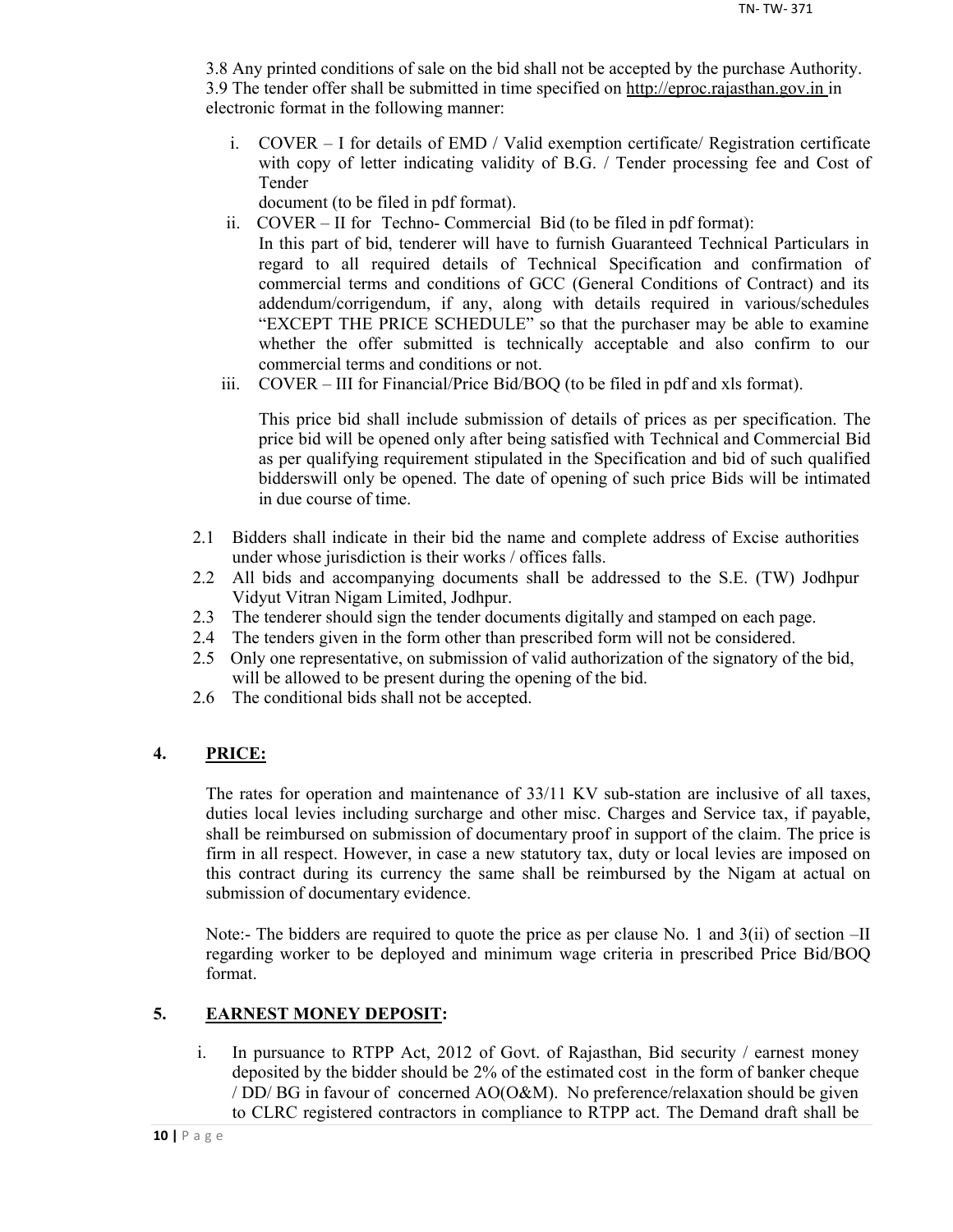accompanied with the bid in an envelope as per instructions given in these bidding documents. No other mode of deposit shall be accepted.

- ii. Any other mode except as specified under clause (i) above such as Postal orders/ cheques/ other forms of instruments are not acceptable.
- iii. In case of unsuccessful tenderer, the Earnest money will be refundable on production of the original receipt within a fortnight after finalization of the tender. In case of successful tenderer(s) the Earnest Money will be taken into account in arriving at the amount of the security cum performance guarantee if vendor(s) desires to furnish cash security deposit. However if the security cum performance guarantee is furnished through bank guarantee (BG) the EMD will be released consequent to acceptance of such BG.
- iv. Request for adjustments/proposals for acceptance of Earnest Money deposits, if any, already lying with the Discom's in connection with some other tenders/orders shall not be entertained.
- v. No interest shall be payable on such Deposits.
- vi. The JDVVNL reserves the right to forfeit Earnest Money Deposit or a part thereof in circumstances, which according to it indicate that the tenderer is not earnest in accepting/executing order placed under the specification.

## **Documents to be Uploaded with the Tender:-**

- a. **Cover I** for details of EMD / Tender processing fee and Cost of Tender document as detailed below:
	- i. Proof of depositing EMD (DD/Banker's Cheque) /vendor Registration certificate with copy of letter indicating validity of B.G / central or state Govt. undertaking certificate for exemption.
	- ii. Proof of depositing DD/Banker's Cheque towards e- tender processing fee.
	- iii. Proof of depositing cost of tender documents (DD/Banker's Cheque).
- b. **Cover II** for Techno- Commercial Bid as detailed below duly signed and stamped:-
	- (i) Schedule-1.(Bid –bank guarantee form for EMD ).
	- (ii)Schedule 3 for confirmation with regard to "NIL DEVIATION" in respect of commercial terms & conditions of the specifications otherwise Schedule VB.
	- (iii) Schedule-4 for confirmation with regard to "NIL DEVIATION" in respect of Technical terms & conditions of the specifications otherwise Schedule VA.
	- (iv) Schedule-5 for list of past Experience.
	- (v) Schedule-6 for Particulars & details regarding list of equipments & Technical hands available as per requirement of specification.
	- (vi) Schedule-6(A) regarding qualification requirement for annual turn-over /Profit and Loss account /balance sheet/Income Tax Returns along with necessary supporting documents and certificate of registered charted Accontant for eligibility.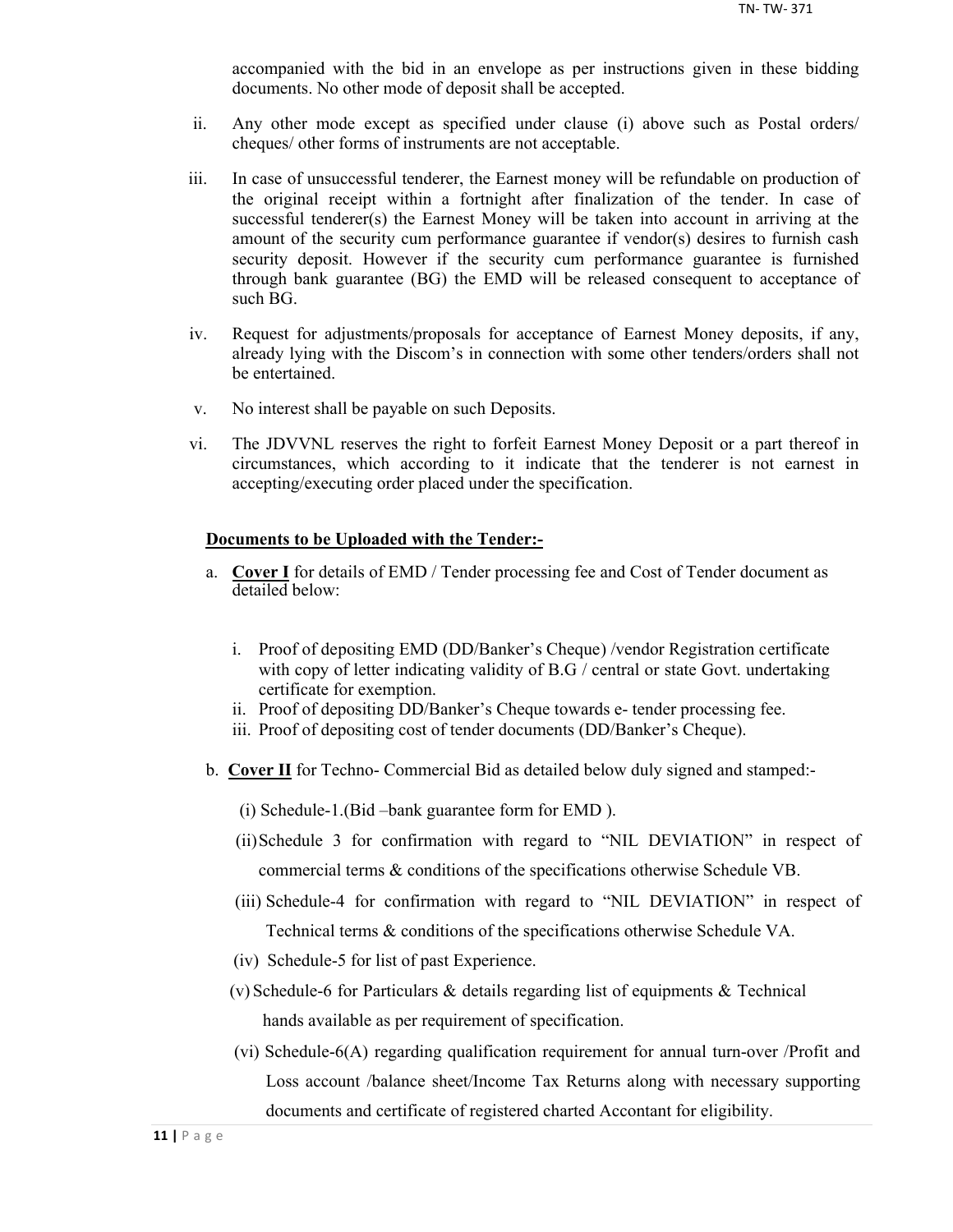- (vii) Schedule-6(B) for detail indicating execution of works durning last five financial years along with supporting documents like copy of W.O , G-Schedule, final bill, duly notarized completion certificate atc. Specified on "Qualification Requirement".
- (viii) Schedule7 for Security Bank Gurantees for safe custady of 33/11KV GSS regarding

opreatiopn & Mainenence of GSS.

Following documents are also required to be uploaded with the Tender are here under:-

- (i) Copy of class "A/B" Electrical contractor license.
- (ii) Copy of Registration with labour department, insurance certificate, undertaking in respect of resistration of Building & Construction, Act-1996 and oth supporting documents required as per specifications.
- (iii) Power of Attorney for authorized signatory to sign the tender document digitally.
- (iv) Copy of latest Balance-Sheet for last 3 years.
- (v) Name & correspondence address of the bidder along with phone /Fax No. & email address.
- c. **Cover-III** For financial/price bid/BOQ (to be filled in Excel format) in prescribed schedule.P1-P12 alongwith corresponding lot number mentioned in Annexure-F.

## **6. PAYMENT:**

After completion of period of one month for operation and maintenance, the contractor shall submit bills in triplicate, in first week of following month to the concerned Assistant Engineer for verification. While verifying the bill following certificates shall be recorded by Assistant Engineer (O&M) on each bill: -

- 1 The contractor has carried out all the operation & maintenance duties satisfactorily as specified in the specification during the month for which payment has been claimed.
- 2 All the records prescribed under the specification were regularly maintained by the contractor during the month at each Sub-Station.
- 3 The power availability during the month of has been  $\%$
- 4 The contractor has deployed one ITI holder worker in each shift of 8 hours per day.
- 5 Weekly duty chart was displayed by the contractor on the notice board.
- 6 Appointment letter of workers were pasted by the contractor on the notice board.
- 7 The contractor had performed watch and ward of every Sub-station area and equipment and had maintained lighting arrangement properly.
- 8 Payment to worker should be ensured / verified by Contractor as per wages rules and next payment shall be released after verification of same through Bank Statement of worker.

During operation & maintenance of SubStation, proper supply as per prevailing Nigam rules should be given by his deployed workman as intimated by Nigam time to time. The same labour must not be allowed to perform duty more than 8 hours duty during a day (24 hours), failing which it will be treated violation of Labour Act/ Rules and panelty will be imposed as per penal provision.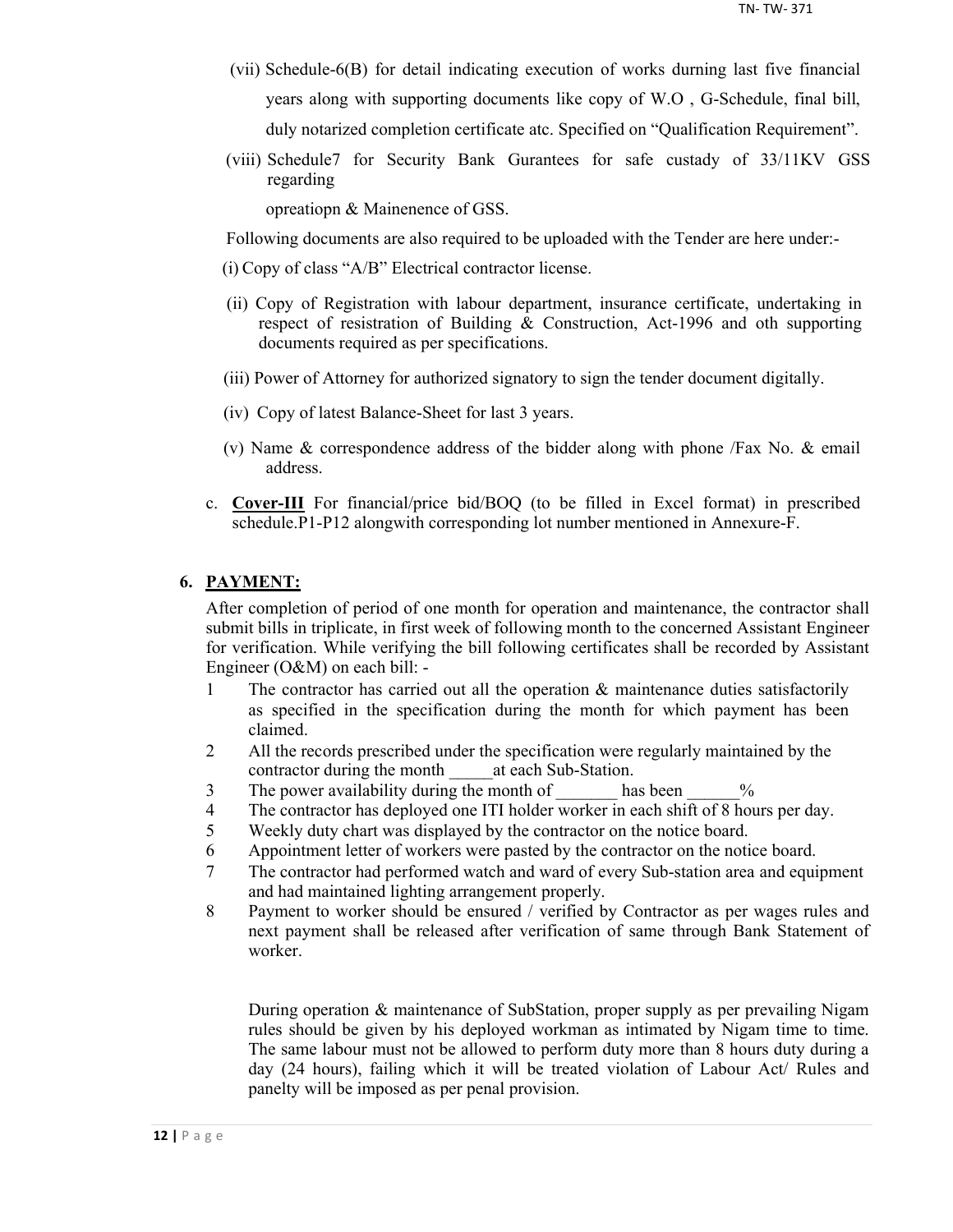The contractor will deploy workmen for sub-stations which could be used **partially or solely** for any of the sub-station and shall be at the discretion of Discom.

The bidder shall produce copy of Bank statement of payment proof of the previous month in the forthcoming bills.

After due verification and recording above certificates, the AEN (O&M) will further forward the bill to concerned XEN for counter checking and signature and onward transmission to the Sr. Accounts Officer (CPC), JDVVNL, Jodhpur for arranging 95% payment subject to any deduction covered under the contract, 5 % payment is deducted against performance security for Tender.However contractor may submit Bank Gurantee of 5 % value of work order of Tender/cluster valid for one year with grace period of three month. The payment shall be made by the Sr. Accounts Officer (CPC), JDVVNL, Jodhpur within the period of 30 days from the date of receipt of the bills in his office and on receipt of copy of insurance premium receipt in respect of the workers engaged by contractor and copy of challans with supporting details of the workers engaged, wages paid, PF  $\&$  ESI (if applicable) subscription and contribution duly tallied with the challan amount from the contractor in token of deposition of  $PF \& ESI$  (if applicable) amount for the previous month as well as on completion of the contractual formalities as mentioned at clause No. 2,3,6,7 which ever is later. However, 95% payment of first bill of every contract shall only be made after random checking of at least 3 Sub-stations per division by the officer(s) nominated by Circle SE for ensuring the compliance of the entire contractual obligation to be discharged by the contractor. The checking officer shall submit his report to Circle SE  $\&$  Sr. AO (CPC) within a week from the date of nomination (by second week positively). The Sr. AO (CPC) on receipt of this report only shall arrange payment of the first bill to the contract as per the terms of payment. The balance 5% payment shall be made along with final bill after satisfactory completion of contract and after meeting out all legal and contractual liabilities by the contractor as per terms and condition of the contract and if contractor submits PBG amounting 5 % of value of

work order Tender/ Cluster instead of 5 % deduction from bill, 5 % PBG shall be refunded after satisfactory completion of contract and after meeting out all legal and contractual liabilities by the contractor as per terms and condition of the contract.The final bill shall also be routed through Executive Engineer concerned. All other statutory deductions like taxes and duties etc. as per prevailing rates shall be made by the Sr. Accounts Officer (CPC) while payment to the contractor.

In the event of introduction of GST in the course of performance of contract, project Implementation Agency (PIA) i.e. JDVVNL shall examine its impact on the affected transactions under the contract in totality, for equitable adjustment in the contract price, if required. The contractor shall furnish the relevant details/documents for this purpose, as may be required by PIA.

For the purpose of the Contract, it is agreed that the Contract Price specified in (Contract price and terms of Payment) of the Contract Agreement is based on the taxes, duties levies and charges prevailing at the date seven (07) days prior to the last date of bid submission. If any rates of Tax are increased or decreased, a new Tax is introduced, an existing Tax is abolished, or any change in interpretation or application of any Tax occurs in the course of the performance of the Contract, which was or will be assessed on the Contractor in connection with performance of the Contract, an equitable adjustment of the contract price shall be made to fully take into account any such change by addition to the Contract price or deduction there from, as the case may be, in accordance with Changes in Laws and Regulations thereof. However, these adjustments would be restricted to direct transactions between the Employer and the Contractor for which the taxes and duties are reimbursable by the Employer as per the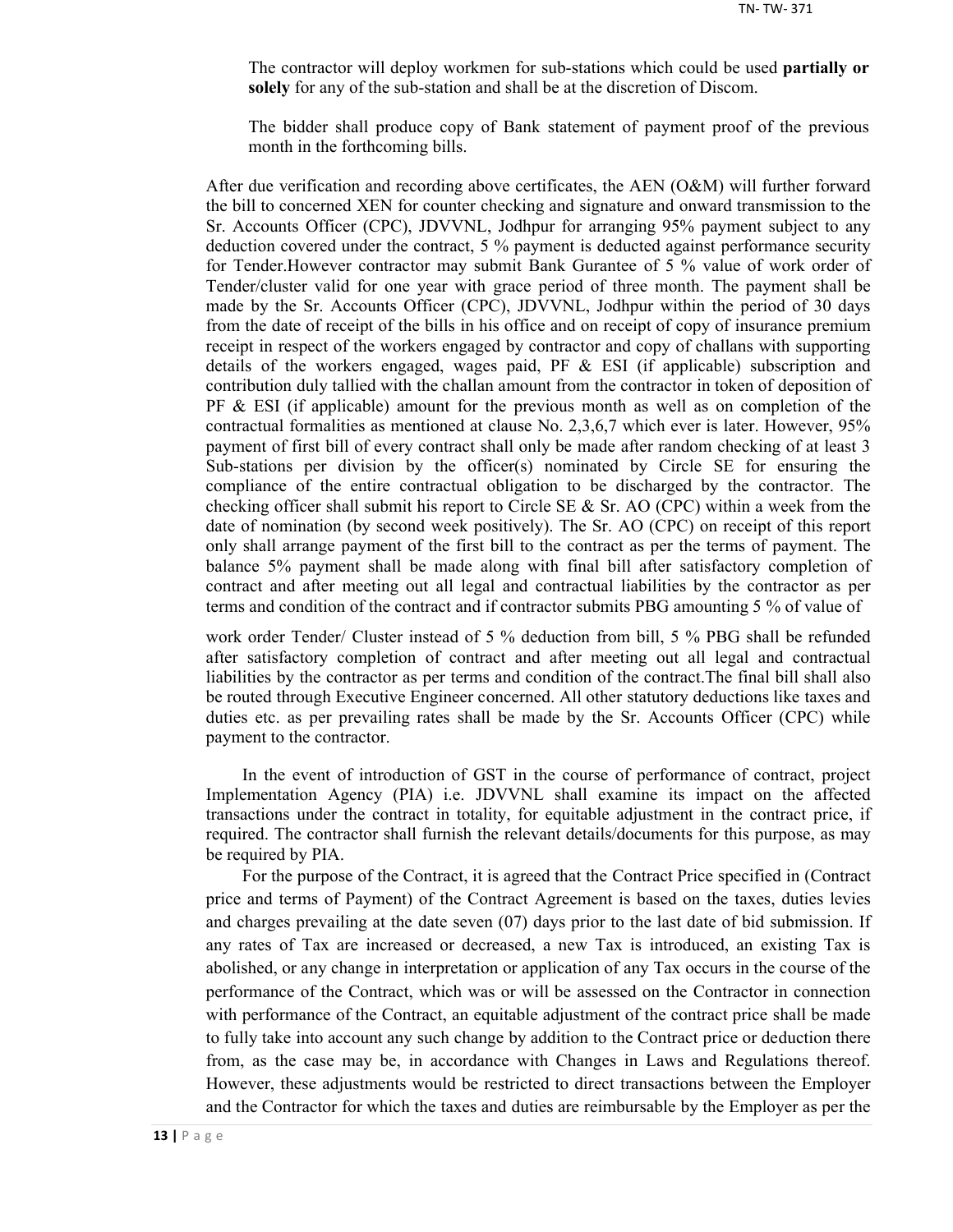Contract. These adjustments shall not be applicable on procurement of raw materials, intermediary components etc. by the Contractor and also not applicable on the bought out items dispatched directly from sub-vendor's works to site.

**No interest shall be paid for delay in payment, if any.**

## **7. BANK GUARENTEE AGAINST SAFETY OF MATERIAL & EQUIPMENT:**

Before commencement of work by the contractor, he shall furnish a Bank Guarantee in favour of Superintending Engineer (TW), JDVVNL, Jodhpur equivalent to 10 % of Contract value towards safety of JDVVNL"s material and equipment installed. The Bank Guarantee shall remain valid during the currency of the contract with a grace period of 3 months. The Bank Guarantee shall be released after ascertaining that all the legal and contractual liabilities as per contract have been met out by the contractor to the entire satisfaction of Nigam. Performa for safe custody Bank Guarantee has been enclosed.

## **8. AWARD OF CONTRACT:**

Notification of award of contract will be made in writing to the successful bidder(s) by the owner.

The contract will be awarded to the best qualified and the substantially responsive bidder offering the lowest evaluated bid in conformity with requirements of these specifications and documents and the owner shall be the sole judge in this regard and subject to the provisions of these instructions to bidders and other terms and conditions detailed out in these documents and specifications. A responsive bid is one which accepts all terms and conditions of these specifications and documents without any major modifications. A major modification is one which affects in any way the prices, quality, quantity or delivery period of the equipment or which limits in any way the responsibilities or liabilities of the bidder or any rights of the owner as required in these specifications and documents. However, the owner may waive any minor formalities or irregularities in the bid.

The contract will be awarded to first lowest responsive bidder after having discussions  $\&$ negotiations with him, for ascertaining the reasonable price for tendered work. However where the prices quoted / agreed by such first lowest bidder, even after negotiation is considered higher, the competent purchase committee / authority may offer a still lower price, considered reasonable to all qualified participating bidders including first lowest one. On acceptance of such price by one or more bidders, the contract would be awarded to bidder standing lowest among those counter offer prices) as per original comparative statement.

The contractor shall be fully responsible for the works to be executed under the contract and it should be expressly understood by him that any breach under any one of contract shall automatically be deemed as a breach of another contract and any such breach or occurrence giving the owner a right to terminate a contract and or recover the damages under that contract shall give owner a right to terminate the another contract and or recover the damages under such contract as well. However such breach or occurrence in any contract shall not automatically relieve the contractor of any of his obligations under another contract.

If more than one bidder exists at same price then quantity of GSS to be awarded shall be distributed equally among the bidders existed on same price.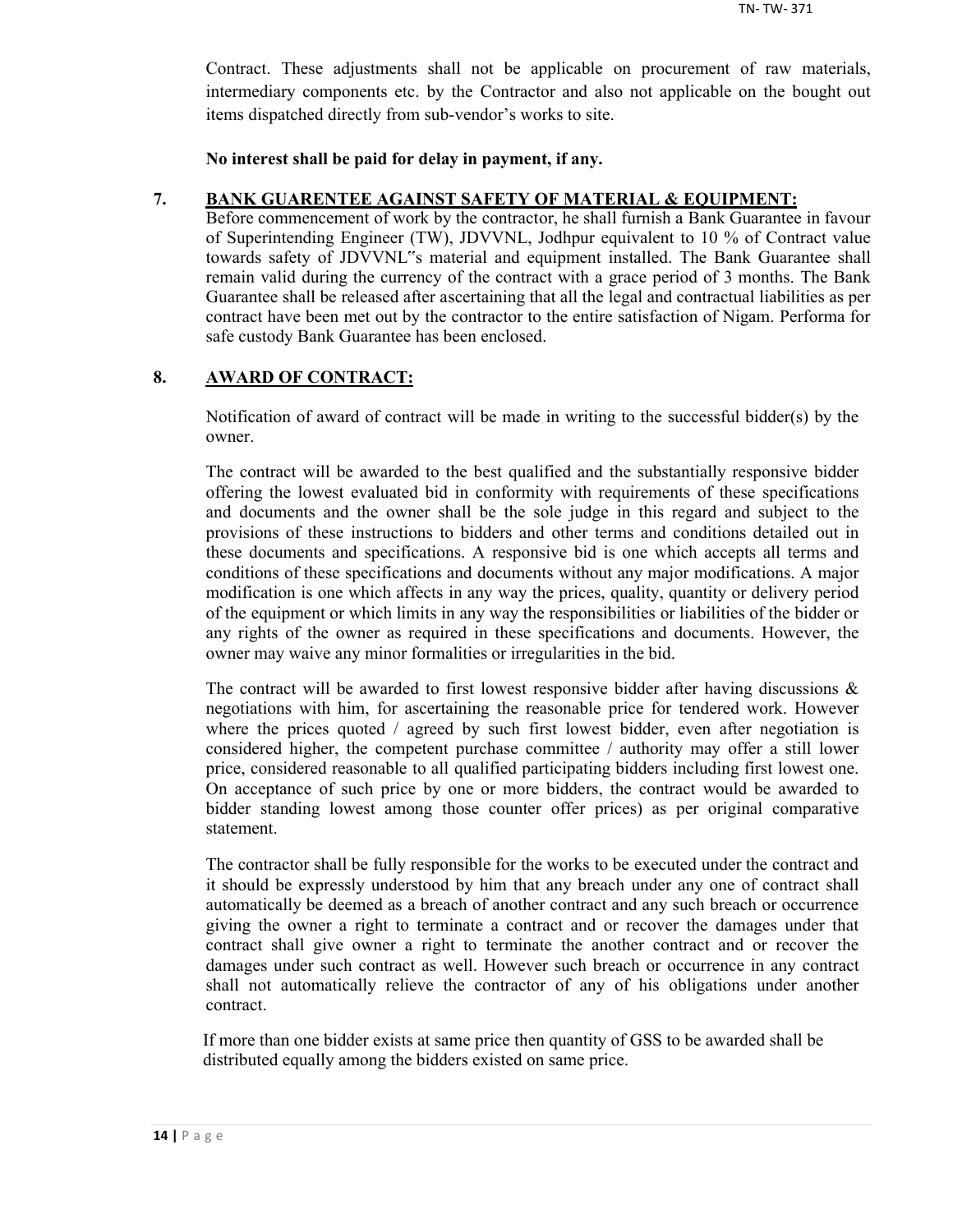## **9. FUNCTION AND DUTIES TO BE PERFORMED BY CONTRACTOR/ CONTRACTOR WORKERS:**

#### **(A) Operational function & duties to be performed: -**

Workmen of contractor shall strictly provide three phase & single phase supply on each 11 KV outgoing feeder 33/11 KV Sub-station as per schedule / block hours and timings as intimated by officers of JDVVNL from time to time.

For making supply off and on, workmen shall operate main 11 KV and outgoing feeders VCB/OCB/KIOS (if available on 11 KV feeders) along with operating GO"s and fuses of 11 KV feeders.

- (iii)For providing single-phase supply by removing 33 KV sides and 11 KV side fuses or by other single phasing mechanism as per prevailing methodology and system instructed/ directed by officers of JDVVNL.
- (iv)All operation for providing three phase /single-phase supply on 11 KV feeders should be done carefully with all safety measure as well as guidelines prescribed for operations.
- (v) The contractor will be solely responsible for any damage of equipment or accident of any workman.
- (vi)In case contractor needs shut down at 33 KV/11 KV sub-station to carry out any repair or maintenance work prior permission of shut down shall be obtained from the concerning Assistant Engineer/ Junior Engineer. The material required for such maintenance (excluding T&P) shall be provided by the Assistant Engineer Incharge of the sub-station. Any shut down on any of the 33/11 KV lines at the sub-station required by Jodhpur Discom"s authorized employee(s) shall be given by the contractor or his authorized representative on the requisition of PTW form (Annexure-I).
- (vii) On failure of 33/11 KV line the contractor or his authorized person shall intimate to the concerned Assistant Engineer / Junior Engineer promptly.
- (viii) In case of tripping of supply or blowing of fuse of any feeder the same will be replaced immediately according to capacity by the contractor or his authorized person. The capacity of fuses for each feeder shall be prescribed by Assistant Engineer concerned.

(ix) The appropriate capacity TC fuse wire shall be arranged by the contractor. The other required material as per requirement shall be arranged by the Nigam after due verification from the concerned AEN of the sub-division.

#### **(B) Maintenance duties to be performed: -**

- (i) The contractor shall check oil level of power Transformers leakage, if any in the power transformer checking air passage are free and also check the color of the silicagel. The contractor shall observe earthing of the transformer and he will inspect any crack ness of flat of earthing of the dryness. He will intimate the position to JEN/AEN.
- (ii) The contractor shall carry out inspection & maintenance of circuit breaker as under: The contractor shall inspect switchgear premises  $\&$  circuit breaker. He will clean the circuit breaker. He will inspect oil position of the circuit breaker and if any leakage is found he will intimate to JEN/AEN. Any unusual smell /noise observed in the OCB shall be intimated to JEN/AEN. He will also observe position of auxiliary fuses whether intact or not. The position shall be intimated to JEN/AEN. The contractor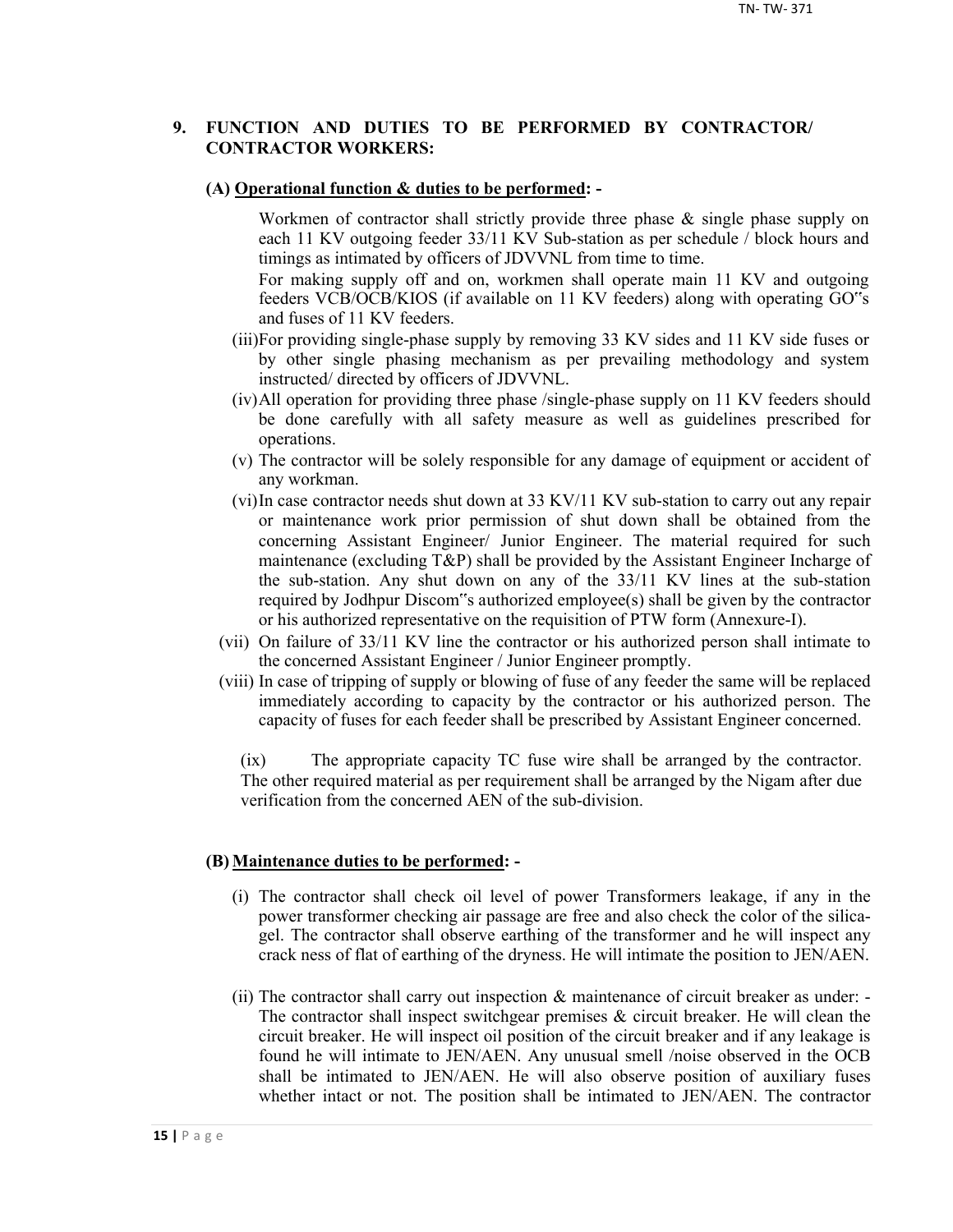shall observe working order of indicating & measuring instrument whether they are in working order or not. The position / condition will be intimated to JEN/AEN. He will also examine position of dirt, top fitting and oxide film on lighting arrester. He will clean with dry cloth and tight bolt if found any looseness. The position will be

intimated to JEN/AEN. The contractor shall observe water level of battery if the water level is low he will fill water and position will be intimated to JEN/AEN.

- (iii)The 33/11 KV sub-station area will be maintained clean by cutting grass and shrubs and toilet cleaning etc. by the contractor at his own cost and material required for this work will be arranged by the contractor himself.
- (iv)The contractor shall be full responsible for watch and ward of the Sub-Station area and equipments.
- (v) The contractor shall maintain the Jodhpur Discom property and equipment safely and any damage caused solely due to lack of contractor or his employee then losses will be recovered form his due payment. If amount of damage/losses are more than due payment then he will be liable to deposit the balance amount otherwise this will be recoverable as per law.
- (vi)The contractor shall replace 33 KV and 11 KV GO Blades/Rods. The requisite material shall be provided by Jodhpur Discom.
- (vii) Initially the Nigam shall hand over the sub-station to the contractor with proper lighting arrangements including providing of fixture and bulbs, tube light etc. subsequently; the contractor shall maintain the lighting arrangements at the substation.
- (viii) The contractor or his authorized persons shall pour sufficient quantity of water in earthing pits in 33/11 KV Sub-station premises from time to time.

(ix) All the T&P like earth chain, plier, screw driver, hand gloves required for maintenance including safety items shall be arranged by the contractor firm.

## **10. SECURITY DEPOSIT:**

In pursuance to RTPP Act 2012 Govt. Of Rajasthan, the contractor shall deposit 10% amount of the total contract value in form of DD with the Sr. Accounts Officer (CPC), JDVVNL, Jodhpur within 7 days from the dates of work order towards security amount and same will be refunded to contractor on successful completion of contract and after meeting out all legal and contractual liabilities by the contractor as per terms and condition of the contract. The security deposit so received would be non-interest bearing.

## **11. CONTRACT DOCUMENTS AND AGREEMENTS:**

The contractor shall execute a contract agreement with Superintending Engineer (TW) concerned within a period of 7 days from the date of work order on a non -judicial stamp paper of appropriate value as per the Indian Stamp Duty Act.

The order placed under this specification shall be governed by the terms and conditions as incorporated in this section of the Specification and as given in the detailed work order and its annexure(s). The terms and conditions as specified in this section if differ from the terms indicated in the detailed work order and its annexure(s) the latter shall prevail. The contract shall for all purposes be construed according to the Laws of India and subject to jurisdiction of Rajasthan Courts only. For the due fulfilment of the contract, the contractor shall execute an agreement in the prescribed form Annexure-C on Rajasthan State Non-judicial stamp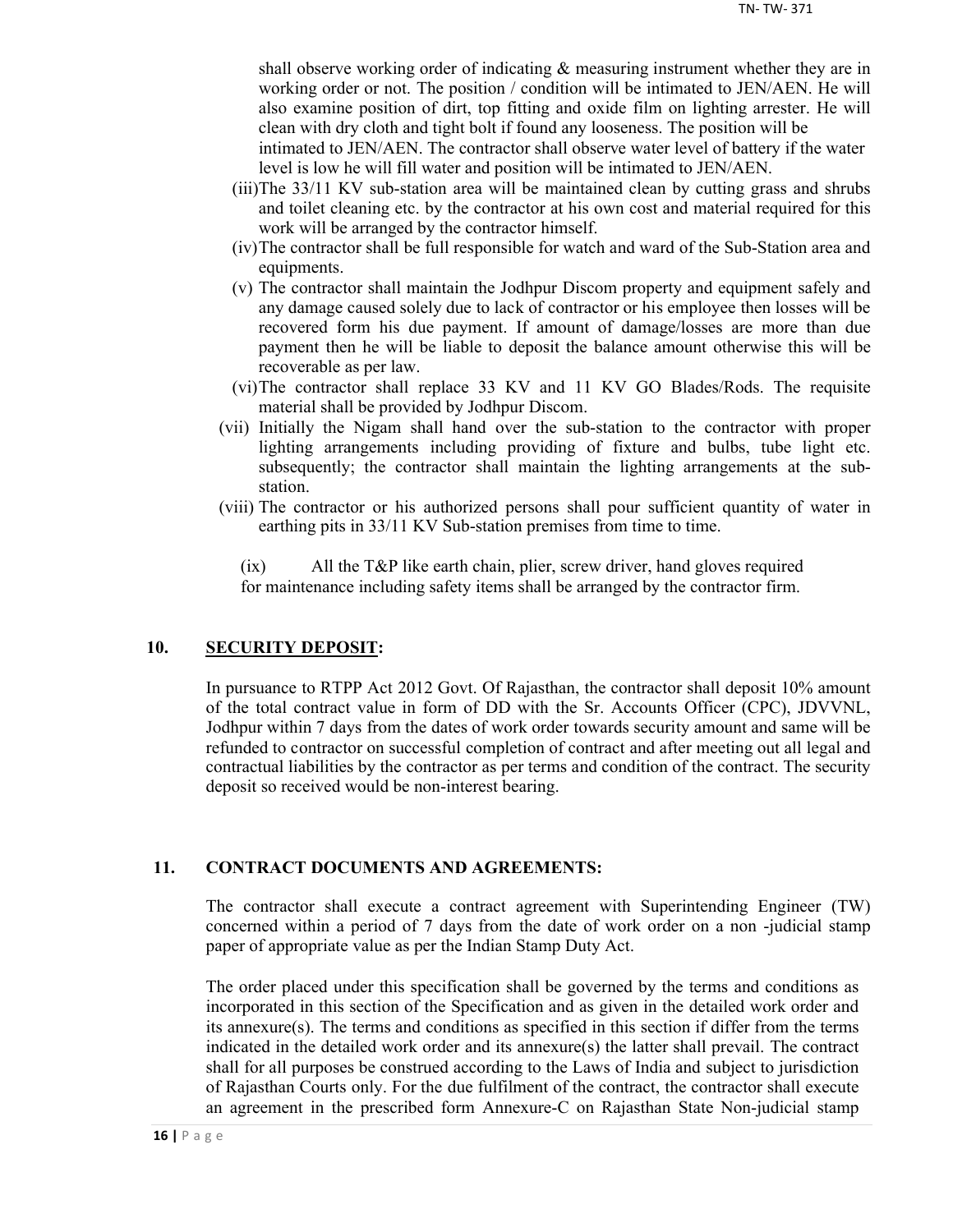paper bearing stamp duty as applicable. The expenses of completing and stamping the contract agreement shall be borne by the Contractor. Such agreement shall be executed and signed by the competent authority of the contractor on each page thereof. The original copy is only to be executed on the stamp paper. The remaining two copies may be executed on simple paper. Such complete agreement form along with the contract documents together with a Power of Attorney" in favour of the Executants shall be required to be submitted returned to the owner within a period of 15 days from the receipt of order duly signed on each page. One copy of the executed agreement duly signed by the purchaser/owner shall be sent to the supplier for his reference. The contract documents shall mean and include the following:-

- 1. Contract agreement along with letter of Intent.
- 2. Work order and its annexures.
- 3. Instructions to bidders.
- 4. General Technical Conditions and Specifications
- 5. Power of Attorney in favour of the signatory.

**Commencement Period And Delay Panelty ;-** The contractor shall have to commence the work within a period of one and half month (45 days) from date of issuing work order. He has to also complete the execution of contract agreement and other formalities during the commencement period. After lapses of commencement period, if work is not started then delay penalty based on contract value per month per GSS shall be as under:-

- (i) 10% per week or part thereof for first two weeks.
- (ii) In case delay exceed more than two weeks then  $\omega$  of 30% per week and part thereof.
- (iii) If delay exceed four weeks then work order shall be cancelled with forfeiture of EMD and Security Deposite.

## **12. SUPERVISION:**

The work shall be carried out under the supervision  $\&$  control of the contractor and supervision  $\&$  control of the work /job will be contractor's responsibility. Contractor will dictate about the work to his persons without any interference / instructions from Jodhpur Discom in day working. Supervision, control and regulation of condition of the workmen engaged by contractor shall be his responsibility. The contractor shall ensure that the persons deployed by him are fully trained for the job. The persons engaged by him shall be treated his employees for all purposes. He will be responsible for payment of remuneration to such staff as may be provided by any law, rule and regulations of the time being in force and that the Jodhpur Vidyut Vitran Nigam Limited shall not be responsible in any of the matters connected with the employees of the authorized contractor.

However to ascertain and maintain the quality of work and other conditions specified for supply of electricity, any Officer of Jodhpur Discom not below the rank of Junior Engineer may suddenly check the sub-station at any time. Any short coming / deficiency in the work observed during checking shall be rectified/ attended free of cost immediately otherwise Jodhpur Discom will be free to get the deficiencies rectified / attended at the cost and risk of the contractor besides withholding his payment/ terminating the contract.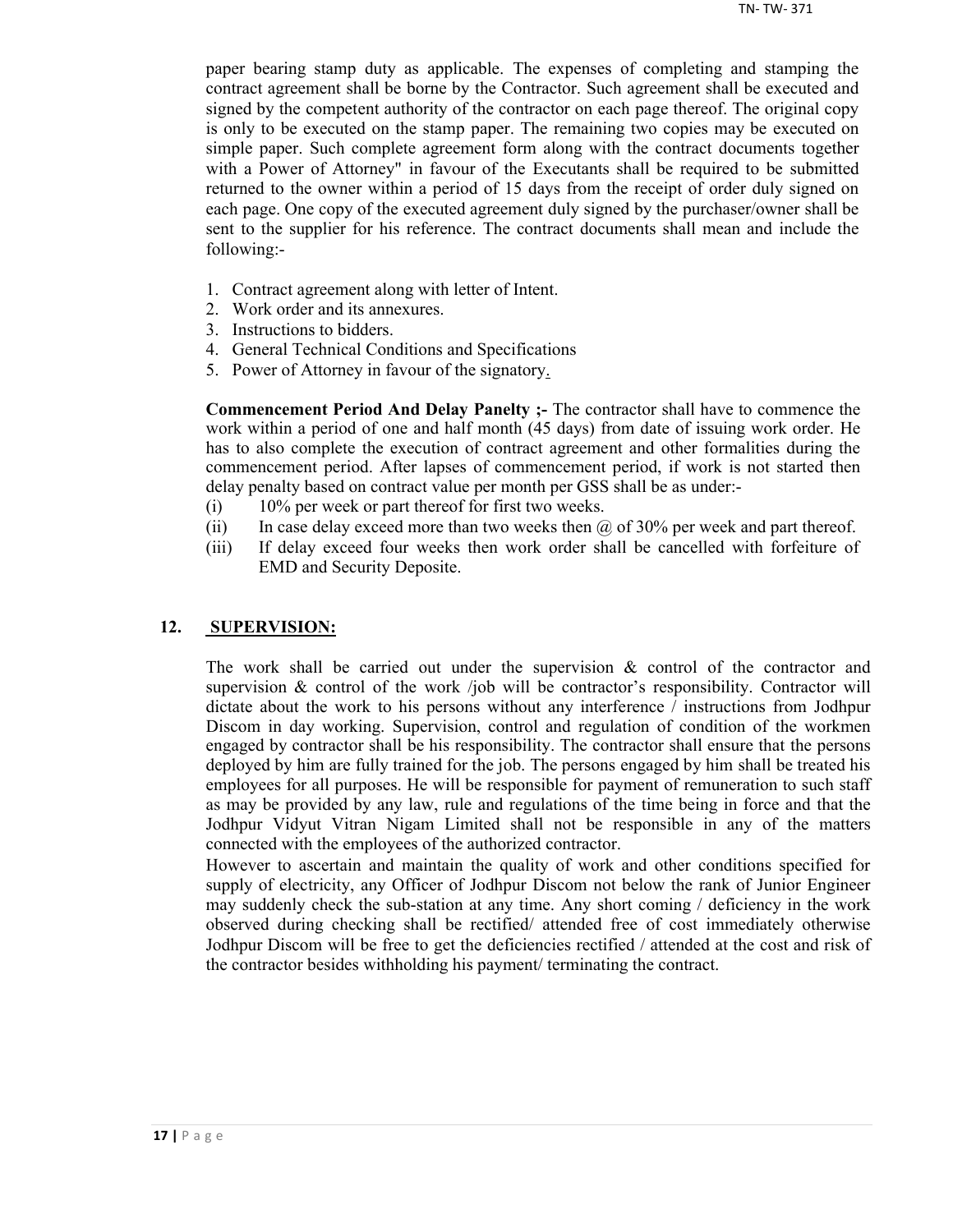## **13. WORK COMPLETION SCHEDULE & AVAILABILITY OF POWER:**

(i) Power availability means the supply available on 33 KV mains/ 11 KV Bus Bar. If any month availability of power is less than 95 % in aggregate due to the reasons solely attribute to the contractor, then a penalty of 2% of monthly contract value (for the concerned sub-station) for every fall of 1% below availability of 95% shall be recovered from the contractor. If power availability falls below 90% in any month then besides deduction of above penalty contract may be terminated without any further notice.

In case of block hours supply specified on each 11 KV feeder if any distributed /shortage/ excess in supply occurs due to deficiency /negligence of the contractor, the sum of duration of individual feeder for the time supply remained disturbed /contrary to block hours will be deducted time of availability of supply. The concerned Unit Officer shall record a certificate on each bill regarding availability of power. Further, in case of excess supply of power on any feeder beyond block hours by the contractor due to the reasons not beyond his control, the contract shall be liable to be terminated without further notice besides above deduction of penalty.

## **14. PERIOD OF CONTRACT:**

The work may be awarded initially for a period of <u>one year</u> extendable by another one year on satisfactory performance of the contractor, on the discretion of management same rates, terms & conditions with mutual consent.

## **15. SETTLEMENT OF DISPUTES:**

- i. All disputes, differences, questions whatsoever so arising between the owner & contractor upon or in relation to or in connection with contract shall be deemed to have arisen at Jodhpur (Rajasthan.) and no court other than court in Jodhpur (Rajasthan) shall have jurisdiction to entertain the same. In any time any question, dispute or difference what so ever which may arise between the JDVVNL and the agency, the same shall be decided by the MD, JDVVNL or by the settlement committee constituted by him and shall be final and binding on both the parties
- ii. The NIGAM has constituted settlement committee to settle the disputed cases. For the disputed amount up to Rs.2.5 Lac the case may be referred to the CE level settlement committee and if the disputed amount is more than 2.5 Lac the case shall be referred to the corporate level settlement committee. The non refundable fees for referring the case to the settlement committee is as given below:

| i) Reference fee for CE level settlement committee -        | $Rs$ 300/-          |
|-------------------------------------------------------------|---------------------|
| ii) Reference fee for corporate level settlement committee- | $\text{Rs } 3000/-$ |

iii) Fee for review of cases by corporate level settlement committee- Rs.5000/

\* The Nigam has rights to revise above fees without any prior notice.-

iii. The settlement committee fees as shown above shall be deposited in cash/demand draft /pay order with the Sr. Accounts Officer (EA & Cash) JDVVNL, Jodhpur and shall furnish receipt thereof with a request for referring their disputes to the settlement committee for consideration/decision.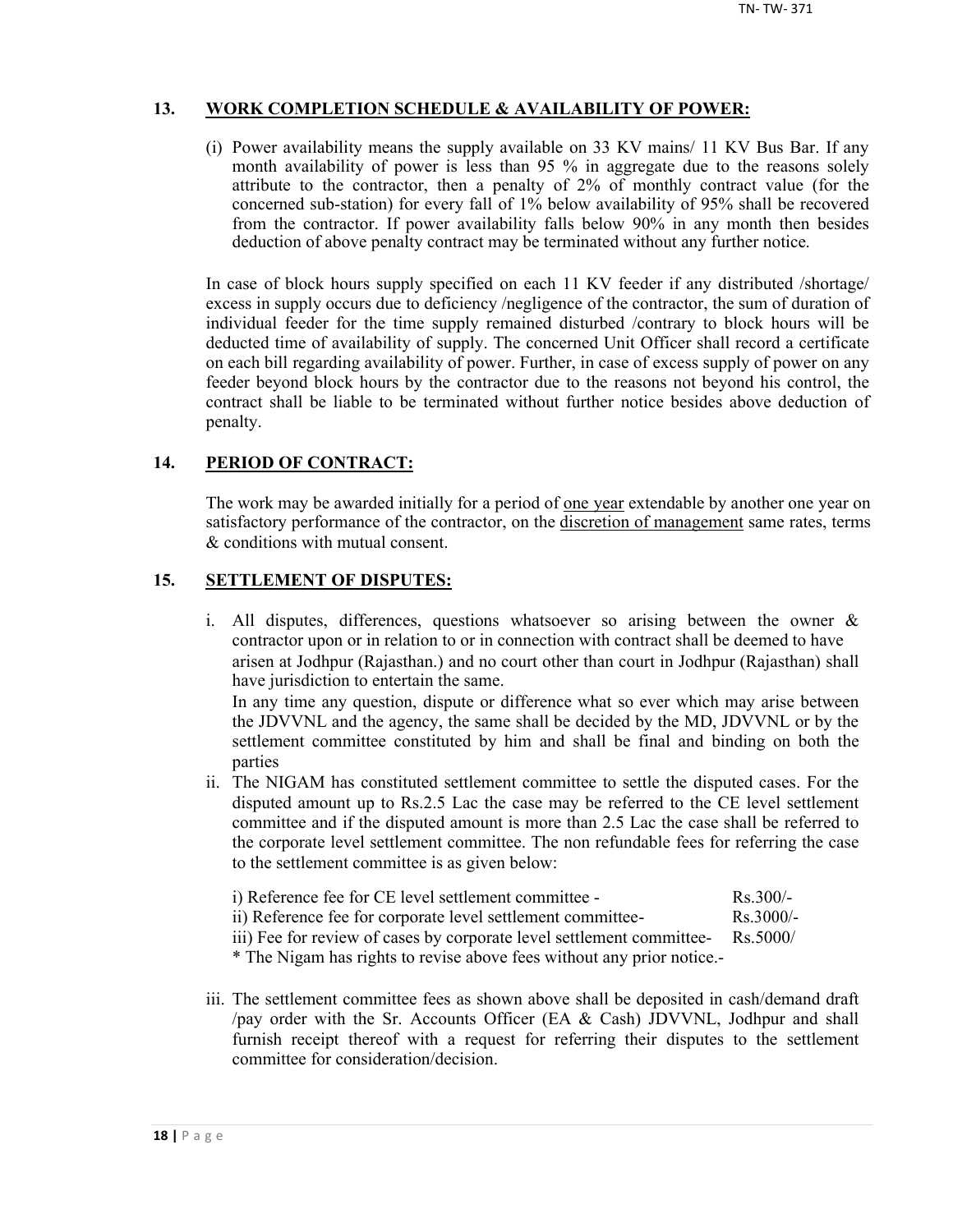## **16. FURTHER CORRESPONDENCE:**

All correspondence pertaining to the work order shall be addressed to the Superintending Engineer (TW), JDVVNL, Jodhpur.

## **17. PENAL PROVISION:**

i Workmen/person found performing duty more than One shift (8 Hours) at any substation i.e. He continues the duty in next shifts then penalty at rate of Rs.250/- Per shift per day shall be imposed.

ii If deficiency as mentioned above at point (i) remains/continues upto 7 days then the work order shall be cancelled / terminated and the Security deposit and safe custody bank guarantee against equipment shall be forfeited.

iii In case of non maintenance of any or all the records as set out in the specification or incomplete records at any Sub-Station assigned to the contractor is reported during checking by the Inspecting officer then an amount equivalent to 10% of the contract value for the month in respect of the Sub-Station assigned where deficiency noticed, shall be recovered from the contractor's bill.

iv In case of such deficiencies (as mentioned in sub clause (iii) above) , penalty of Rs. 500 / - per incidence shall be imposed . And if such incidences are more than thrice a month at any sub-station, then besides above deductions, the contract shall be cancelled for that particular sub-station and the contractor shall be liable for penalty as per prevailing penal rules.

v In case any sub-station is reported to be unmanned (without contractor's worker) by the Inspecting officer then work order shall stand terminated with immediate effect.

vi Single Phase and Three Phase supply must be maintained as per instruction issued by Nigam Authority time to time and in case of non compliance of instruction noticed at any substation the Penlty  $\omega$  10% contract value per GSS per month shall be imposed.

vii In case a contractor feeds, excess block supply from prescribed block hours more than 1.00 hr per day and 15 hrs in a month on the feeder then penalty amount of Rs.2000/-(Rupees Two thousand ) for each excess hour shall be recoverable from the contractor firm. If such violation is repeated in more than two months during the contractual period then that 33/11 KV sub-station will be detached from the contractor and personnel deployed on such sub-station will be terminated. If such practice is repeated at other substation also than the Superintending Engineer (O&M) in concurrence with the Zonal Chief Engineer may take action as per prevailing penal rules. Excess supply hours will be verified through CMRI. If CMRI of the feeder meter is not available then it is to be verified from log-sheet to be maintained at sub-station or any other available authenticated data."

## **18. CANCELLATION OF THE CONTRACT:**

The performance of the contractor shall be watched regularly. If at any stage it is found that the performance of the agency is not satisfactory or if the contractor commits breach of any of the terms  $\&$  condition then the contract may be rescinded by giving one-month notice in writing to the contractor to this effect. In such case, no compensation will be paid by the Nigam. In case the contractor wishes to rescind the contract then he will have to give three months notice in writing to the Nigam.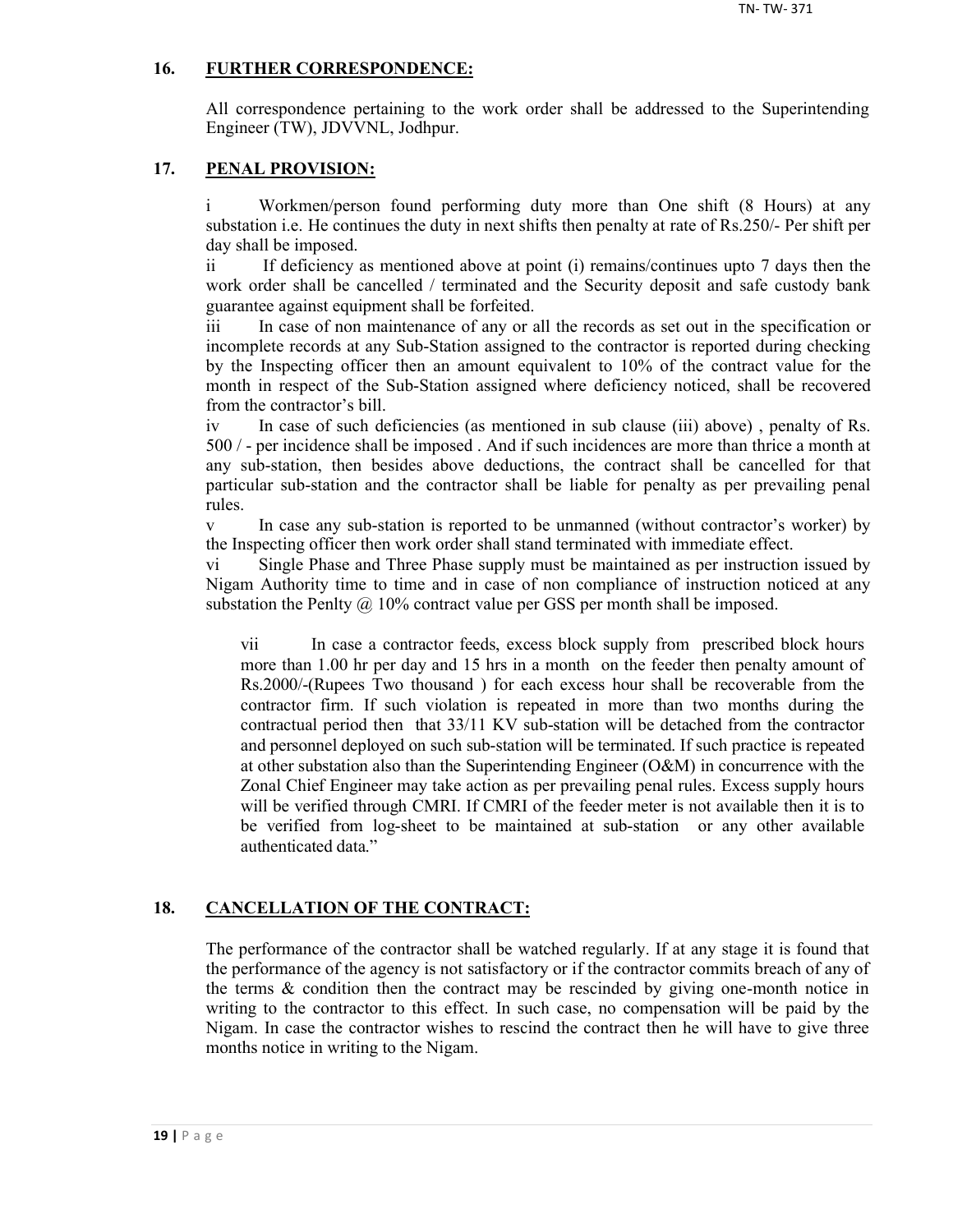Due to unforeseen reasons / change of Nigam"s policy the contract can be rescinded by the Nigam at any time by giving three months notice in writing to the contractor to this effect.

#### **19. SUB-LETTING:**

The contractor shall not sublet the contract or any part of this contract to any other person / Agency. In case of violation, action will be taken against him as per prevailing law in force/ besides termination of contact.

#### **20. UNDER TAKING:**

The Jodhpur Vidyut Vitran Nigam Limited reserves right to withhold payment of the contractor for any liability put on the department due to workmen compensation Act or any other liability by any other court for the period beyond six month from the date of expiry of contract for which contractor shall give an undertaking on non -judicial stamp paper worth Rs. 500/- of Rajasthan Government. The contractor shall be solely responsible for payment of compensation to the workers in case of accident as provided by the Workmen Compensation Act.

## **21. HANDING OVER BACK ON COMPLETION/ CANCELATION:**

The contractor shall be fully responsible for upkeep, operation & maintenance, security and safety of the equipment, property and records etc. of each sub-station let out to him under the contract. On completion/cancellation of the contract, the contractor shall hand over back to Jodhpur Discom the equipments. Property and record etc. of each sub-station in good working order. The contactor shall make good to Jodhpur Discom any loss suffered by it due to contractor's default in this regard.

## **22. TELEPHONE AND TRUNK CALL CHARGES:**

Jodhpur Discom (JDVVNL) shall pay the rental charges & free call/ minimum charges of BSNL/other company telephone only. Excess call charges over the minimum charges shall be borne by the contractor. However when telephone is being used for JEN/AEN office, full charges shall be paid by the Nigam.

#### **23. ACCEPTANCE OF THE ORDERS:**

On receipt of work order, the contractor shall submit its acceptance within a period of 7 days from the date of work order to the Superintending Engineer (TW), JDVVNL, Jodhpur, and copy to concerned Superintending Engineer (O&M) failing which his security Deposit as available with the Nigam shall be liable to be forfeited.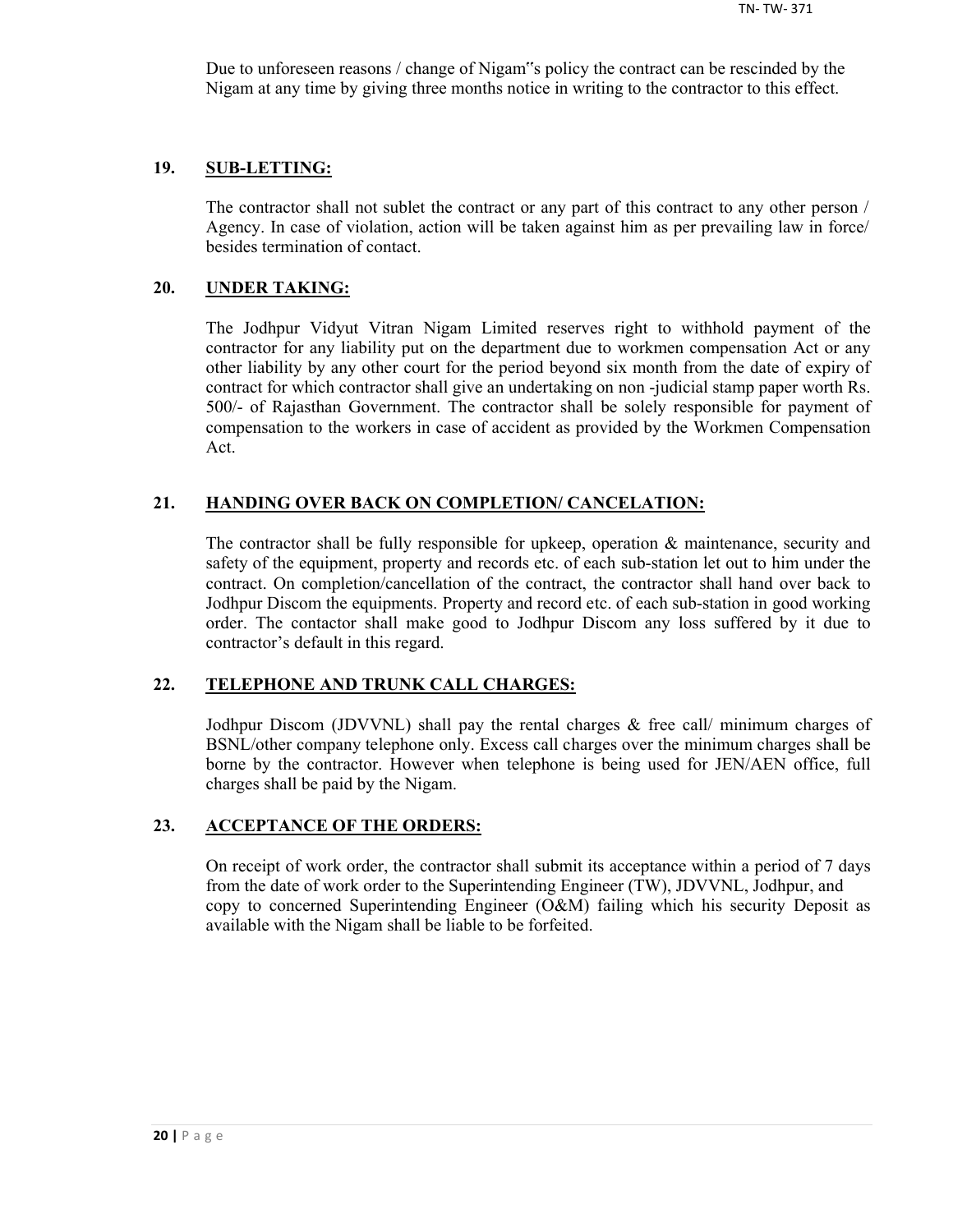## **SECTION-III**

## **TECHNICAL TERMS & CONDITION FOR THE WORK OF OPERATION AND MAINTENANCE OF 33/11 KV SUB-STATION UNDER JODHPUR DISCOM**

- **1.** For carrying out round the clock operation & maintenance of the 33/11 KV Sub-Station, the contractor shall employ his own, 3 (three) persons per day per GSS who possess a minimum qualification of ITI from a recognized/ Govt. Institution in each shift i.e one Skilled (ITI) in each shift is to be deployed. The contractor shall ensure that the persons engaged by him should not continue the shift for more than 8 hours in a day. The contractor shall provide following details of each worker engaged by him on each sub-station at his own cost:
	- a. Appointment letter with photo affixed duly counter signed by the Assistant Engineer (O&M) containing details such as name, father"s name date of birth, age, home address. Per month wages including confirmation from such persons about having been engaged by the contractor along with wages at which employed and educational qualification, duly signed by the employee engaged and attested by the contractor. A copy of this appointment letter issued by the contractor to his worker shall be providing to the Assistant Engineer concerned and also pasted on the Notice Board of the Sub-Station. The copy of appointment letter of workers shall also be provided to the circle Accounts Officer along with the first bill.
	- b. Identity card of each employee engaged in enclosed Performa (Annexure-II) for counter signature of concerned Executive Engineer. The identity card after counter signature will be returned back to the contractor for keeping it with his employees. The identity card so issued will not be used for any legal purposes and will be treated as null and void for the same. Further the identity card so issued shall be used by the workers in 33/11 KV substation premises only.
	- c. If any engaged person(s) to be replaced/ shifted by the contractor, then a written prior permission from the concerned Executive Engineer will be obtained by the contractor.
	- d. Weekly duty chart (Monday to Sunday) shall be displayed by the contractor on the Notice Board of the Sub-Station.
- **2.** Contractor shall abide by all the applicable laws in-force and non-compliance shall be his responsibility. The contractor shall comply with Rules/ Regulation issued by Government of India as well as of Rajasthan Government and local bodies from time to time.
- **3.** (i) The Contractor shall abide by factories Act, 1948, Minimum Wages Act, Payment of Wages Act, 1936, Industrial Dispute Act, 1947, EPF & MP Act, Workmen Compensation Act, Contract Labour (R&A) Act, 1970, ESI Act, 1948 and other Acts, Rules as applicable to workers employed by him. The act of Govt of Rajasthan for minimum wages be also followed while deciding the tendered prices.

(ii) Contractor/bidder shall abide by factory Act 1948 minimum wages Act, and he is bound not to pay wages to worker less than the prevailing rate of minimum wages as per above Act which is declared by Labour Department of GOI/GOR time to time. Therefore bidders are required to quote the price in view of above minimum wages Act with Taxes, if any.

- **4.** All T&P and safety devices like hand gloves, safety belt, earth chain, insulated pliers, screw driver, spanner set etc. of standard quality for this work will be arranged by the contractor at his own cost.
- 5. The contractor has to provide proper safety to equipment/ items and workman/ labour deployed at sub-station and also issue protection tip/ instructions to them.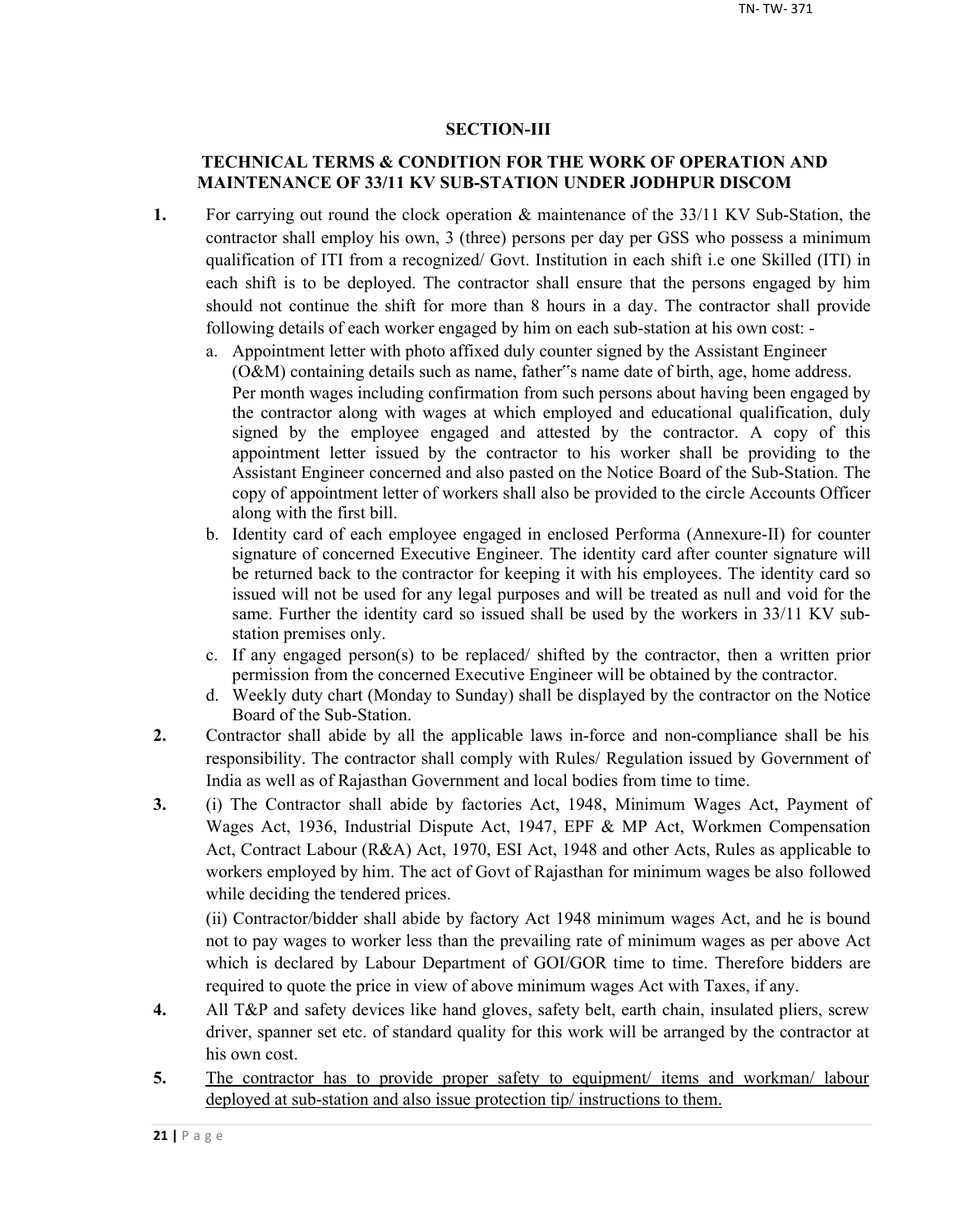- **6.** The contractor shall be required to get all workmen insured under Group Insurance Scheme against accident/miss-happening of the workmen during execution of work at his cost to cover the liability of workman as per workmen"s compensation Act, which should be paid by the Insurance Company against the accident. The Jodhpur Discom shall not be held responsible for any accident/ injury/ casualty during the execution of the contract, total responsibility will be of the contractor whatsoever and contractor/ Insurance Company will pay the compensation as per workmen compensation Act, 1923 and amendment thereto.
- **7.** The contractor and his authorized person will not interfere in the working of Jodhpur Discom. Any unlawful activities shall not be allowed. No person other then the contractor"s duty person and officers/ officials of Jodhpur Discom shall be allowed to enter into the premises of 33/11 KV sub-station.
- **8.** Jodhpur Discom shall not be responsible in any manner for any act or omission or commission of the workers engaged by the contactor No. claim in this regard shall lie against Jodhpur Discom. If by virtue of any law in force, Jodhpur Discom is made liable to pay any amount by way of penalty / damages/ fine etc. contractor shall be liable to indemnify/ reimburse to the extent of amount so paid along with other expenses incurred by Jodhpur Discom to defend such cases.
- **9.** The concerned officers of the Jodhpur Discom shall have the authority to inspect the work site/ sub-station at any time during the period of contract.
- **10.** All the consumable items such as TC fuse wire, bulbs, tube lights, distilled water etc. shall be arranged by the contractor at his own cost.

## **11. Engineer Incharge/Nodal Officer:-**

The engineer In-charge for verification and monitoring of supply position and other technical issues against this order shall be concerned Superintending Engineer (O&M).

- **12.** The following record shall be maintained at each sub-station by the contractor or his authorized representative and shall be produced on demand for which register shall be provided by Jodhpur Discom:
	- a. PTW (Permit to Work) Register (Annexure- I)
	- b. Identity Card (Annexure- II)
	- c. Log Sheet (Annexure- III)
	- d. Maintenance of power Transformer (Annexure- IV A)
	- e. Maintenance of Circuit Breaker (Annexure- IV B)
	- f. Transformer failure report (Annexure- V)
	- g. Roznamcha containing the incidence of all nature like disturbance of supply on 11 KV, failure of 33 KV supply and damage of equipment of sub-station etc. (To be maintained in ordinary register).
	- h. Daily attendances register of workers.
	- i. Register of workmen employed by contractor (Form ix). Employment Card (Form x) and Register of wages (Form xii) prescribed under Rajasthan Contract Labour (R&A) Rules, 1971.
	- j. Certificate of principal employer (Form-V), Renewal with Licensing officer (Form-VI, pt-I), Register of particulars of contractors (Form-VII), Progress of contract work(Form-VII, Pt-II), Annual return of principal employer to be sent to registering officer (Form-XXI)
	- k. Jodhpur Discom will provide Notice Board to the contractor having (a) Name of utility.
	- l. Name of 33/11 KV sub-station with district on which contractor person will write by chalk as under:
		- i. Block of supply hours for agriculture sector giving feeder wise details.
		- ii. Name of employee on duty.
		- iii. Single-phase supply hours.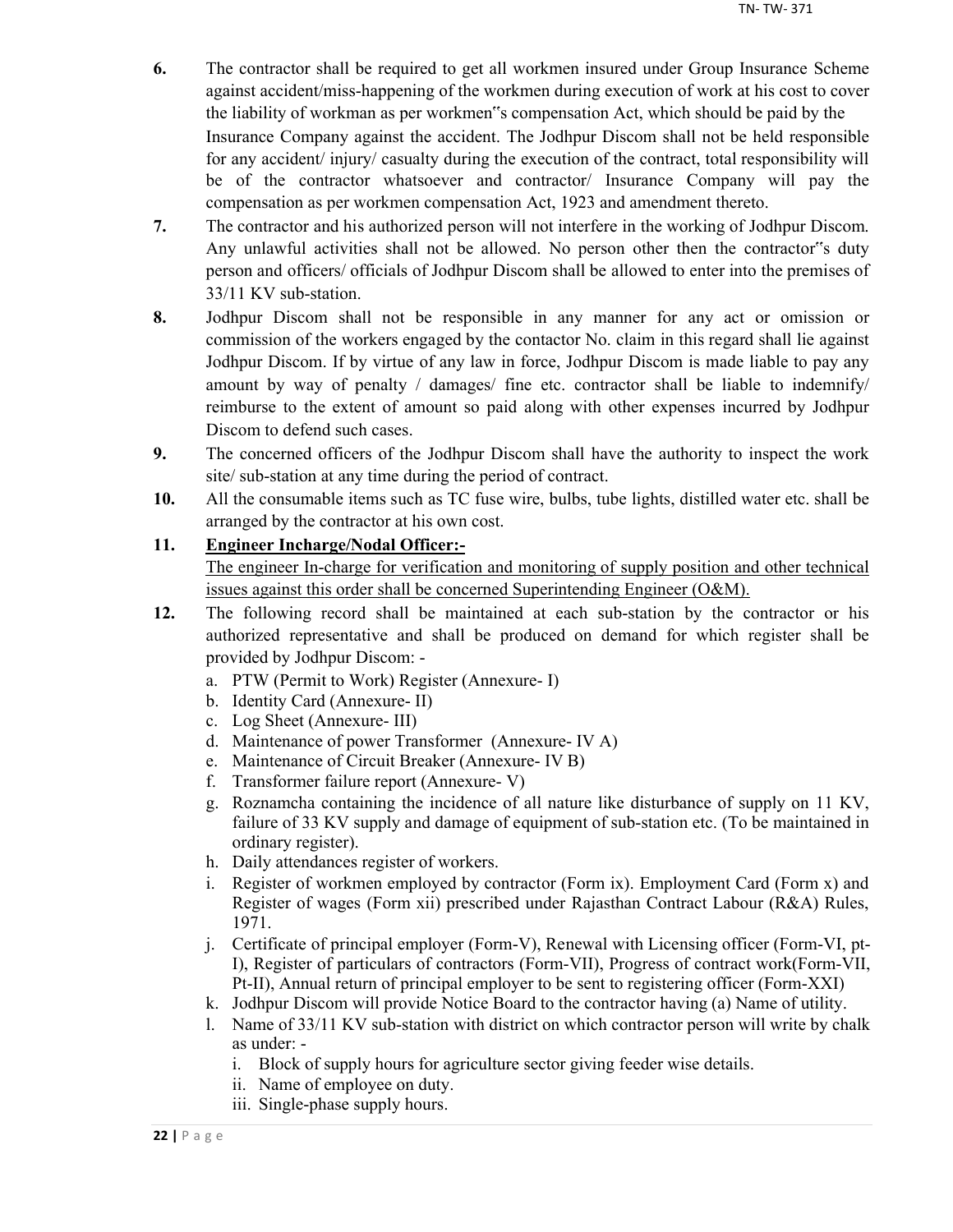## **RESPONSIBILITIES OF THE BIDDER:**

- i. Employee on duty at the S/S shall record consumption on feeder meter reading hourly and shall maintain the record in the log sheet as well as in the soft copy. The bidder shall develop a technically support system in such a way that the details of meter readings shall be communicated to concern JEN & AEN on daily basis through e-mail/ digital form.
- ii. Contractor shall analyze the excess power drawl on feeder on daily basis such as excess load during single phase supply  $\&$  shall intimate the same to concern JEN, AEN, XEN & the SE through e-mail/digital form.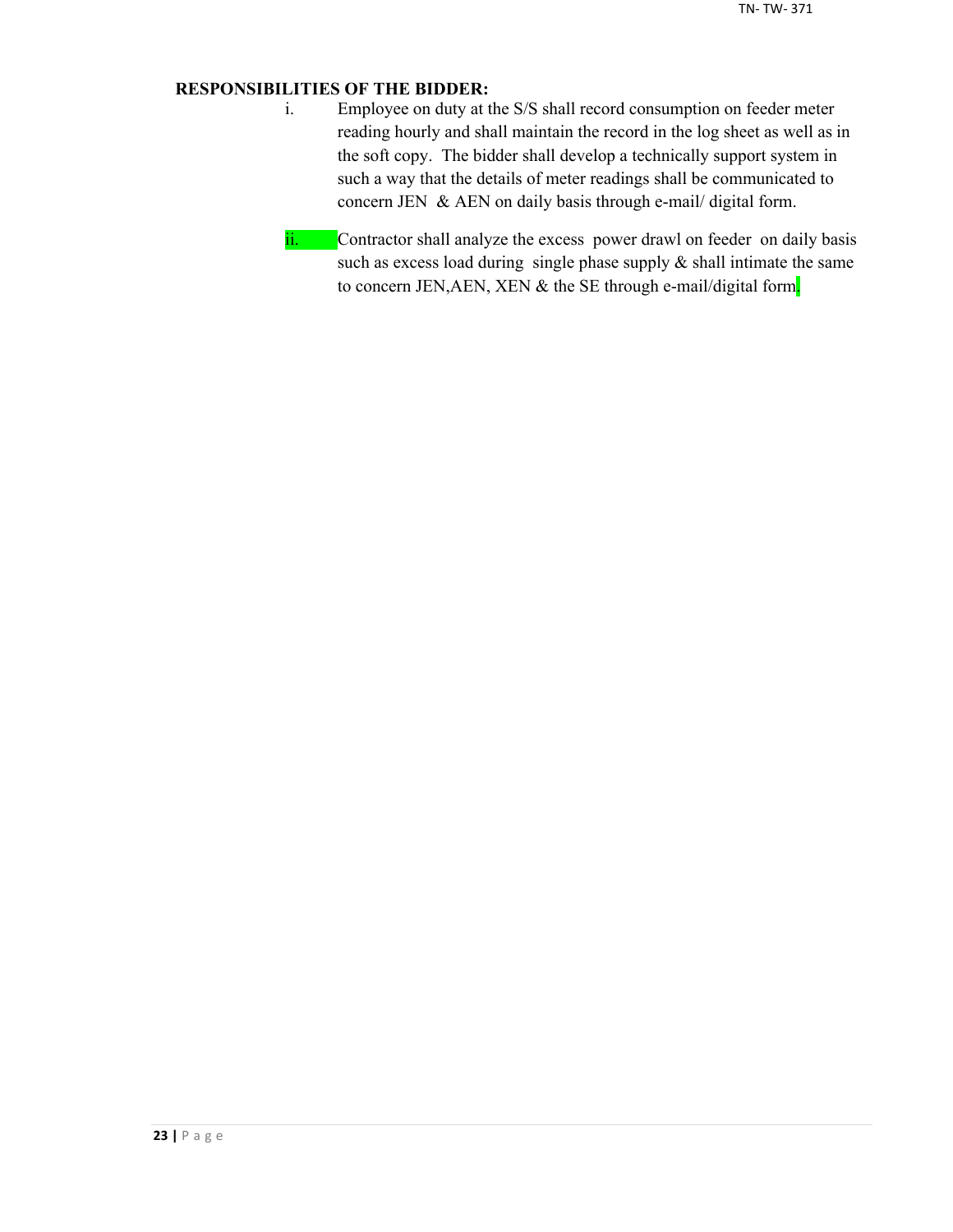## **Annexure – E**

## **TN No. 371**

| S. No.       | Name of<br><b>Circle</b> | No. of<br>33/11<br><b>KV GSS</b> | <b>Estimated</b><br>Value in Rs (<br>for $1 yr$ ) | <b>Tender</b><br>Fee for E-<br>Proc. (Rs) | <b>Bid</b><br><b>Document</b><br>fee<br>(Rs) | <b>Earnest</b><br>Money $@2\%$<br>of ECV<br>(Rs)                        |
|--------------|--------------------------|----------------------------------|---------------------------------------------------|-------------------------------------------|----------------------------------------------|-------------------------------------------------------------------------|
| $\mathbf{1}$ | Jalore Circle            | 173                              | 72660000.00                                       | 1000                                      | 2500                                         | 1453200.00<br>$(20\% \text{ cash and } 80)$<br>% BG may be<br>accepted) |
|              | Cost                     |                                  |                                                   |                                           |                                              |                                                                         |

## **Note :-**

- 1. The tender quantity of 33/11 KV Substation which are to be given on contract for Operation and maintenance may be reduced or enhanced as per Nigam Requirement.
- 2. Bid Document fee for each Lot is Rs. 2500/- and Tender Fee for e-procurement for each Lot is Rs. 1000/-.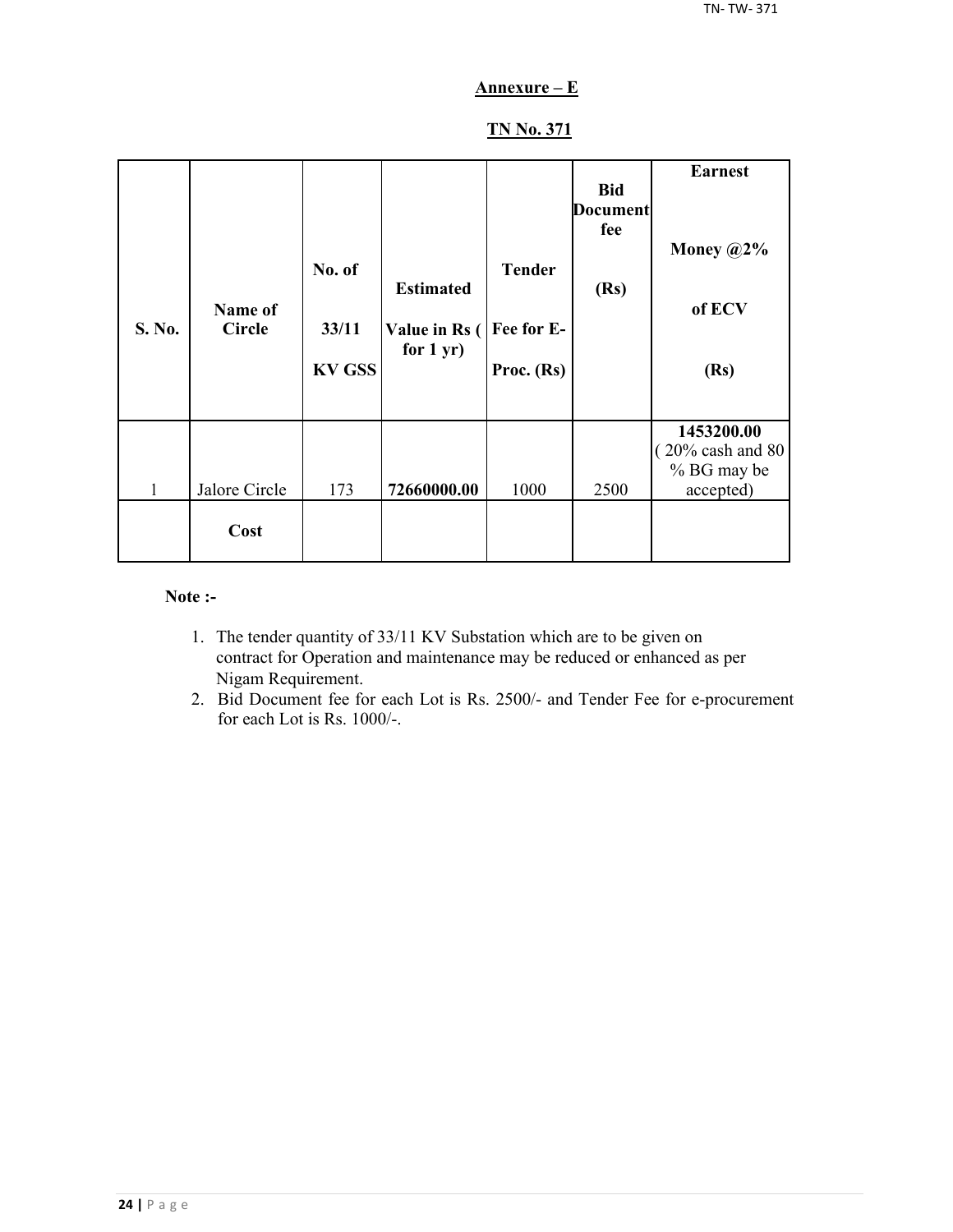TN- TW- 371

Schedule - I

#### *Bid Bank Guarantee* **(FOR EARNEST MONEY)**

**Ref : Bank Guarantee No. .................... Dated: ........**

**To, The Superintending Engineer (TW), Jodhpur Vidyut Vitran Nigam Limited, New Power House Road Jodhpur-342003**

- **1. Whereas .............................[name of the Bidder] (hereinafter called "the Bidder") has submitted its bid dated .............................[date of submission of bid] for the construction of......................... [name of contract] (hereinafter called "the Bid").**
- **2. KNOW ALL PEOPLE by these presents that WE.......................... [name of bank] of ..................... [name of country], having our registered office at................................ [Address of bank] (hereinafter called "the Bank"), are bound unto.................................... [name of Purchaser] (hereinafter called "the Purchaser") in the sum of Rs.\*\_\_\_\_\_\_\_\_\_\_\_\_\_\_\_\_ for which payment well and truly to be made to the said Purchaser, the Bank binds itself, its successors, and assigns by these**  presents. Sealed with the Common Seal of the said Bank this day of 200<sup>1</sup>.
- **3. THE CONDITIONS of this obligation are:**
- **i. If the Bidder withdraws its Bid during the period of bid validity specified by the Bidder in the Bid Form; or**
- **ii. If the bidder refuses to accept the correction of error in his Bid ; or**
- **iii. If the Bidder, having been notified of the acceptance of its Bid by the Purchaser during the period of bid validity:**
- **(a) fails or refuses to execute the Contract agreement, if required; or**
- **(b) fails or refuses to furnish the performance security, in accordance with the General Conditions of Contract;**
- **4. we undertake and authorize our branch situated at Jodhpur (Rajasthan) address:**

to pay to the Purchaser up to the above amount upon **receipt of its first written demand, without the Purchaser having to substantiate its demand, provided that in its demand the Purchaser will note that the amount claimed by it is due to it owing to the occurrence of one or all of the three conditions, specifying the occurred condition or conditions.**

- **5. The decision of the SUPERINTENDING ENGINEER (TW), JODHPUR VIDYUT VITRAN NIGAM LIMITED, JODHPUR shall be final whether breach has been committed on the right to demand the amount of guarantee from us which has accrued to the purchaser.**
- **6. This guarantee shall not cease or determine, if the purchaser grants time or indulgence or vary the terms of the contract with the contractor or without our consent or knowledge.**
- **7. The guarantee herein contained shall not be affected by any change in the constitution of the contractor.**
- **8. We, \_\_\_\_\_\_\_\_\_\_\_\_\_\_\_\_\_\_\_\_\_ further undertake not to evoke this guarantee during its currency except with the previous consent of the SUPERINTENDING ENGINEER (TW), JODHPUR VIDYUT VITRAN NIGAM LIMITED, and JODHPUR.**
- **9. All disputes arising under the said guarantee between the Bank and the Nigam or between the Contractor and the Nigam pertaining to the guarantee shall be subject to the jurisdiction of Courts in Jodhpur, Rajasthan alone.**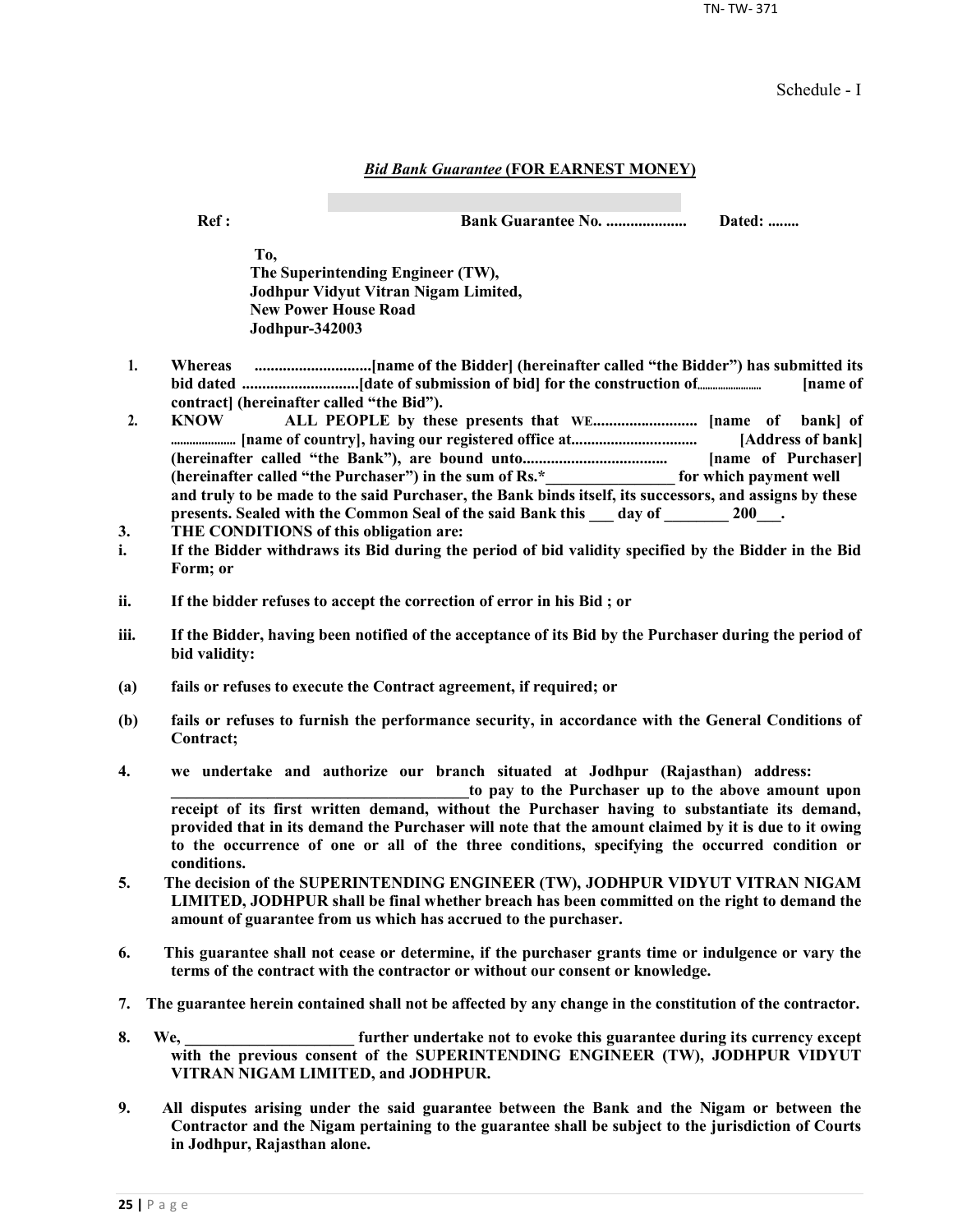**10. This guarantee will remain in force up to and including one hundred Eighty (180) days after the date**

**of the opening of bids, i.e. up to \_\_\_\_ , with a further grace period of Ninety (90) days and any demand in respect thereof should reach the Bank not later than the above date.**

**Yours faithfully,**

**Bankers (EXECUTANT)**

**Witness:-1.**

**2.**

**The Bidder should insert the amount of the guarantee in words and figures denominated in the currency of bid.**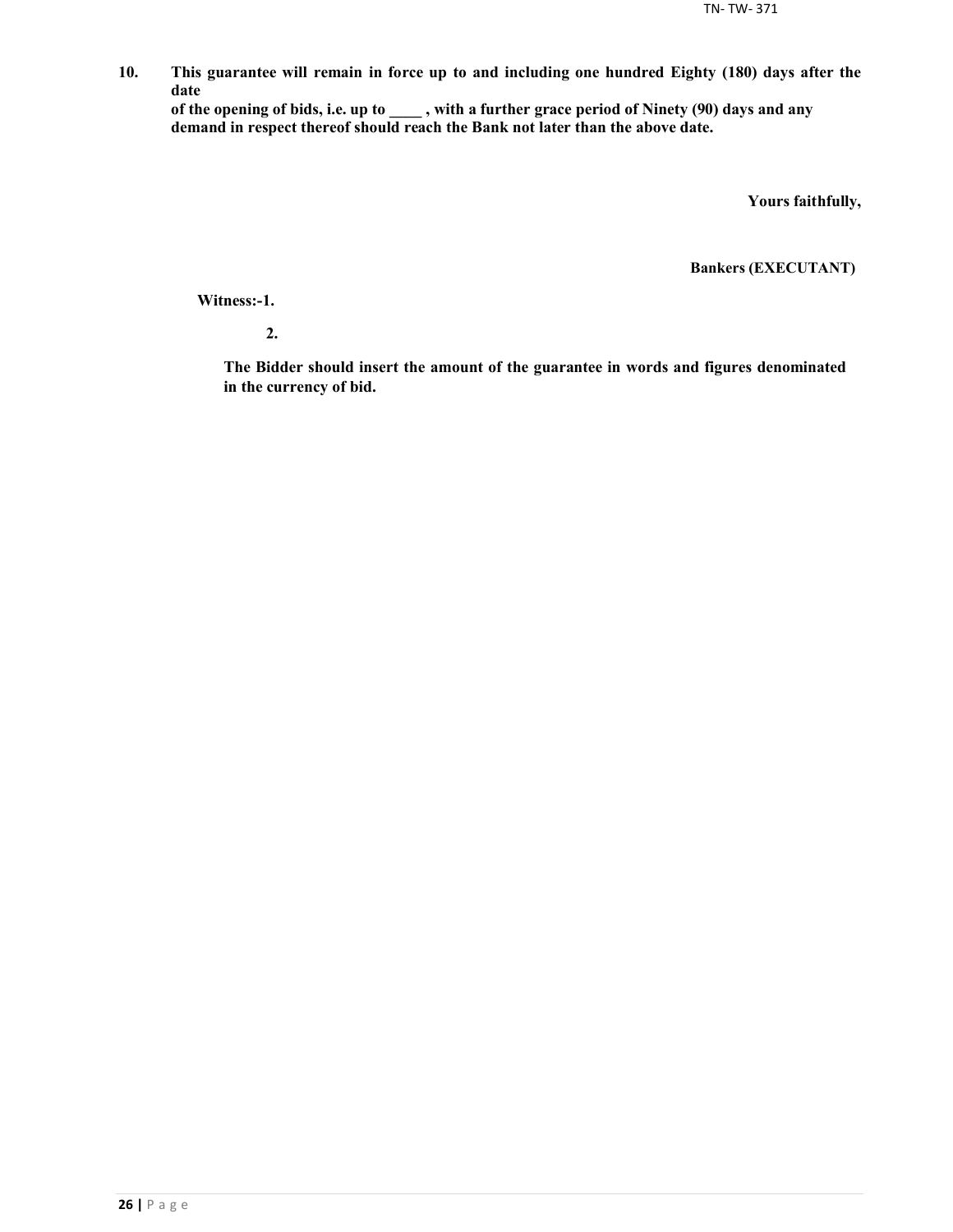| <b>SCHEDULE-2</b><br><b>JODHPUR VIDYUT VITRAN NIGAM LIMITED</b><br><b>AGREEMENT</b>                                                                                                                                                                    |
|--------------------------------------------------------------------------------------------------------------------------------------------------------------------------------------------------------------------------------------------------------|
| (On non-judicial stamp paper of Govt. of Rajas than having stamp duty as applicable)                                                                                                                                                                   |
| This indenture made at on this day of the Month of<br>of<br>between the Managing Director, Jodhpur Vidyut Vitran<br>Nigam Ltd.                                                                                                                         |
| (hereinafter referred to as the Owner) which expression unless the context does not<br>permit includes successors and assigns) of the one part and                                                                                                     |
| (I) To be used in case of Limited Companies<br>incorporated                                                                                                                                                                                            |
| <b>Example 2</b> under the <b>companies</b> act and                                                                                                                                                                                                    |
| having                                                                                                                                                                                                                                                 |
| (hereinafter referred to as<br>its Registered office at                                                                                                                                                                                                |
| <b>Contractor</b> which<br>expression unless the context does not permit includes their successors and permitted<br>assigns).                                                                                                                          |
| (2) To be used in case of Partnership concerns<br>M/s ________ a Partnership Firm consisting of the following Partners namely:                                                                                                                         |
| (Age) (Residence)(Occupation)<br>(Name)                                                                                                                                                                                                                |
| 1                                                                                                                                                                                                                                                      |
|                                                                                                                                                                                                                                                        |
| 2                                                                                                                                                                                                                                                      |
|                                                                                                                                                                                                                                                        |
|                                                                                                                                                                                                                                                        |
| 3                                                                                                                                                                                                                                                      |
|                                                                                                                                                                                                                                                        |
| 4                                                                                                                                                                                                                                                      |
|                                                                                                                                                                                                                                                        |
| (hereinafter referred to as Contractor which expression unless the context does not<br>permit includes their respective heirs, executors, administrators, legal representatives,<br>nermitted<br>assigns) of the second part, witness the as follows:- |
| (1) The contractor, does by these presents agree to supply and execute/complete the                                                                                                                                                                    |
| erection work of (Name of work) to the Owner and the Owner does agree to purchase<br>and execute/complete the erection work from the Contractor, the material/equipment and<br>erection work as                                                        |
| work order No. _________ dated _________ and amendment<br>specified in the                                                                                                                                                                             |
| letter No.<br>dated appended and on the terms & conditions constrained in the                                                                                                                                                                          |
| said order and amendment letter. The General terms and conditions of the contract                                                                                                                                                                      |
| appended hereto are considered a part of this agreement.                                                                                                                                                                                               |
| has deposited Rs.<br>Rs.<br>(2)<br>The Contractor<br>$(\text{In})$                                                                                                                                                                                     |
| word<br>$*(a)$ In cash, or<br>s                                                                                                                                                                                                                        |
| by furnishing a Demand Draft No._outled<br>drawn in<br>$*(b)$                                                                                                                                                                                          |
| favor of<br>0r                                                                                                                                                                                                                                         |
| *(c) by furnishing a Bank Guarantee amounting to Rs. _ _____________towards security and performance o<br>(* delete which is not applicable)                                                                                                           |
| (3) The contractor is also bound to fulfill all the conditions<br>mentioned in the above work order.                                                                                                                                                   |
| (4) The work to be executed under this agreement shall be as per<br>terms and conditions mentioned in the above work order.                                                                                                                            |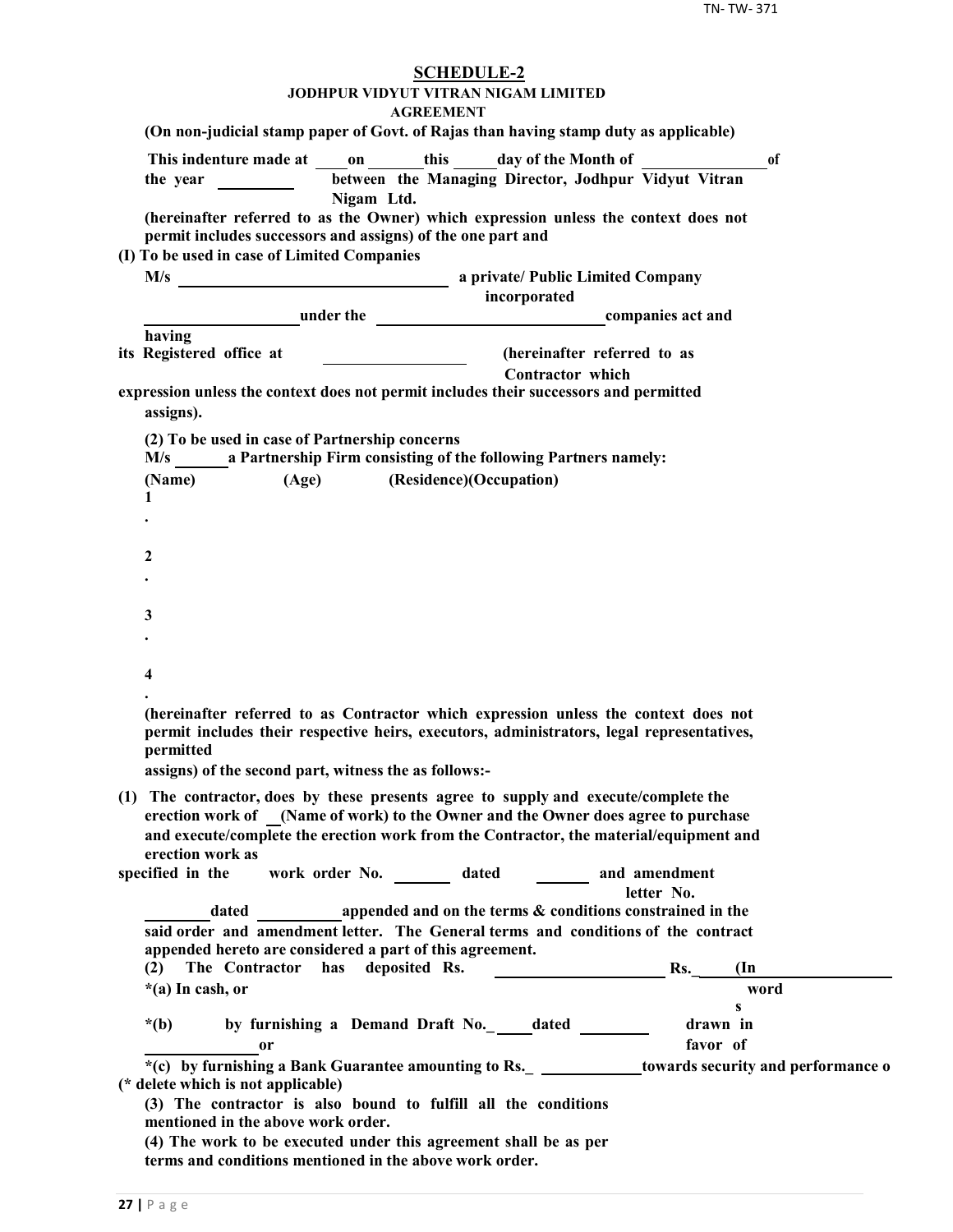| (5)                  |                                                                                                             | -of<br>In case |  |
|----------------------|-------------------------------------------------------------------------------------------------------------|----------------|--|
|                      | dispute as to whether any materials supplied are or are not in accordance with                              |                |  |
|                      | specifications set forth in the schedule, the decision of The Superintending Engineer                       |                |  |
|                      | (TW), JDVVNL shall be final and binding on both the parties.                                                |                |  |
|                      | (6) The delivery shall be effected and completed as per clause No.<br>of the                                | work order     |  |
|                      | from the date of this Work Order and amendment letter No.<br>dt.                                            | . The first    |  |
|                      | installment of supplies will begin as per clause No.<br>of the<br>work                                      | order<br>and   |  |
| amendment letter No. |                                                                                                             |                |  |
| dt.                  | to the work order.                                                                                          |                |  |
|                      |                                                                                                             |                |  |
|                      | (7) Payment of the work executed under this agreement shall as under :                                      |                |  |
| As per clause No.    | of the Work Order and amendment letter No.                                                                  | dt             |  |
| to the work order.   |                                                                                                             |                |  |
|                      | (8) If the Contractor fails wholly or in part to fulfill this agreement, the Owner shall be entitled at his |                |  |
|                      |                                                                                                             |                |  |

**discretion to retain the whole or any part of the deposit made by the Contractor under clause (2) and if the loss suffered by the Owner exceeds the amount of said deposit, he will be entitled to recover the said loss from the Contractor.**

**(9) If any sum remains due or becomes recoverable from the Contractor on account of the nonfulfillment of this agreement or on account of any other reason, the Contractor shall pay the same immediately on demand, the Owner shall be entitled to recover the same from the Contractor as arrears of Land Revenue.**

**(10) In witness of the due execution of this agreement the parties have hereunder set their hands the day and the year first above written.**

**Signed and delivered by**

| In case of                                           | (1)Signature               |                    |  |
|------------------------------------------------------|----------------------------|--------------------|--|
| <b>Limited/Partnership Shri</b>                      |                            |                    |  |
| Companies & Firms ation                              | (2) Signature              |                    |  |
| For and on behalf of                                 | (1) Signature              |                    |  |
| In presence of witnesses                             | (2) Signature              |                    |  |
| <b>Signed and</b>                                    |                            |                    |  |
| delivered by                                         | (1) Signature              |                    |  |
| In case of individuals Shri                          |                            |                    |  |
| Signed and delivered by                              |                            |                    |  |
| In case of Individuals Shri<br>witness:              | (1) Signature              | In the presence of |  |
| (1) Shri ation                                       | (2) Shri(1) Signatureation | (2) Signature      |  |
| Signed and delivered by the                          | <b>JDVVNL</b>              |                    |  |
| by order and on behalf of the MD of<br><b>JDVVNL</b> |                            |                    |  |
|                                                      |                            |                    |  |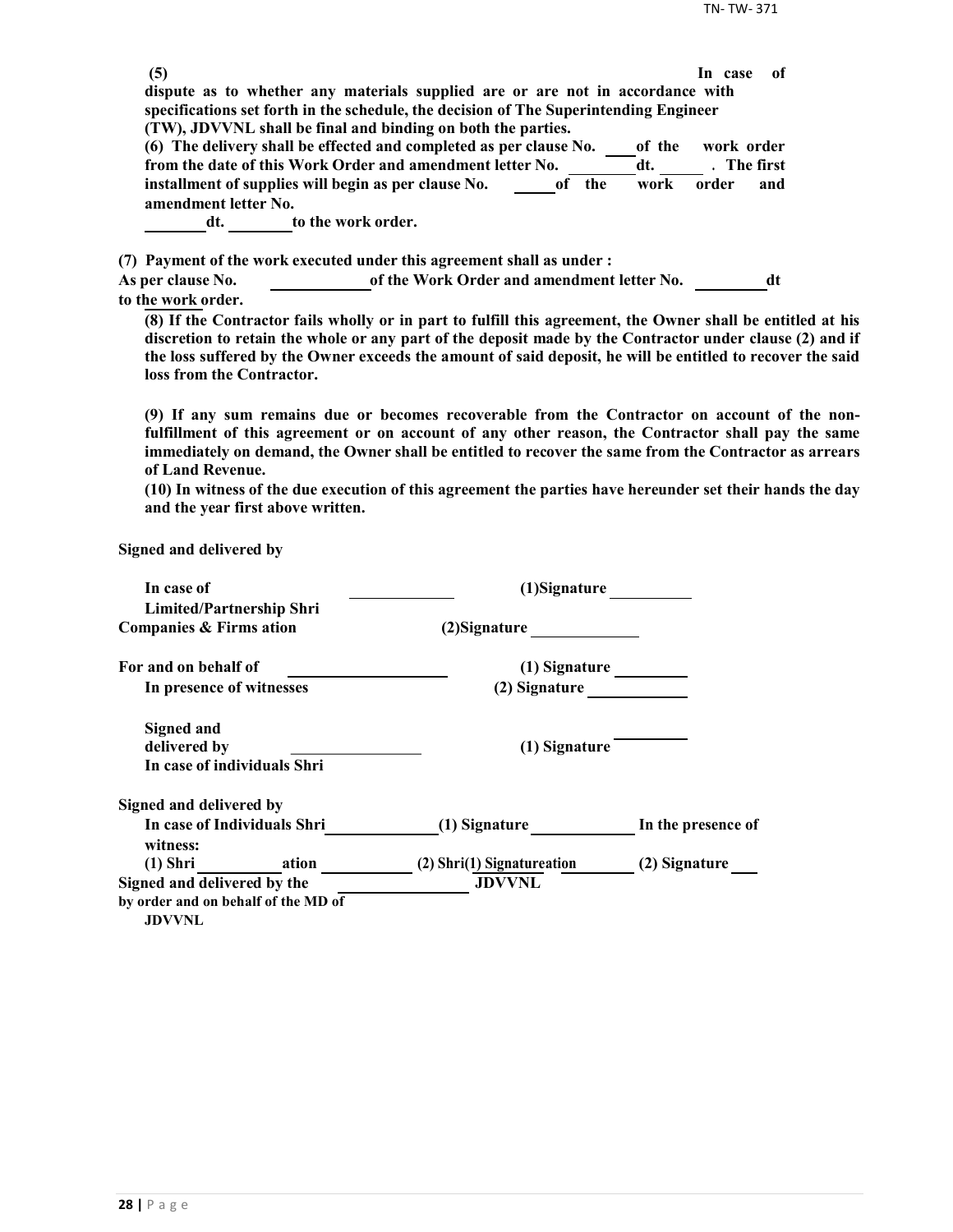## **Commercial Terms & Conditions**

Bidder's Name & Address:

| Tо                                   |
|--------------------------------------|
| The Superintending Engineer (TW),    |
| JODHPUR Vidyut Vitran Nigam Limited, |
| New Power House Road,                |
| $JODHPUR - 342003$                   |

Dear Sirs,

Sub : Confirmation for "No Deviation" in Commercial terms & conditions of package No JdVVNL/ SE/ TW/ TN-371

We hereby confirm that there is no deviation in commercial terms  $\&$ conditions stipulated in the bidding documents and we are agreed to adhere the same strictly.

(Signature)……...........................

Date :

| Place : |  |
|---------|--|
|         |  |
|         |  |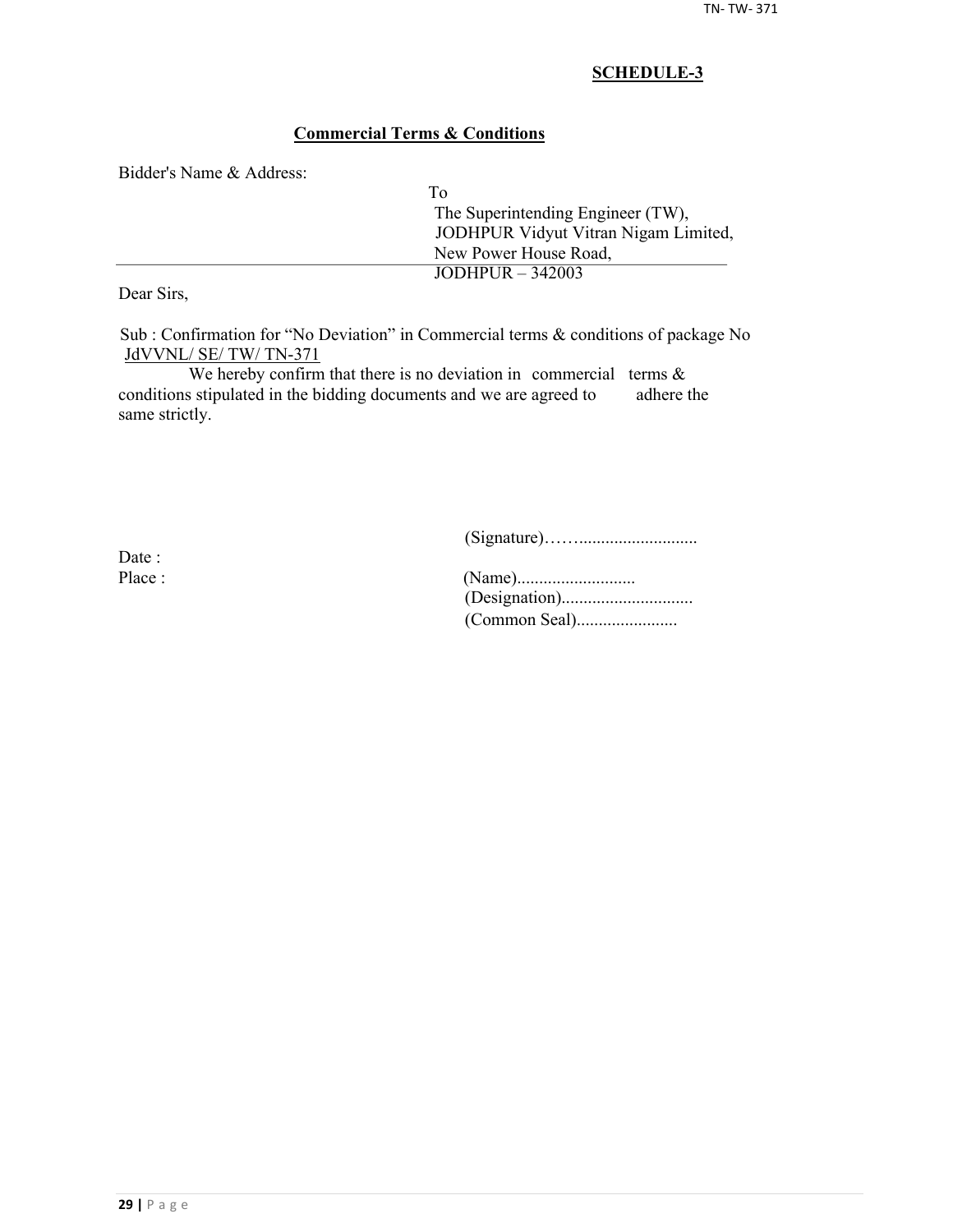## **Technical Terms & Conditions**

To

Bidder's Name & Address :

The Superintending Engineer (TW), JODHPUR Vidyut Vitran Nigam Limited, New Power House Road JODHPUR – 342003

Dear Sirs,

Sub :- Confirmation for "No Deviation" in Technical terms & conditions of package No. JdVVNL/ SE/ TW/ TN-371

We hereby confirm that there is no deviation in technical terms  $\&$  conditions stipulated in the bidding documents and we are agreed to adhere the same strictly.

We also confirm that tendered material shall be procured from vendors approved by JDVVNL and shall be conforming to various requirements of relevant ISS/Specification/orders and as per design and drawing approved by the Nigam.

(Signature) ……...........................

Date :

| Place : |  |
|---------|--|
|         |  |
|         |  |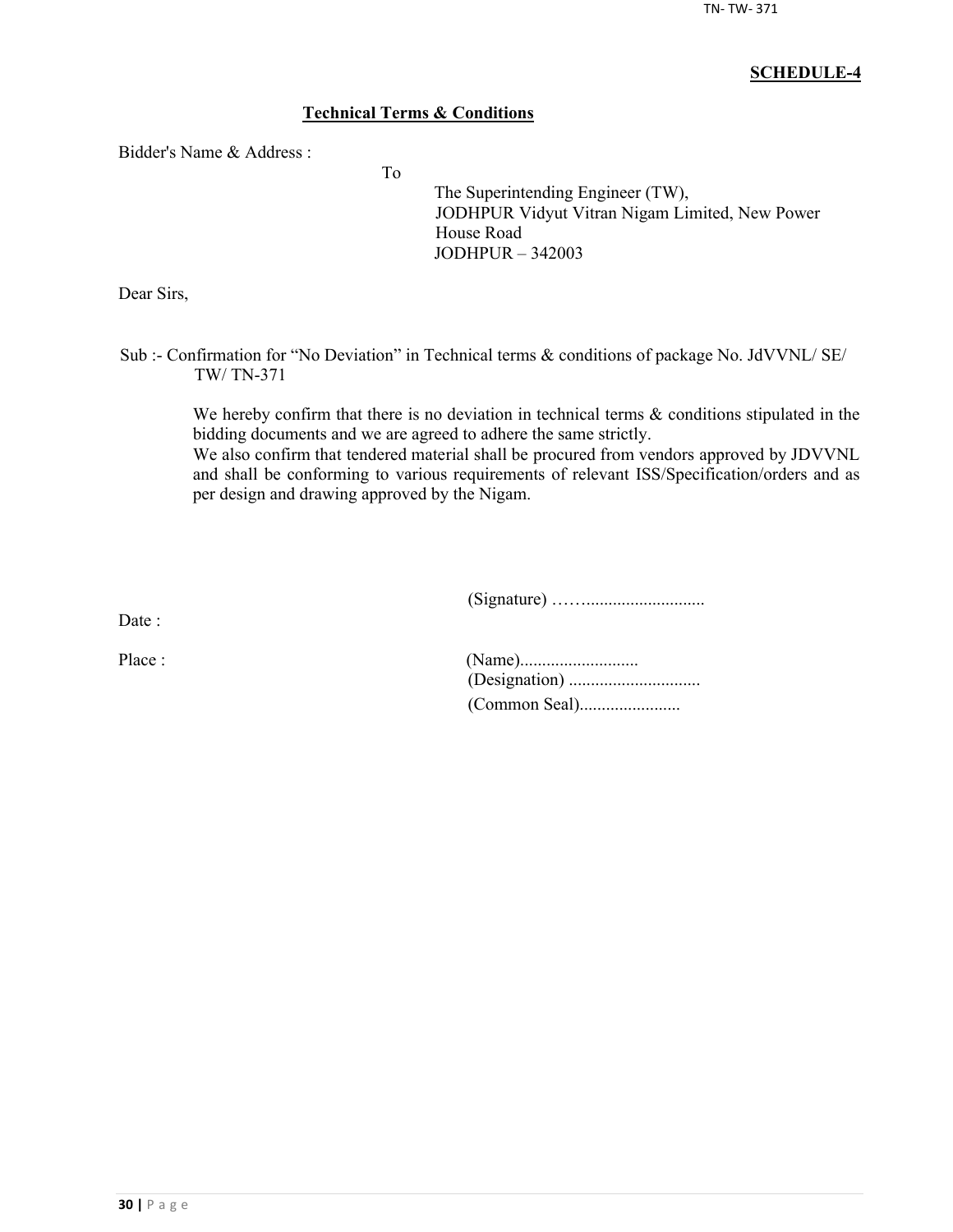#### **List of Past Experience**

Bidder's Name & Address :

To, The Superintending Engineer (TW), Jodhpur Vidyut Vitran Nigam Limited, New Power House Road JODHPUR – 342003

Dear Sirs,

We have completed /executed the work orders Turn key pacages Labour contracts required as per spec under TN-371 successfully as per details given hereunder:-

|                          |            |                  | Name        |              |
|--------------------------|------------|------------------|-------------|--------------|
| S.No                     | Details of |                  | & details   | Date of      |
|                          | ordered    | Order No. & Date |             |              |
| $\overline{\phantom{a}}$ |            |                  | of ordering | commencement |
|                          | work       |                  | utility     |              |
|                          |            |                  |             |              |
|                          |            |                  |             |              |
|                          |            |                  |             |              |

| Date       | Contract value of        | Whether<br>order executed                                     | Remarks |
|------------|--------------------------|---------------------------------------------------------------|---------|
| of         |                          |                                                               |         |
| completion | ordered/executed<br>work | stipulated work<br>per<br><b>as</b><br>completion<br>schedule |         |
|            |                          | <sub>or</sub><br>not                                          |         |
|            |                          |                                                               |         |
|            |                          |                                                               |         |

Note: Certificate(s) of competent authority of the utility for satisfactory execution of stated works are to be furnished along-with this schedule.

Date :

| $(Name)$ |
|----------|
|          |
|          |

Place :

(Common Seal).............................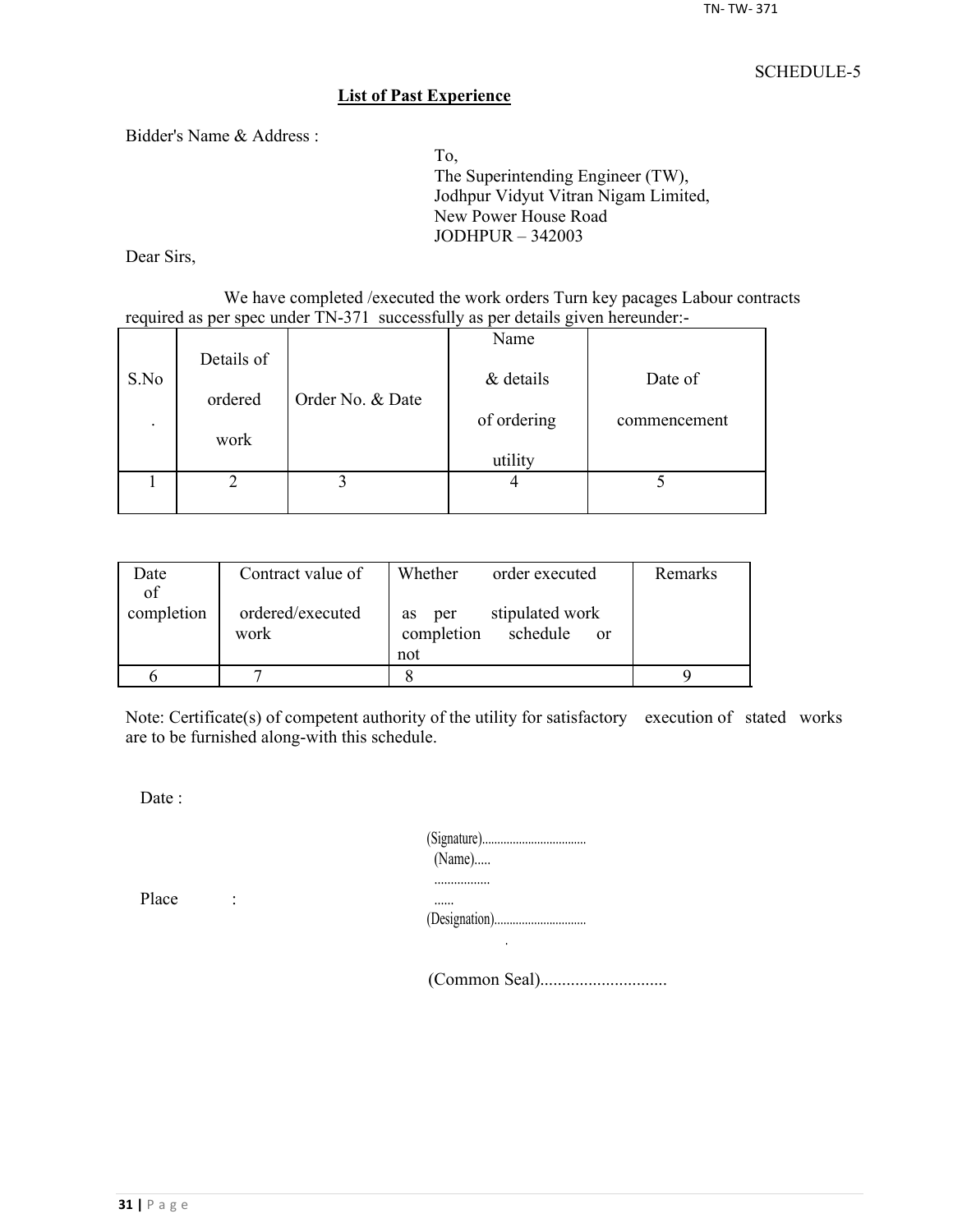## **LIST OF EQUIPMENTS AND TECHNICAL HANDS**

Bidder's Name & Address :

To, The Superintending Engineer (TW), Jodhpur Vidyut Vitran Nigam Limited, New Power House Road, JODHPUR – 342003

Dear Sirs,

We hereby declare that we have sufficient men  $\&$  machinery for successful execution of work against this tender enquiry, the details of which are given as under:-

Date :

| Place |  |
|-------|--|
|       |  |
|       |  |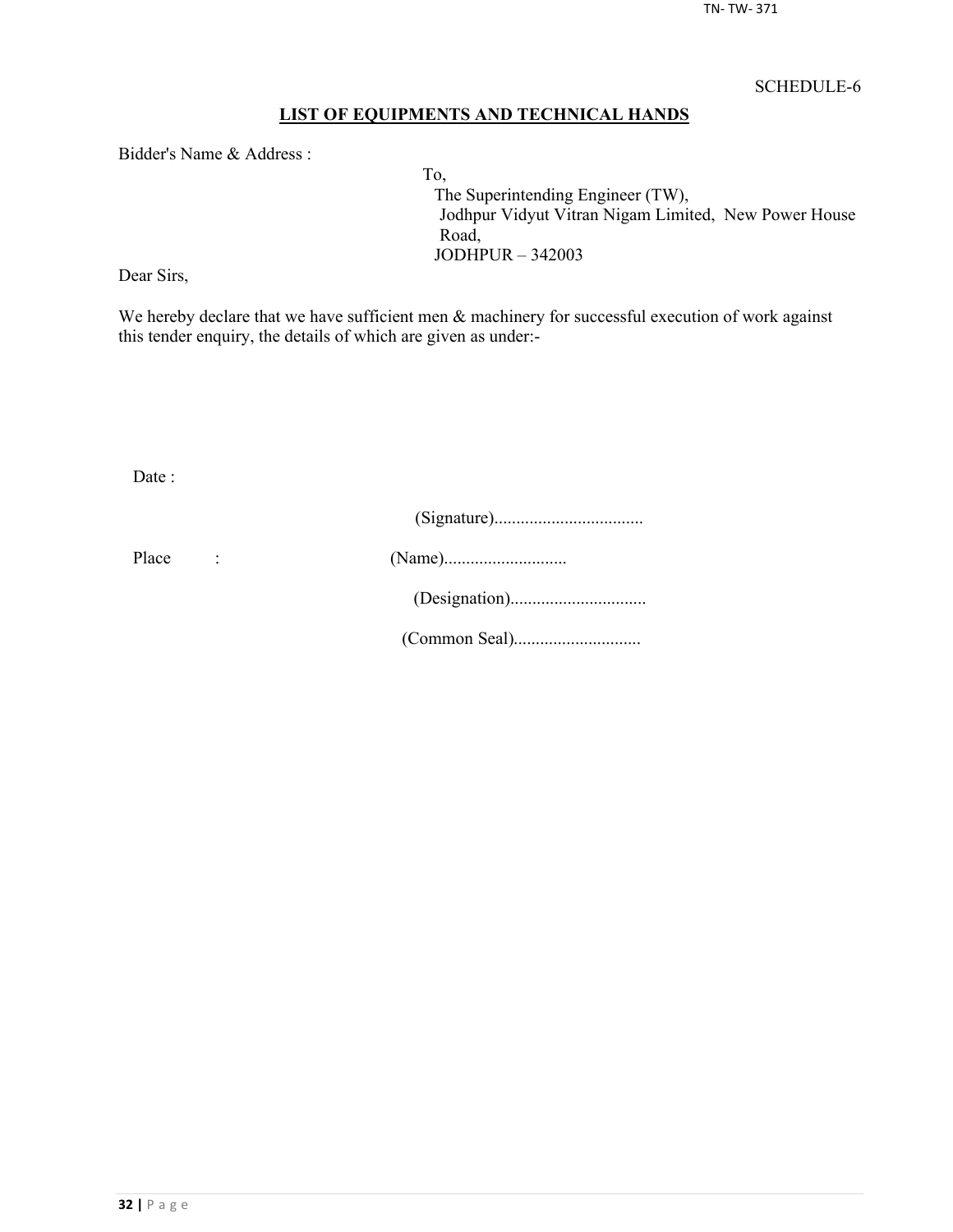## **SCHEDULE-6(A)**

#### **Qualification Requirements (Tender No.** JdVVNL/ SE/ TW/ TN-371**)**

#### **Details of Turnover during last three financial years (2014-15,2015-16 & 2016-17)**

**Bidder's Name & Address:**

**To**

**The Superintending Engineer (TW) Jodhpur Vidyut Vitran Nigam Limited New Power House Road, Jodhpur- 342003**

## **Dear Sirs,**

**We hereby declare that we are qualified for bidding in reference to "Qualification Requirements" indicated in Sec.III of the bidding documents as per details given here under:**

| S.No                    | <b>PARTICULARS</b>      | <b>DETAILS</b>          |                         |  |  |  |  |
|-------------------------|-------------------------|-------------------------|-------------------------|--|--|--|--|
| $\mathbf{1}$            | <b>Turn Over</b>        |                         | (In Crores of Rs. only) |  |  |  |  |
|                         |                         | 2014-15                 |                         |  |  |  |  |
|                         |                         | 2015-16                 |                         |  |  |  |  |
|                         |                         | 2016-17                 |                         |  |  |  |  |
| $\overline{2}$          | <b>Net Profit After</b> | (In Crores of Rs. only) |                         |  |  |  |  |
|                         | Int. & Dep.             | 2014-15                 |                         |  |  |  |  |
|                         |                         | 2015-16                 |                         |  |  |  |  |
|                         |                         | 2016-17                 |                         |  |  |  |  |
| $\overline{\mathbf{3}}$ | Corporate/              |                         | (In Lacs of Rs. only)   |  |  |  |  |
|                         | <b>Income Tax Paid</b>  | 2014-15                 |                         |  |  |  |  |
|                         |                         | 2015-16                 |                         |  |  |  |  |
|                         |                         | 2016-17                 |                         |  |  |  |  |

**and submitting the following certificate(s) /documents in support of the above: -**

- **1. Copy of Valid Contractor License.**
- **2. Copy of registration with Jodhpur-Discom, if registered.**
- **3. Copies of Audited Balance Sheet pertaining to last three years**
- **4. Furnishing of a certificate issued by a registered Chartered Accountant certifying of specified qualification requirements is essential. The name, stamp and the registration no. of the Chartered Accountant are necessary of the certificate.**

| Place: | <b>Name:</b> |
|--------|--------------|
|        |              |

| Date: | Designation: |
|-------|--------------|
|       |              |

**Signature: \_\_\_\_\_\_\_\_\_\_\_\_\_\_\_\_\_\_\_\_**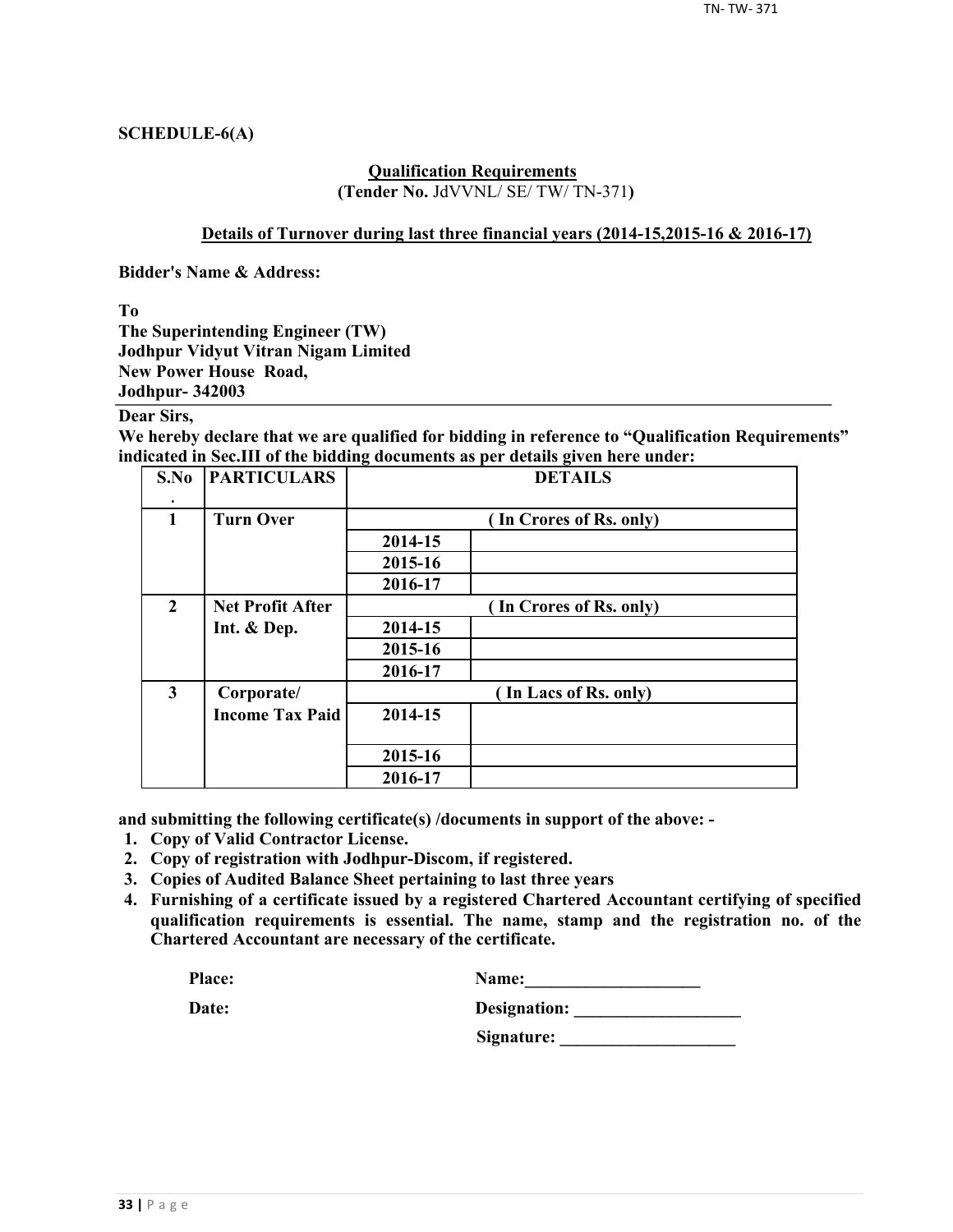#### Schedule-6(B)

#### **Qualification Requirements**

## **(Tender No.** JdVVNL/ SE/ TW/ TN-TW 371**)**

#### **Details of Works Executed during last Five financial years (2012-13, 2013-14,2014- 15, 2015-16 & 2016-17)**

| Order Awarding Authority |                          |          | Work<br>order       | Stipulated completionPeriod | commencement           | ompletion     | Value of work actually executed (as per<br>completion certificate) during last FY<br>2012-13, 2013-14, 2014-15, 2015-16 & 2016-<br>$17)$ (Amt.in Rs. Lacs) |         |         | 17/ balance |             |       |                                                           |                |
|--------------------------|--------------------------|----------|---------------------|-----------------------------|------------------------|---------------|------------------------------------------------------------------------------------------------------------------------------------------------------------|---------|---------|-------------|-------------|-------|-----------------------------------------------------------|----------------|
|                          | <b>DescriptionofVork</b> | No.&Date | Amount(Rsinla<br>อิ |                             | $\mathfrak{b}$<br>Date | Date of actua | 2012-13                                                                                                                                                    | 2013-14 | 2014-15 | 2015-16     | $2016 - 17$ | Total | $\boldsymbol{\cdot}$<br>$\overline{\mathbf{5}}$<br>After: | <b>Remarks</b> |
|                          |                          |          |                     |                             |                        |               |                                                                                                                                                            |         |         |             |             |       |                                                           |                |
|                          |                          |          |                     |                             |                        |               |                                                                                                                                                            |         |         |             |             |       |                                                           |                |
|                          |                          |          |                     |                             |                        |               |                                                                                                                                                            |         |         |             |             |       |                                                           |                |
|                          |                          |          |                     |                             |                        |               |                                                                                                                                                            |         |         |             |             |       |                                                           |                |
|                          |                          |          |                     |                             |                        |               |                                                                                                                                                            |         |         |             |             |       |                                                           |                |
|                          |                          |          |                     |                             |                        |               |                                                                                                                                                            |         |         |             |             |       |                                                           |                |
| <b>TOTAL:</b>            |                          |          |                     |                             |                        |               |                                                                                                                                                            |         |         |             |             |       |                                                           |                |

**Note:**

- **1. Copy of each work order, G-schedule & completion report be enclosed.**
- **2. Completion report must be certified by a competent technical officer only, i.e. not below the rank of Executive Engineer as per Qualification Requirement mentioned at section –I and should also be duly attested by Notary Public.**
- **3. Furnishing of the completion report of each of work executed specially indicating the amount thereof, is essential as the qualification of the bidder shall be determined on this basis. The Work experience shall not be counted on account of non-furnishing of such documents.**

**(Signature) ……...........................**

**Date :**

**Place : (Name)........................... (Designation) .............................. (Common Seal).......................**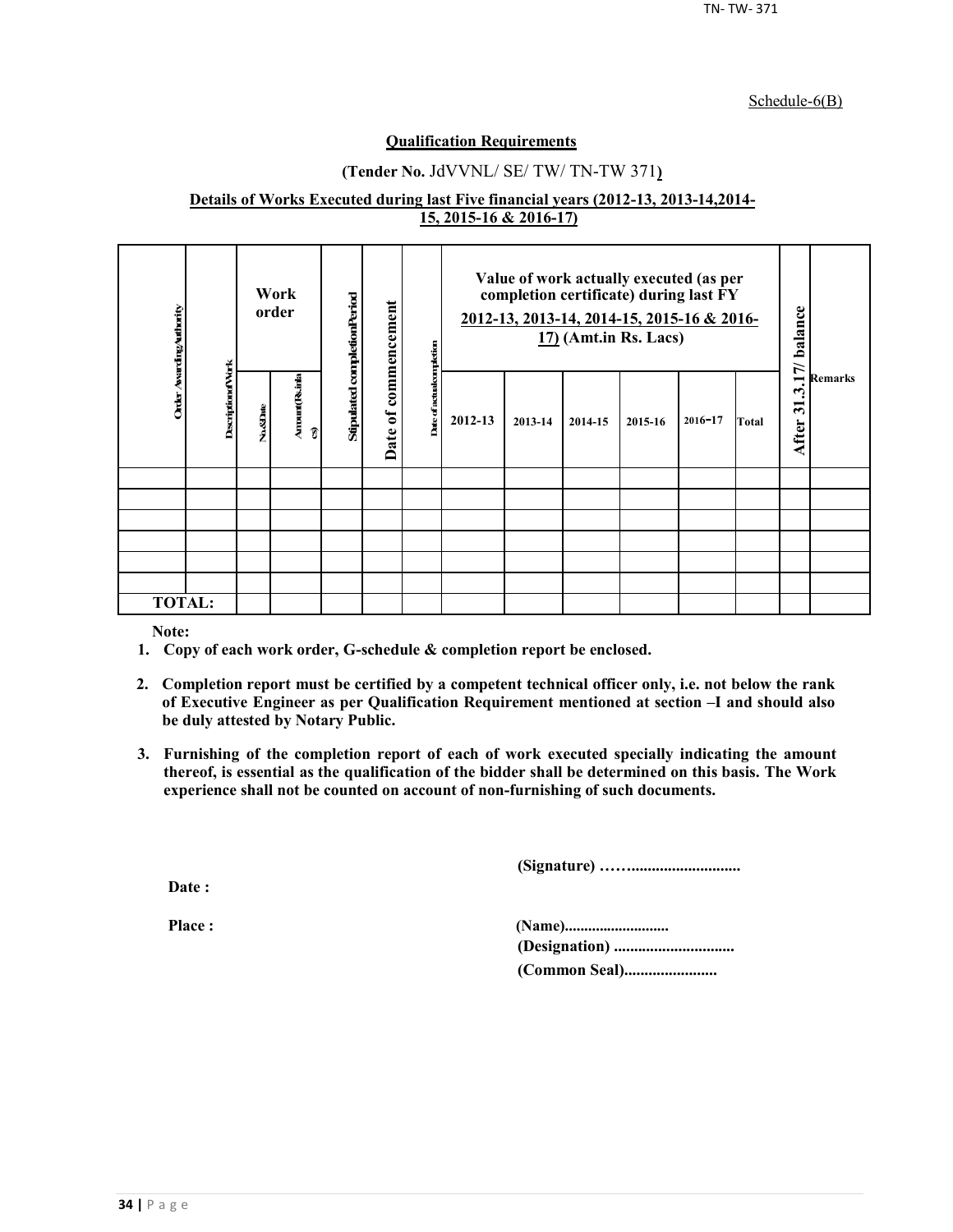## **SECURITY BANK GUARANTEE FOR SAFE CUSTADY OF 33/11 KV GSS REGARDING OPERATION AND MAINTENANCE OF GSS**

**The Superintending Engineer (TW),**

# **JDVVNL, Jodhpur**

**Bank Guarantee No…………………… Date………………**

Whereas M/s…………………………has entered into a contact with Jodhpur Vidyut Vitran Nigan Limited, New Power House Road, Jodhpur-342003(Raj.) the Nigam (herein after called the Nigam) vide work order no.JDVVNL /SE(TW)/XEN(TW)..........for contract of operation and maintenance of GSS. And where as under the terms of the said contract the contractor is to furnish the Nigam a security Bank

Guarantee for an amount of,……………………………………………………… for safe custody of 33/11 KV GSS i.e.loss on account of damages, fire, riots and flud for GSS under contract.

And whereas the contractors has requested Bank having its registered office at …………………………………………………..…………. to guarantee to pay the due payments by the contractor of the aforesaid amount of the Nigam.

Now we ……………………………………………………………………………….hereby agree unequivocally and unconditionally to pay within 48 hours on demand in written from the Nigamn or any officer authorized by it in this behalf and without demur, any amount upto and not exceeding

Rs………………………………………..to the Nigam on behalf of the contractor.

The Guarantee shall be valid and binding on us ……………………………………………..for the period of 12 months from this date and shall not be terminable or affected by notice of any change in the constitution of the Bank or of the Firm or contractors or by any other reason whatsoever and the

……………………………………………………..liablity hereunder shall not be impaired or discharge by any extension of time of variations of alternations made give conceded, agreed to with or without our knowledge or consent, by or between the parties to the said written contract.

All the rights of the Nigam under this Guarantee shall be relieved and discharged from all liabilities there under:

All disputes arising under the said guarantee between the Bank and the Nigam or between the supplier and the Nigam pertaining to this Guarantee shall be subject to the Jurisdiction of Court at Jaipur, Rajasthan.

Notwithstanding any thing to the contrary contained herein:

1. Our liability under this Bank Guarantee shall not exceed ………………………………………

2. This Bank Guarantee shall be valid upto …………………….. with claim period Three months upto ……………………..

3. We are liable to pay the Gurantee amount or any part thereof under this Guarantee only and only if you serve upon us a written claim or demand on or before Date :…………………..

**Yours faithfully,**

**Bankers (EXECUTANT)**

**Witness:-1.** 

**2.**

**The Bidder should insert the amount of the guarantee in words and figures denominated in the currency of bid.**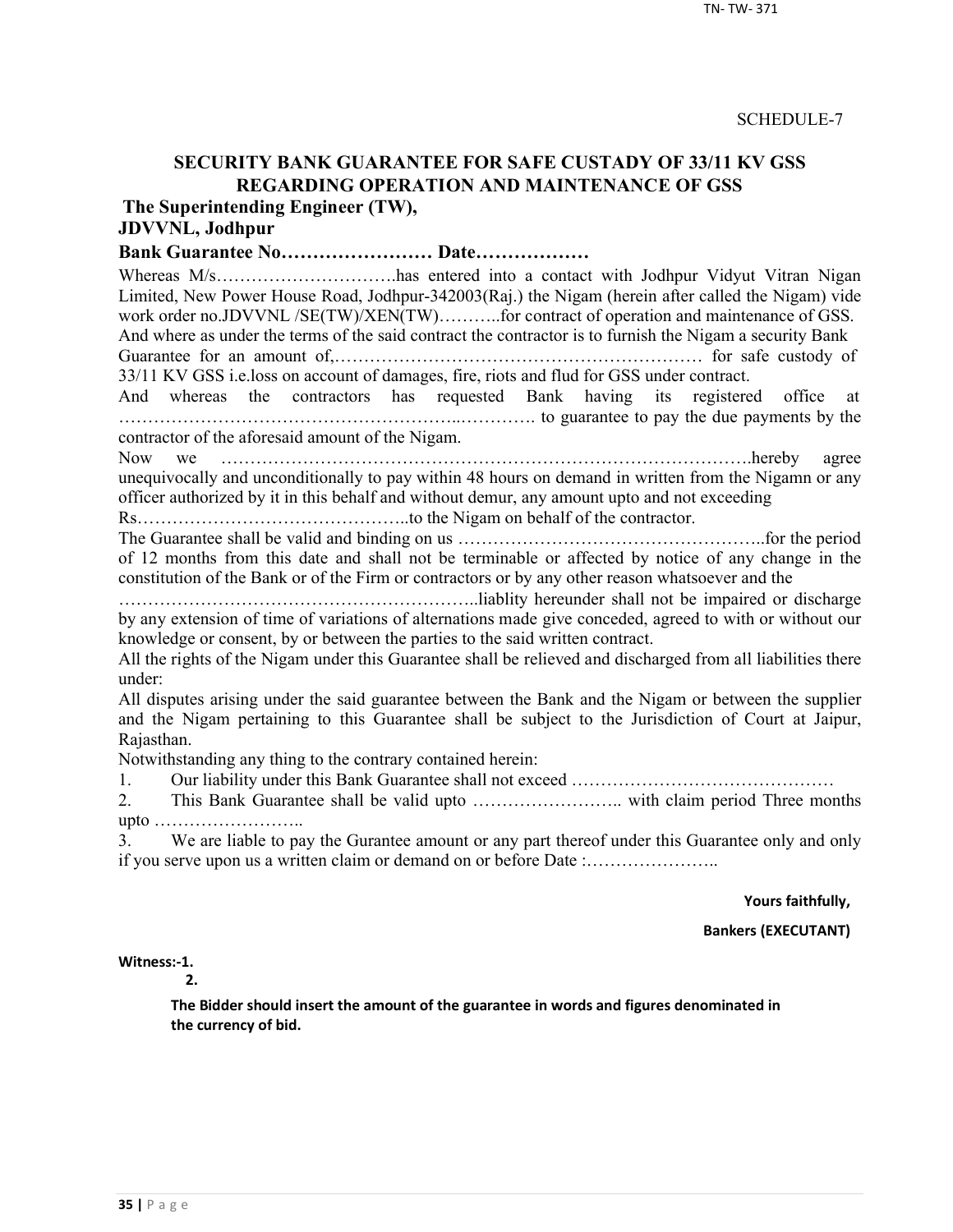| Name of 33 KV S/S                           |                                                                          |          | PTW/Book No.                                                                 | <b>ANNEXURE-I</b>                                                                                                                                                         |
|---------------------------------------------|--------------------------------------------------------------------------|----------|------------------------------------------------------------------------------|---------------------------------------------------------------------------------------------------------------------------------------------------------------------------|
| The Shift Incharge,<br>33/11 KV Sub-Station |                                                                          |          |                                                                              |                                                                                                                                                                           |
|                                             |                                                                          |          |                                                                              |                                                                                                                                                                           |
| 1.<br>2.                                    |                                                                          |          |                                                                              |                                                                                                                                                                           |
|                                             |                                                                          |          | Signature:<br>Name of Employee:<br>Designation:<br>Office:<br>Time:<br>Date: |                                                                                                                                                                           |
| <b>PTW</b>                                  |                                                                          |          |                                                                              |                                                                                                                                                                           |
| I<br>feeder                                 |                                                                          |          |                                                                              |                                                                                                                                                                           |
| (i)<br>(ii)                                 | Feeder is isolated from 33/11 KV S/S<br>Earthing to be done at work site |          |                                                                              |                                                                                                                                                                           |
|                                             |                                                                          |          | Shift Incharge:<br>Designation:<br>Office:                                   |                                                                                                                                                                           |
| Signature of Employee:                      |                                                                          |          |                                                                              |                                                                                                                                                                           |
| Return of PTW                               | Time                                                                     | Page No. |                                                                              |                                                                                                                                                                           |
|                                             |                                                                          |          |                                                                              | I________ hereby return the PTW No. ________ issued to me at _________ on dated _________ after completing of work. All men and material have been removed from the line. |
|                                             |                                                                          |          | Signature:<br>Name:<br>Designation:<br>Office:<br>Time:<br>Date:             |                                                                                                                                                                           |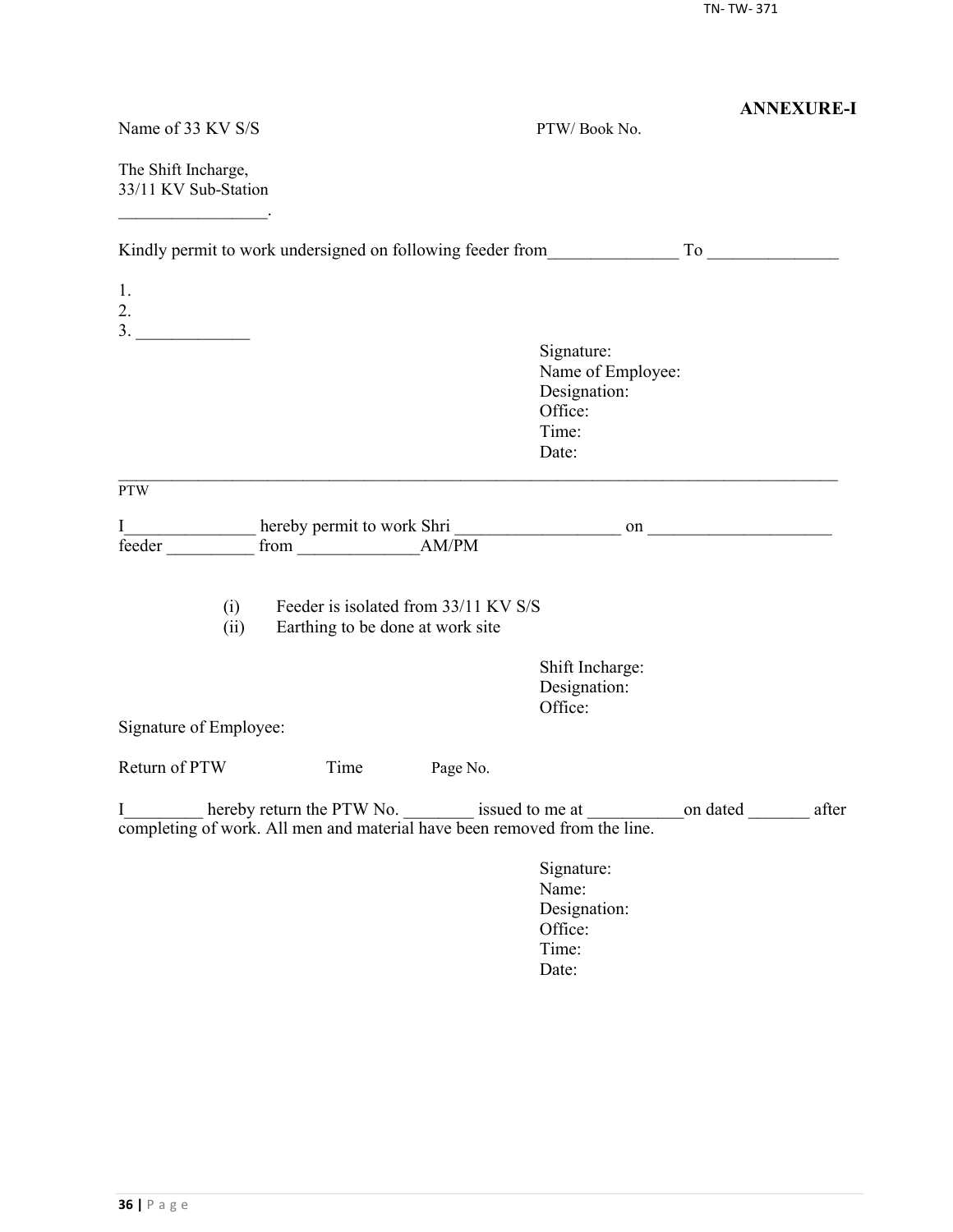## **ANNEXURE-II**

## **IDENTITY CARD** (Contractors labour)

**Card S. No.**



Name of the Employee: Father"s name: Age/Date of birth: Name of contractor: Name of the work: Work Location: Work Order No. & date.:

Employee Signature

Signature of contractor: Counter signature:

Valid from …………To …………..<br>
This card is valid only for 60 days) Signature of concerned XEN<br>
with rubber seal (This card is valid only for 60 days) with rubber seal  $JDVVNL$ 

Note: - This identity card is valid for use in the 33/11 KV JDVVNL Sub-Station premises only.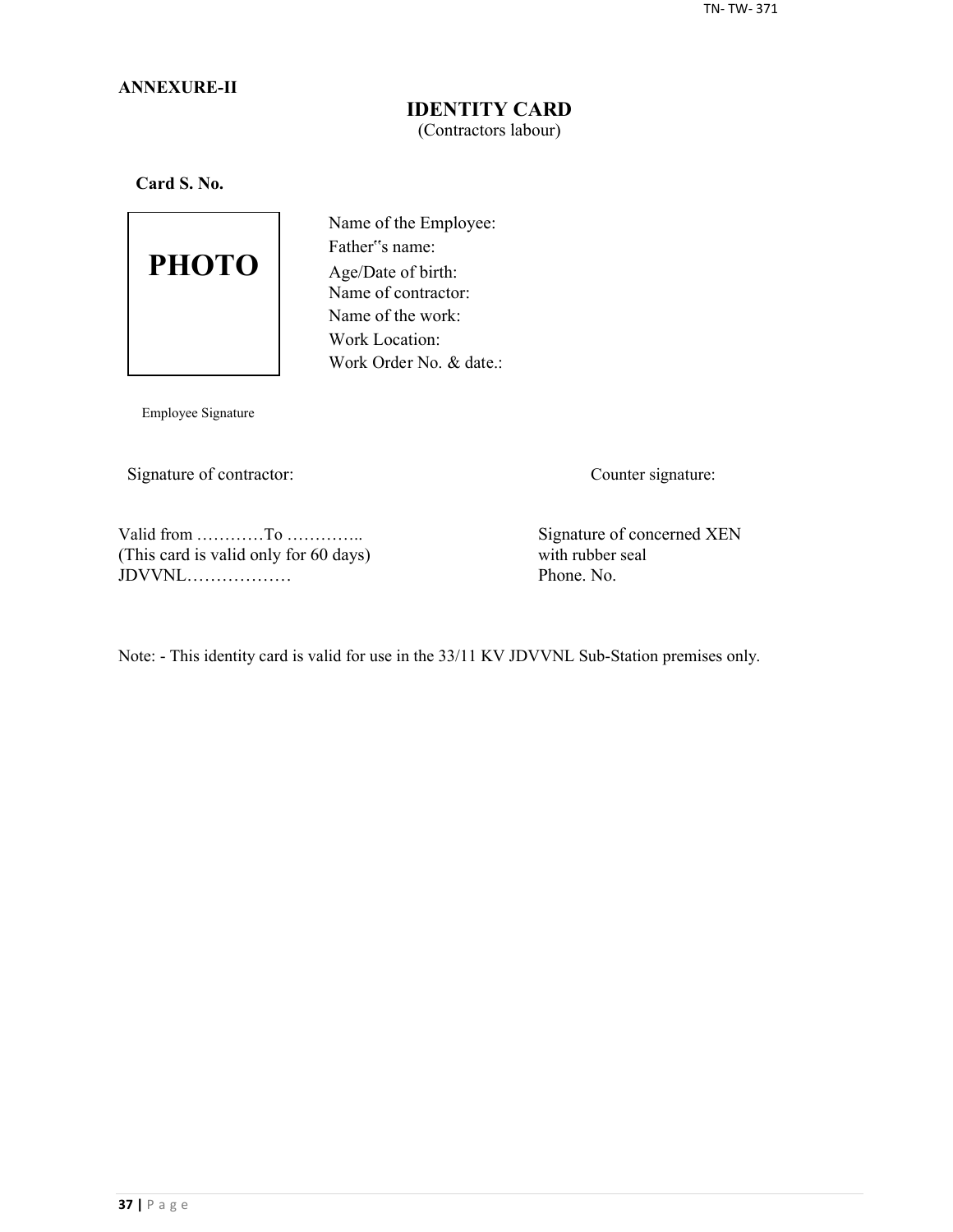# **THE DETAILS TO BE FILLED HOURLY BY AUTHORISED CONTRACTOR PERSON ON DUTY**

|             | <b>LOAD OF</b>     | <b>VOLTAGE OF</b>  | <b>AMBIENT</b> | <b>TRIPPING OF</b>                   | <b>OIL LEVEL</b> | <b>BREATHER</b>  | <b>REMARKS</b> |
|-------------|--------------------|--------------------|----------------|--------------------------------------|------------------|------------------|----------------|
| <b>HOUR</b> | <b>TRANSFORMER</b> | <b>TRANSFORMER</b> |                | <b>TEMPRATURE   FEEDER BREAKER  </b> |                  | <b>CONDITION</b> |                |
| 1.00        |                    |                    |                |                                      |                  |                  |                |
| 2.00        |                    |                    |                |                                      |                  |                  |                |
| 3.00        |                    |                    |                |                                      |                  |                  |                |
| 4.00        |                    |                    |                |                                      |                  |                  |                |
| 5.00        |                    |                    |                |                                      |                  |                  |                |
| 6.00        |                    |                    |                |                                      |                  |                  |                |
| 7.00        |                    |                    |                |                                      |                  |                  |                |
| 8.00        |                    |                    |                |                                      |                  |                  |                |
| 9.00        |                    |                    |                |                                      |                  |                  |                |
| 10.00       |                    |                    |                |                                      |                  |                  |                |
| 11.00       |                    |                    |                |                                      |                  |                  |                |
| 12.00       |                    |                    |                |                                      |                  |                  |                |
| 13.00       |                    |                    |                |                                      |                  |                  |                |
| 14.00       |                    |                    |                |                                      |                  |                  |                |
| 15.00       |                    |                    |                |                                      |                  |                  |                |
| 16.00       |                    |                    |                |                                      |                  |                  |                |
| 17.00       |                    |                    |                |                                      |                  |                  |                |
| 18.00       |                    |                    |                |                                      |                  |                  |                |
| 19.00       |                    |                    |                |                                      |                  |                  |                |
| 20.00       |                    |                    |                |                                      |                  |                  |                |
| 21.00       |                    |                    |                |                                      |                  |                  |                |
| 22.00       |                    |                    |                |                                      |                  |                  |                |
| 23.00       |                    |                    |                |                                      |                  |                  |                |
| 24.00       |                    |                    |                |                                      |                  |                  |                |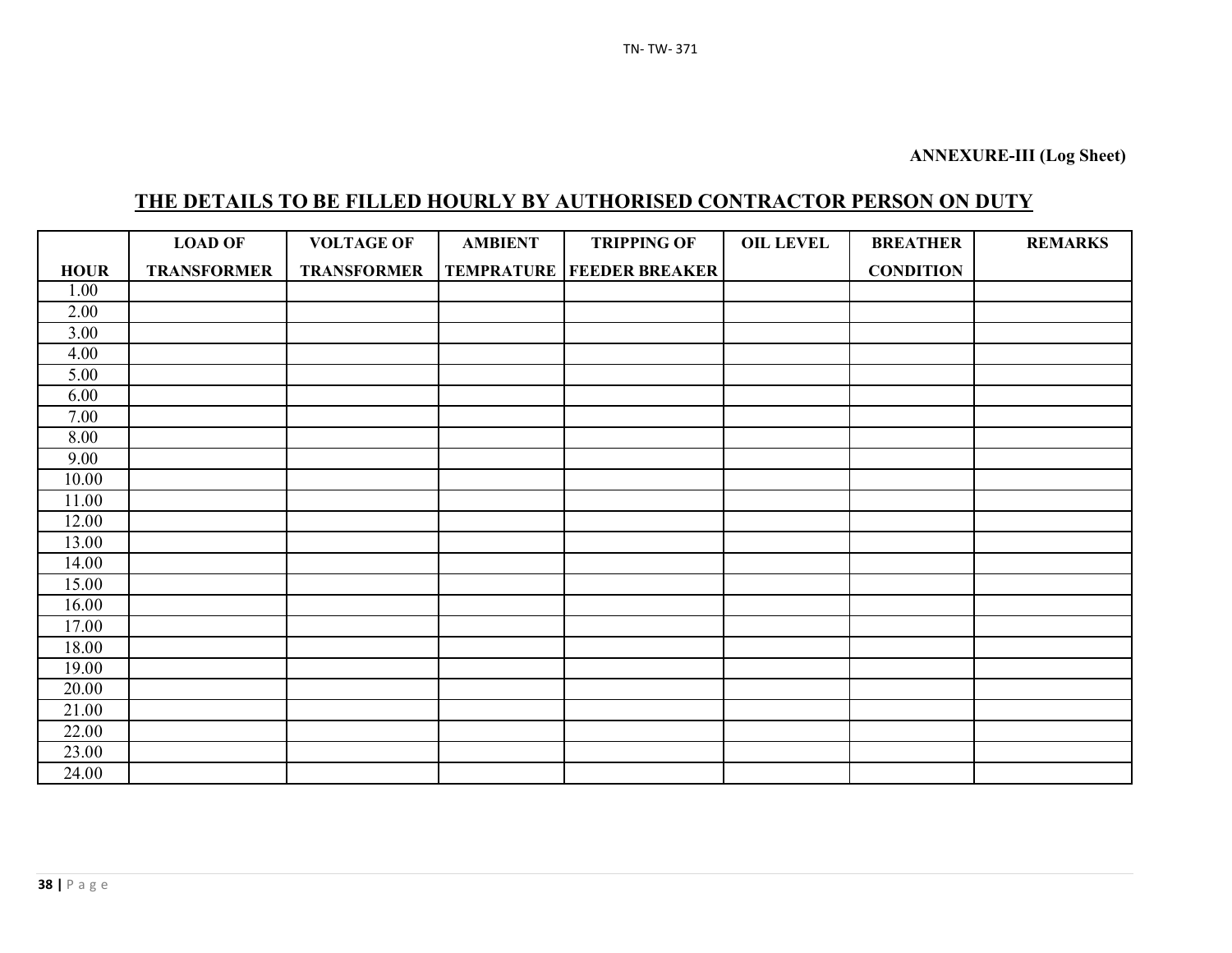#### FORM-V

#### FORM OF CERTIFICATE BY PRINCIPAL EMPLOYER (RULE 21 (2)

Certified that I have engaged the applicant (name of the contractor) as a contractor in my establishment. I undertake to be bound by all the provisions of the contractor labour (Regulation and Abolition) act, 1970 and the contract labour (Regulation and Abolition) Rajasthan State Rules, 1971, in respect of the employment of contract labour by the applicant in my establishment.

Date:-

Place:-<br>
Signature of Principal employers

Name & address of employers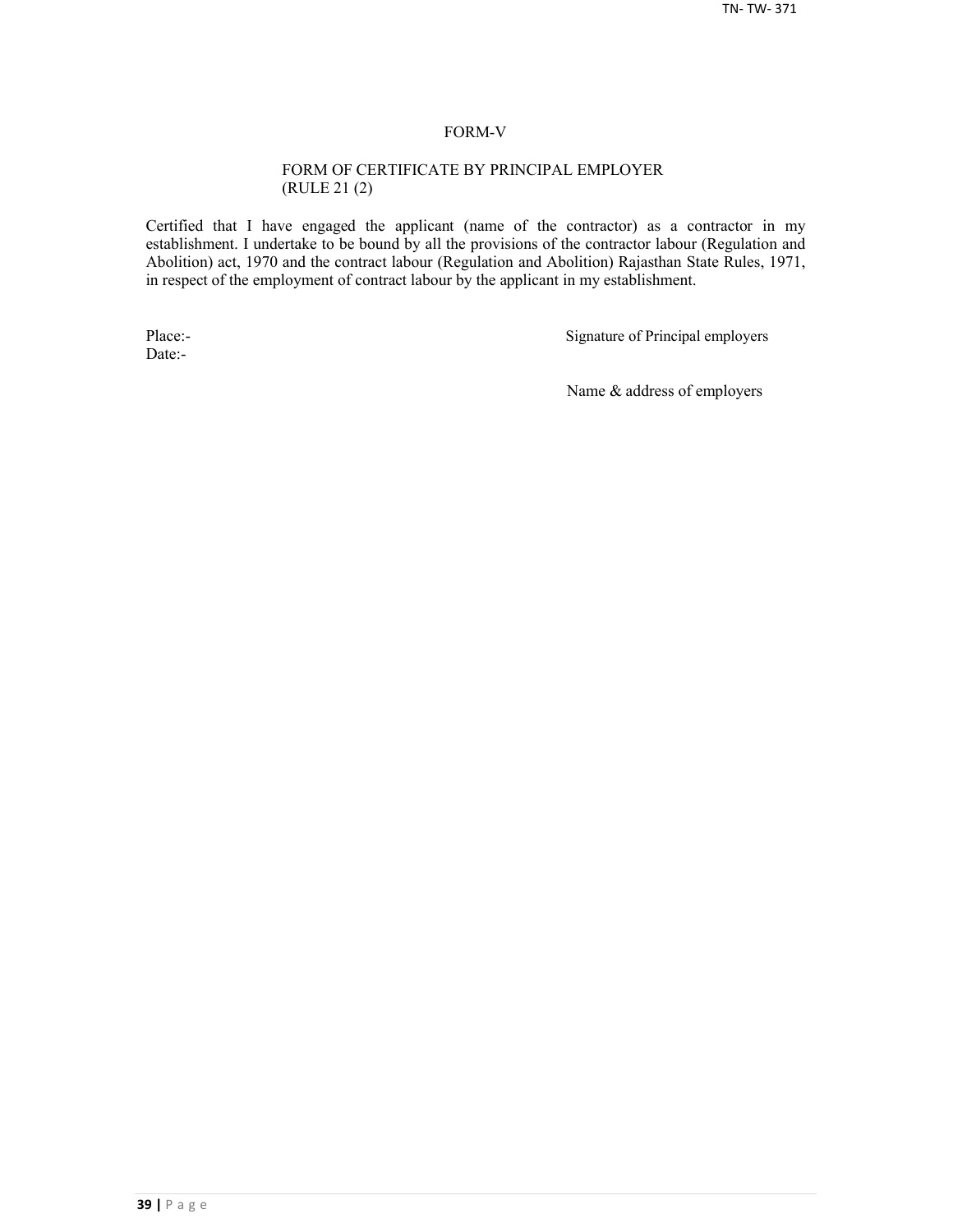#### FORM –VI (SEE RULE 25(1)) GOVERNMENT OF RAJASTHAN OFFICE OF THE LICENSING OFFICER

License No. 2012 Dated: The paid Rs.

1. License is hereby granted to **the under section 12 (2) of the Contract Labour** (Regulation & Abolition) Act, 1970, subject to the condition specified in Annexure/ The license shall remain in force.

Till:\_\_\_\_\_\_\_\_\_\_\_\_\_\_\_\_

Signature and seal of licensing officer

#### RENEWAL  $[PHH]$   $[20(2)]$

| NULEZ9(2)       |                      |                |  |  |  |  |  |
|-----------------|----------------------|----------------|--|--|--|--|--|
| Date of Renewal | Fee paid for renewal | Date of expiry |  |  |  |  |  |
|                 |                      |                |  |  |  |  |  |
|                 |                      |                |  |  |  |  |  |
|                 |                      |                |  |  |  |  |  |

Date:-<br>
Signature and seal of licensing officer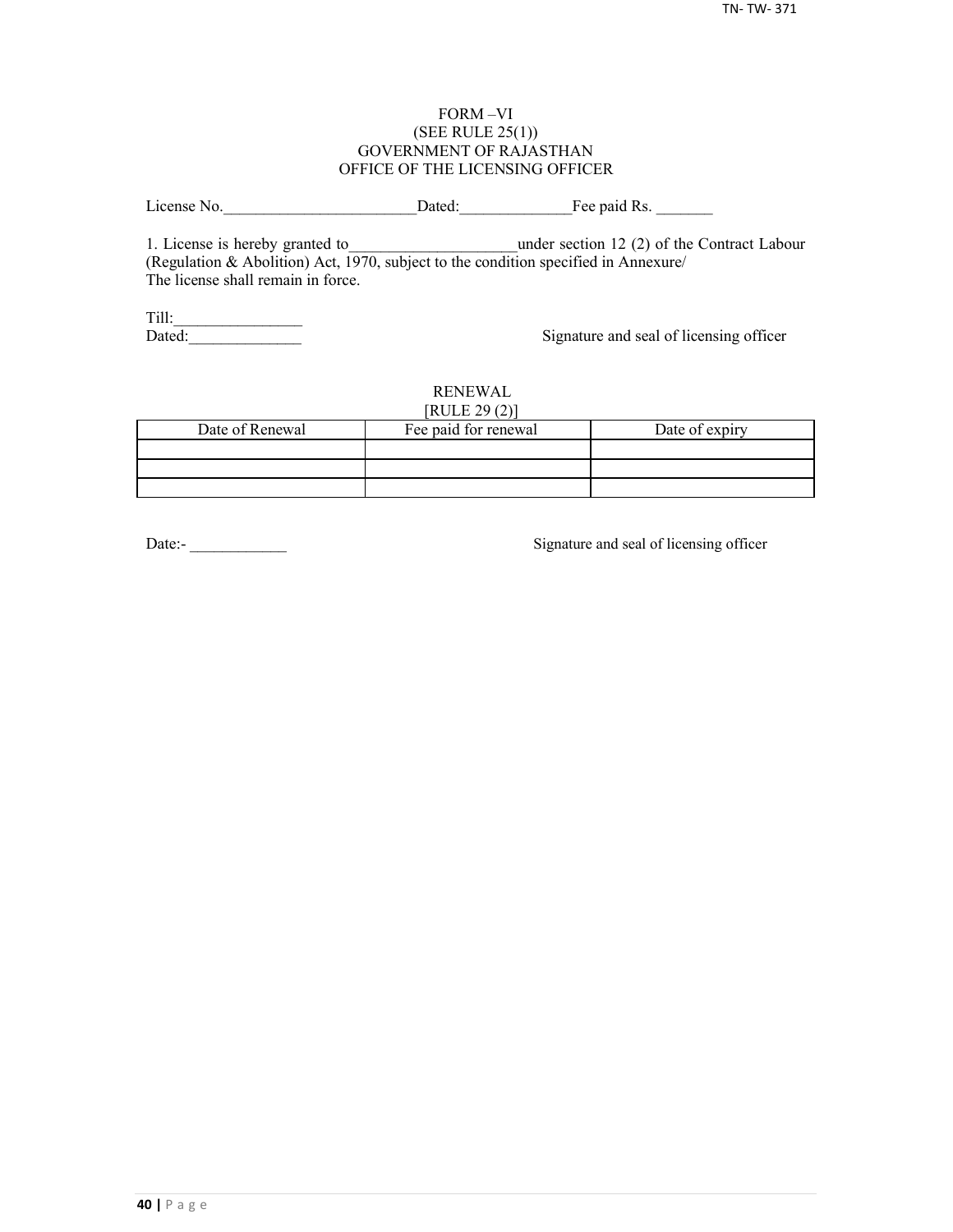## Form-VII (See Rule 73)

#### Part-I

## REGISTER OF PARTICULARS OF CONTRACTORS

- (1)Name and address of the Principal –Employer
- (2) Name and address of the Establishment

| No. | Name and address of | Nature of work on contractor | Location of contractor |  |
|-----|---------------------|------------------------------|------------------------|--|
|     | contractor          |                              | work                   |  |
|     | <u>.</u>            |                              |                        |  |

| Period of contract | Amount/Value of | Max. No. of workmen    | Security deposits with the |
|--------------------|-----------------|------------------------|----------------------------|
| from To            | contractor      | employed by contractor | Principal Employer         |
|                    | ∸               |                        |                            |

## PART –II

## PROGRESS OF CONTRACTOR WORK

Name of Contractor: Nature of work:

| Wages period | Max. number of        | Total amount of wages | Amount actually disbursed |
|--------------|-----------------------|-----------------------|---------------------------|
|              | workmen employed by   | earned by the workmen | on pay day.               |
|              | the contractor during |                       |                           |
|              | the wages period      |                       |                           |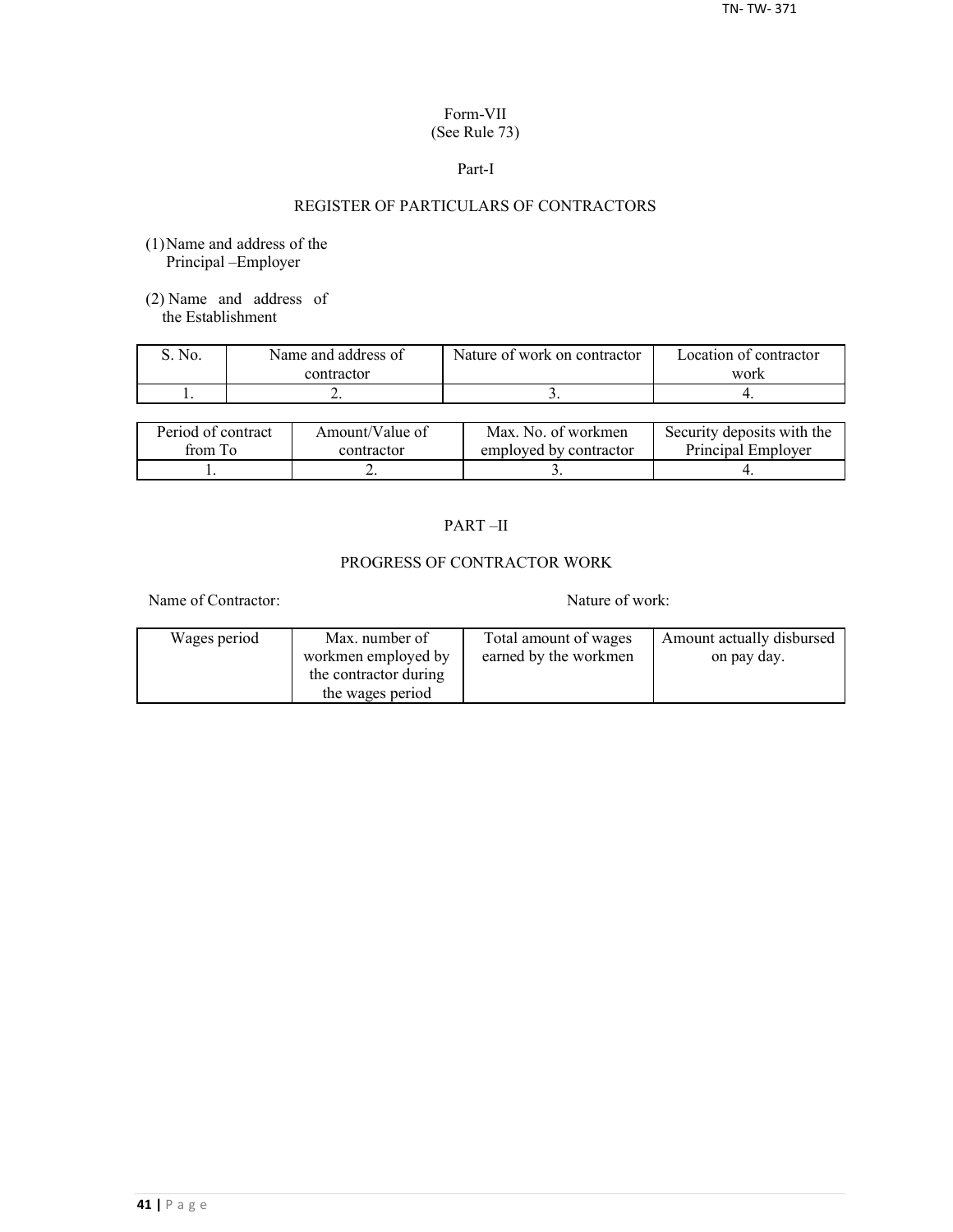## FORM-VIII (See Rule 74) REGISTER OF WORKMEN EMPLOYED BY CONTRACTOR

Name and address of Name and address of establishment in /under contractor: which contract is carried on

Name and location of Name and address of Principal-

 $\mathcal{L}_\text{max}$ 

Employer work\_\_\_\_\_\_\_\_\_\_\_\_\_\_\_\_\_\_\_\_\_\_\_\_\_\_\_\_\_

|                    | EIIIDIOVU WOIK |         |               |             |                        |         |
|--------------------|----------------|---------|---------------|-------------|------------------------|---------|
| S. No.             | Name and       |         | Age and Sex   | Father's    | Name of                |         |
|                    | surnames of    |         |               | /Husband 's | employment/Designation |         |
|                    | workmen        |         |               | name        |                        |         |
|                    |                |         |               |             |                        |         |
| Permanent Home     |                | Present | Date of       | Date of     | Signature or           | Remarks |
| address of workmen |                | address | commencement  | termination | thumb                  |         |
| (Village $&$       |                |         | of employment | of          | impression of          |         |
| Tehsil/Taluka and  |                |         | Date of       | employment  | workmen                |         |
| Distt.             |                |         | termination   |             |                        |         |

## Form-IX (See Rule 75) EMPLOYMENT CARD

| Name | and | address |  | of Contractor   Name and address of Establishment in/ under<br>which contract is certified on |
|------|-----|---------|--|-----------------------------------------------------------------------------------------------|
|      |     |         |  | Name & Address of Principal- Employer                                                         |

| Name of workman | S. No. in the register of | Name of                | Wages rate (with      |
|-----------------|---------------------------|------------------------|-----------------------|
|                 | workman employed          | employment/designation | particular of unit in |
|                 |                           |                        | case of piece work)   |
|                 |                           |                        |                       |
| Wage period     | Period of employment      | Remarks                | Signature of          |
|                 |                           |                        |                       |
|                 |                           |                        | contractor            |
|                 |                           |                        |                       |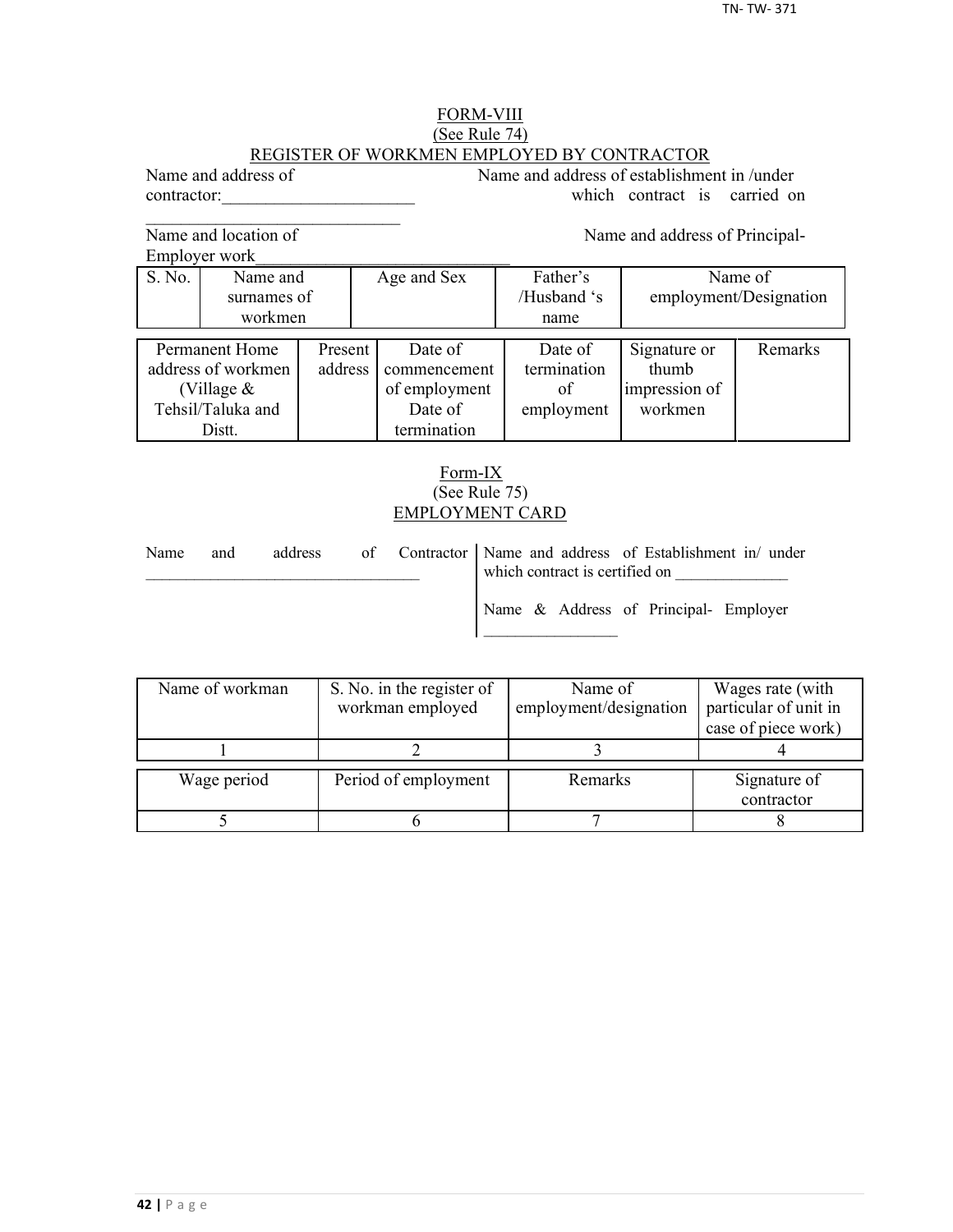## FORM-X See Rule 81(2) ANNUAL RETURN OF PRINCIPAL EMPLOYER TO BE SENT TO THE REGISTERING **OFFICER**

Return for the year ending  $31<sup>st</sup>$  Dec

- (1) Full name and address of the Principal-Employer.
- (2) Name of Establishment :
	- (a) District :
	- (b) Postal Address.
	- (c) Nature of operation/
		- Industry / work carried on.
- (3) Full name of the manager or person responsible for supervision and control of the Establishment.
- (4) Maximum No. of work men employed as contract labor on any day during the year.
- (5) Total number of days during the year on which contract labor was employed .
- (6) Total number of man- days worked by contractor labor during the year.
- (7) Maximum No. of workmen employed directly on any day during the year.
- (8) Total no. of man days during the year on which directly employed labor was employed.
- (9) Total No. of man days worked by directly employed workmen .
- (10) Nature of work on which contract laboures was employed.
- (11) Amount of security Deposits made by contractors (Give contractor-wise).
- (12) Amount of security deposit forfeited together with the names of contractor, if any.
- (13) Whether there is any changes in the management of the establishment its location or any particular furnished to Registering officer in the form of Application for Registration at the time of Registration, if so, from what date?

Place:

Date:

Principal-Employer